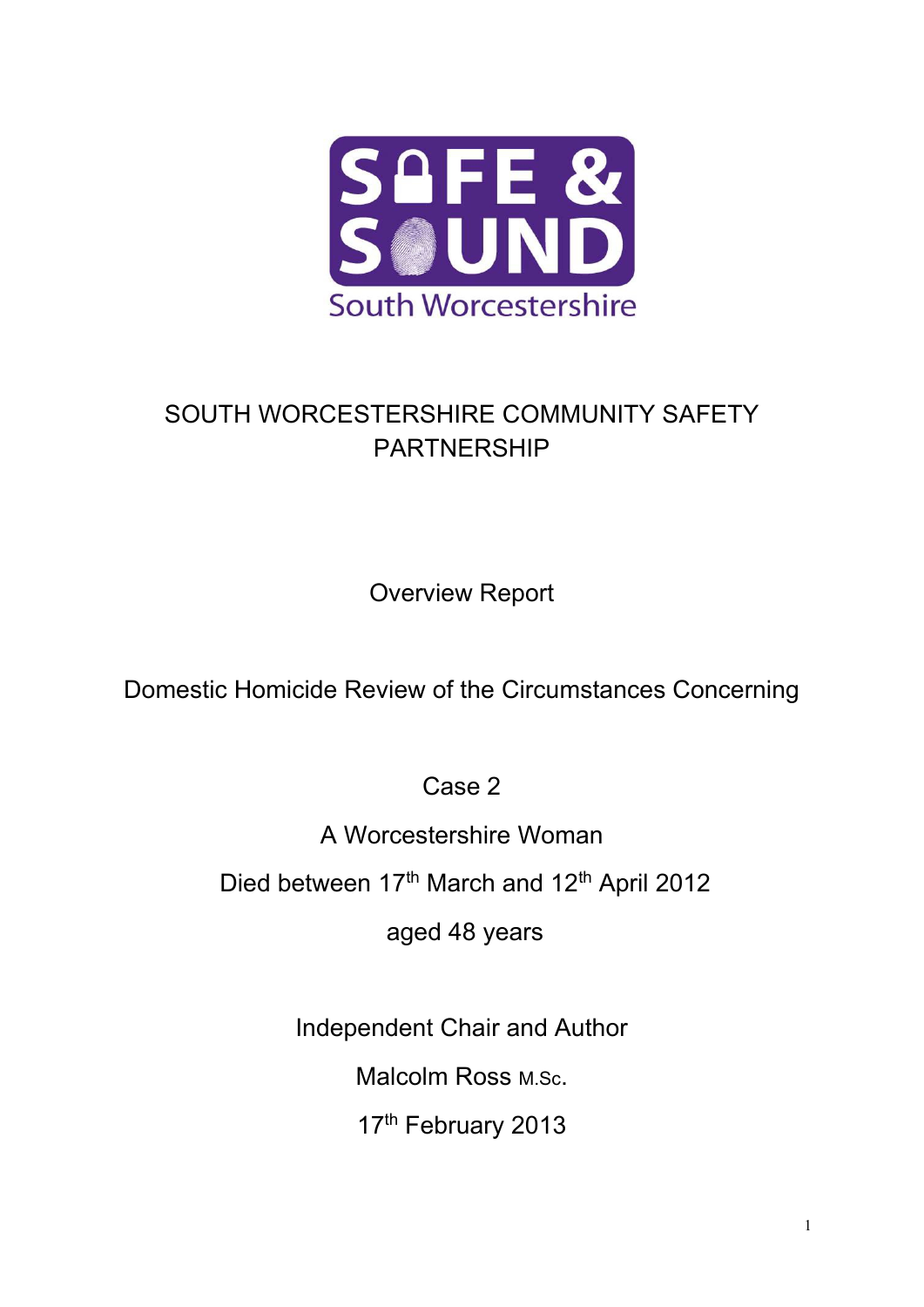## CONTENTS.

|                                            | Page      |
|--------------------------------------------|-----------|
| Introduction                               | 4 - 6     |
| <b>Terms of Reference</b>                  | $6 - 9$   |
| <b>Purpose of Review</b>                   | 9         |
| <b>Review Time Period</b>                  | 10        |
| <b>Panel Membership</b>                    | 10        |
| <b>Independent Overview Report</b>         | $10 - 11$ |
| <b>Individual Needs</b>                    | 11        |
| <b>Family Involvement</b>                  | $11 - 12$ |
| Sequence of events                         | $12 - 36$ |
| December 2009 - December 2010              | $13 - 25$ |
| January 2001 - December 2011               | $25 - 32$ |
| January 2012 – 12 <sup>th</sup> April 2012 | $32 - 36$ |
| Analysis and Recommendations               | $36 - 76$ |
| <b>Action of the Police</b>                | $37 - 47$ |
| <b>DVP Notices and Orders</b>              | 47 - 50   |
| Attendances of V1 at GP and Hospital       | $50 - 58$ |
| <b>Adult Safeguarding</b>                  | $59 - 61$ |
| Pathways to Recovery                       | $61 - 62$ |
| West Mercia Probation decision making      | 62 - 65   |
| <b>MAPPA and MARAC Meetings</b>            | 66 - 69   |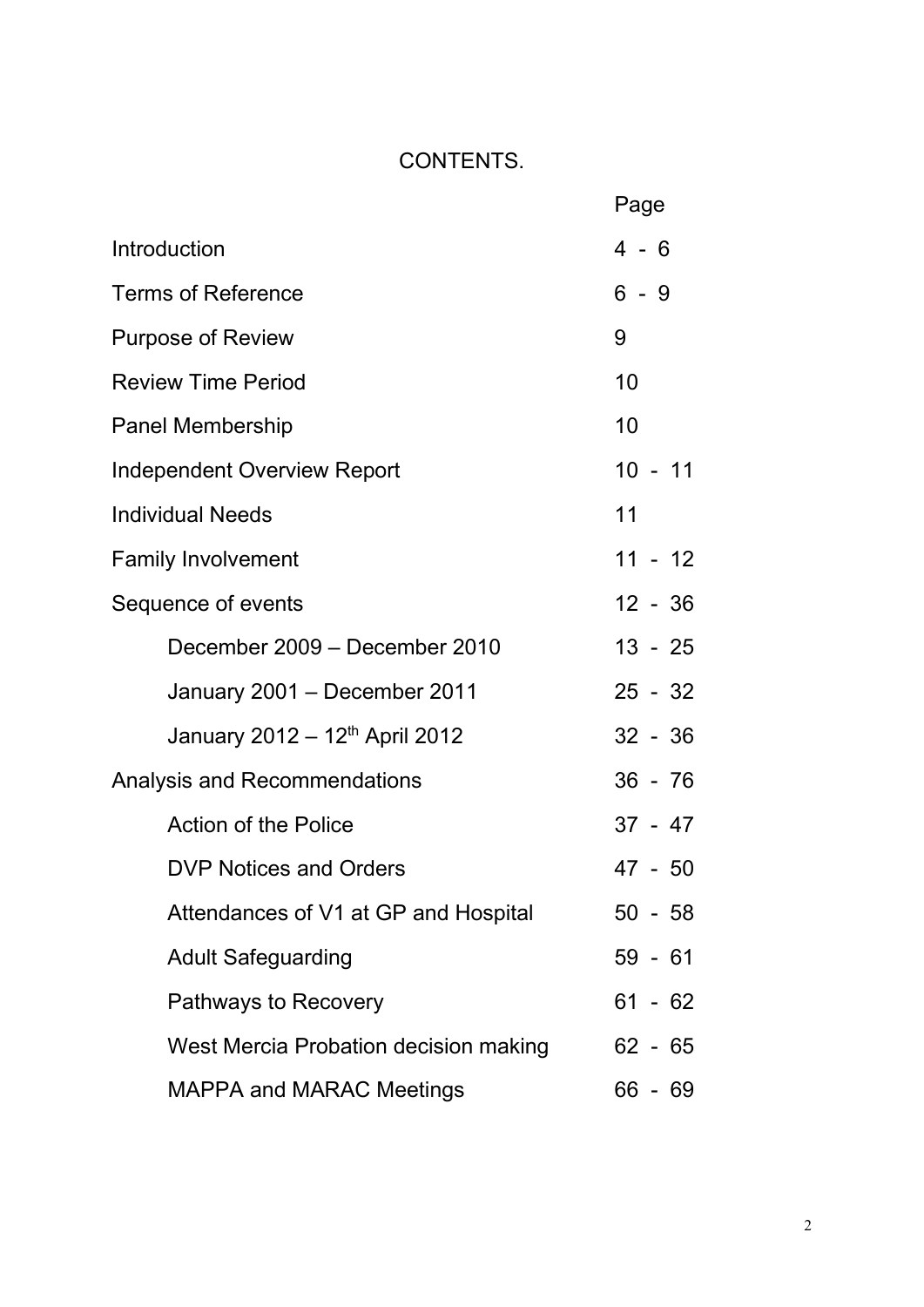| West Mercia Women's Aid                   | $69 - 71$ |
|-------------------------------------------|-----------|
| The Day Centre                            | $71 - 72$ |
| <b>Worcester Community Housing</b>        | 72 - 73   |
| Working with reluctant clients            | 73 - 75   |
| <b>Identified issues of Good Practice</b> | 75        |
| Training                                  | 75 - 76   |
| Conclusions                               | 76 - 78   |
| <b>List of Recommendations</b>            | 79 - 81   |
| <b>Bibliography</b>                       | $82 - 83$ |
| <b>Action plans</b>                       | 83 -      |

Overview Report of the Domestic Homicide Review of the Circumstances Concerning V1 (born England 9<sup>th</sup> July 1963)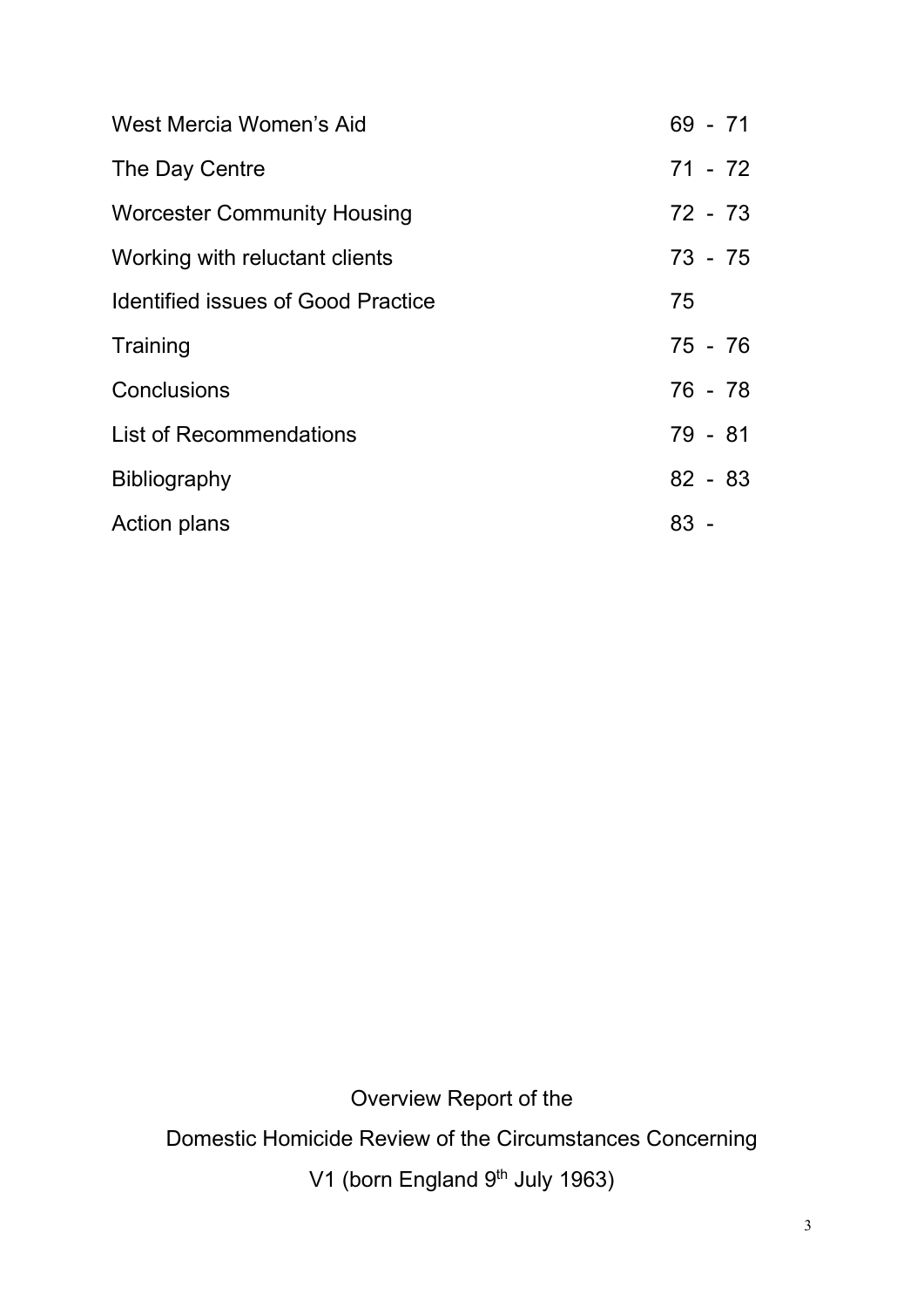## aged 48 years

- 1. Introduction
- 1.1 For the purposes of this review report and in order to protect the identity of those involved a code will be used to identify each individual. The people referred to in this report will therefore be known as:

Victim - V1 Current partner and person charged with her murder - P1, Father - Father Mother - Mother First husband - H1 Second Husband - H2 Children: Oldest son - S1 Second son - S2 Third son (adopted) - S3 Oldest daughter - D1 Second daughter - D2 Third daughter (adopted) - D3 P = Partners N = Neighbours A = Associates

1.2 V1 lived manly in Worcester in council provided housing. She became estranged from her family and children and lived a chaotic lifestyle fuelled by alcohol. She associated with people of a similar lifestyle, mainly homeless people, many, like V1, with previous criminal convictions and would frequent homeless centres in and around Worcester City Centre. V1 was well known to the police, support agencies and homeless organisations.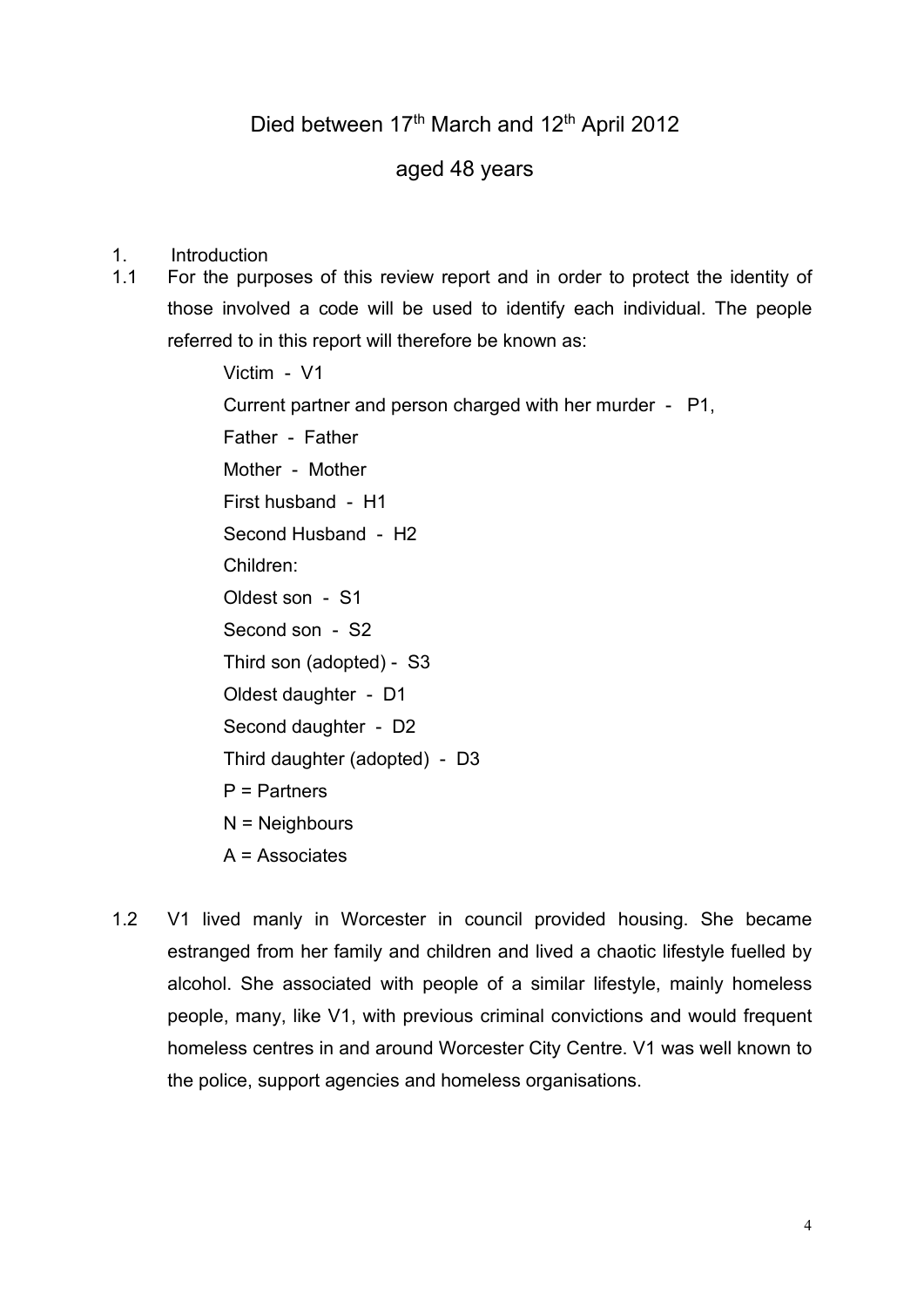- 1.3 V1 had experienced many years of domestic abuse from various partners and more than often declined to complain and follow through with police investigations. She often suffered injuries as a result of these incidents.
- 1.4 On Thursday 12<sup>th</sup> April 2012 Police were notified by staff at a Day Centre who knew her well, that V1 had not been seen for some days. On the same day neighbours around her flat reported that they had not seen V1 for some time and her washing was still on the line outside and curtains closed.
- 1.5 Police affected an entry and found V1 dead in her flat. It has not yet been ascertained how long she had been dead. She had suffered multiple injuries including fractures to facial bones, clavicle, ribs and jaw. Signs of her body indicated that she had been dead in excess of a week.
- 1.6 A murder investigation was launched by West Mercia Police and subsequently P1 was arrested in Dorset and charged with V1's murder. In December 2012, P1 appeared before the Crown Court and after a three week trial he was convicted of murder on 13<sup>th</sup> December and sentenced to life imprisonment, with a recommendation that he serves 17 years.
- 1.7 The Domestic Violence, Crimes and Victims Act 2004, establishes at Section 9(3), a statutory basis for a Domestic Homicide Review, which was implemented with due quidance<sup>[1](#page-4-0)</sup> on  $13<sup>th</sup>$  April 2011. Under this section a "domestic homicide review" means a review of the circumstances in which the death of a person aged 16 or over has, or appears to have, resulted from violence, abuse or neglect by—
	- (a) a person to whom he was related or with whom he was or had been in an intimate personal relationship, or
	- (b) a member of the same house hold as himself, held with a view to identifying the lessons to be learnt from the death.

<span id="page-4-0"></span> $1$  Multi-Agency Statutory Guidance For The Conduct of Domestic Homicide Reviews - Home Office 2011 *www.homeoffice.gov.uk/publications/crime/DHR-guidance*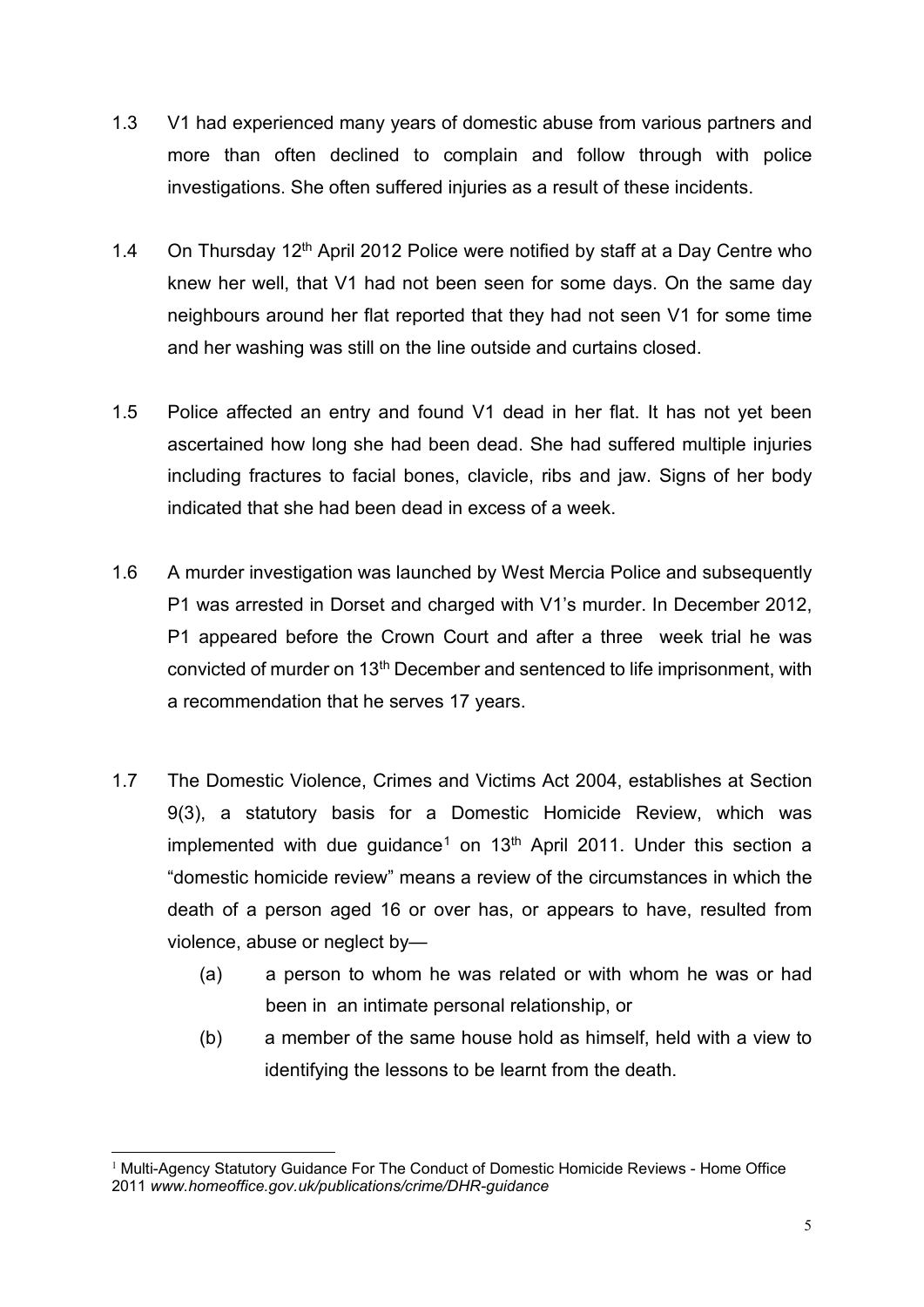- 1.8 In compliance with Home Office Guidance  $2$ , West Mercia Police notified the circumstances of the death in writing to South Worcestershire Community Safety Partnership (SWCSP) on 25<sup>th</sup> April 2012.
- 1.9 On 14<sup>th</sup> May 2012 members of the SWCSP met to consider the circumstances of this case and the Chair of the Partnership decided that the circumstances did meet the criteria for a Domestic Homicide Review (DHR), and as such a review should be conducted under Home Officer Guidance as well as guidance from Worcestershire Safer Communities Board<sup>3</sup>. On 15<sup>th</sup> May 2012 SWCP wrote to the Home Office informing it of the death and the intention to conduct a DHR.
- 1.10 The Review was Chaired and Authored by Mr Malcolm Ross, an Independent **Consultant**
- 1.11 The administration and management of the Review process has been carried out by Gemma Davies, Worcestershire Forum Against Domestic Abuse until she left her post in November 2012.

## **1.12 Terms of Reference**

Specific areas of concern for the DHR to focus upon

- Organisations' involvement in the case 6 months prior to the first referral to MARAC. (Multi-Agency Risk Assessment Conference)
- Organisations' involvement in the case during times preceding and following subsequent MARAC dates: 25/11/10 and 24/02/11.
- Risk Management Plans considered, implemented and outcomes
- Support Services engagement with deceased in Recovery Programmes

Panel Membership

<span id="page-5-0"></span><sup>2</sup> Home Office Guidance Page 8

<span id="page-5-1"></span><sup>3</sup> Domestic Homicide Review Protocol Worcestershire Safer Communities Board 2011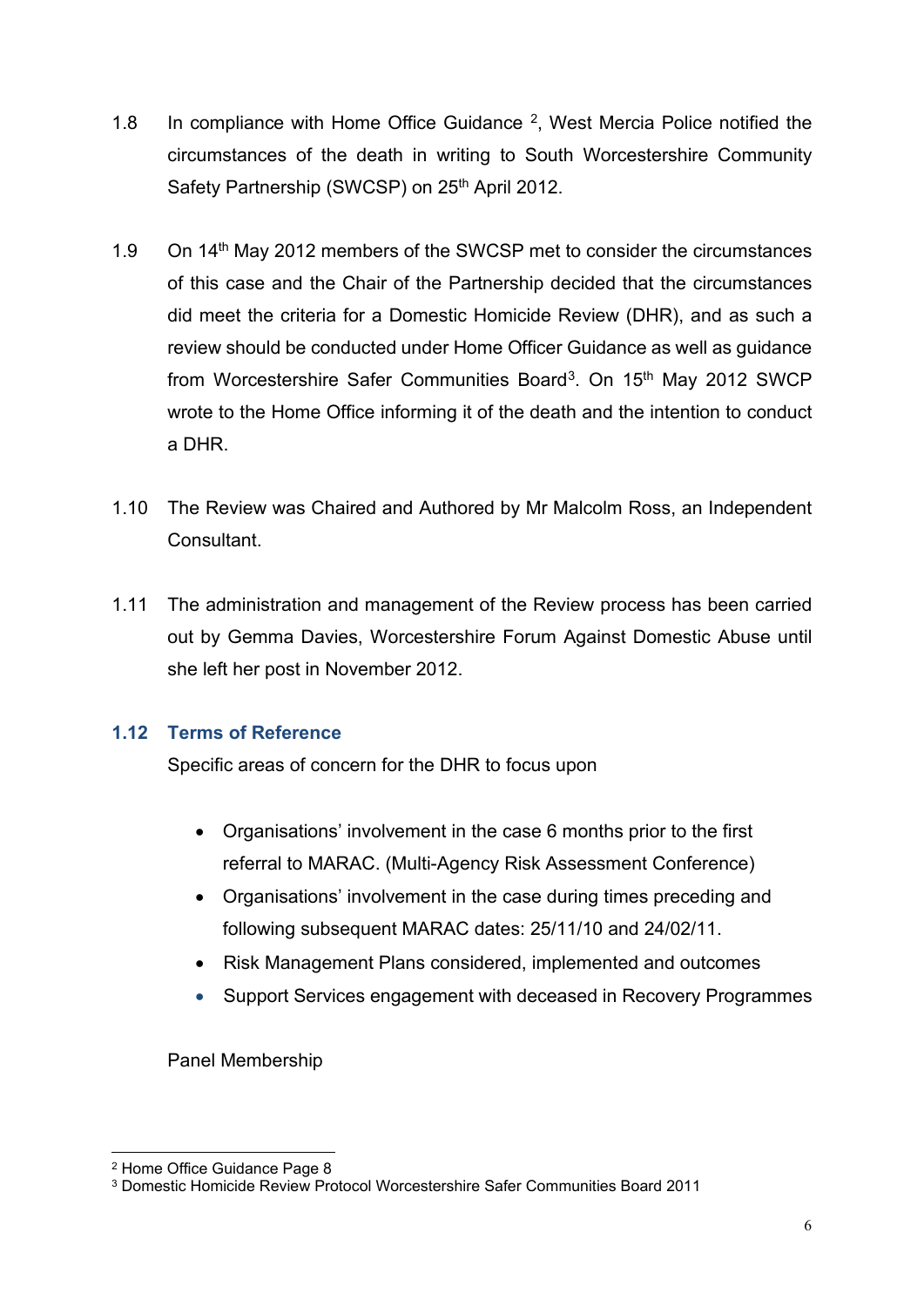The Panel will comprise of individuals across a broad spectrum of both statutory and voluntary sector agencies. Representation should be at a sufficient level of seniority within their respective organizations to commit to the delivery of resulting recommendations. The Panel shall consist of core representation from the following agencies:

- •West Mercia Police
- •West Mercia Probation Trust
- •Worcestershire NHS Trust
- •West Mercia women's Aid
- •Stonham (Housing Association)
- •Crisis Reduction Initiatives (CRI) Pathways to Recovery
- •Worcester Community Housing
- •Health

Chair and Independent Author of the DHR Panel: Malcolm Ross

Independent Management Reviews (IMRs)

IMRs are to be requested from the following agencies:

- •West Mercia Police
- •West Mercia Probation Trust
- •West Mercia health and Care NHS Trust
- •West Mercia Women's Aid
- •Worcester City Council Housing Department.
- •Worcester Community Housing
- •NHS Worcestershire
- •Worcestershire Acute Hospital Trust
- •Maggs Day Centre
- •CRI Pathways to Recovery

Further agencies may be asked to submit IMRs in the light of the progress of the Review.

## Family Liaison

This process is to be agreed following the completion of the criminal proceedings and will be actioned in consultation with the West Mercia Police Senior Investigating Officer and the Family Liaison Officer. A letter setting out the purpose for the review has been sent to one of V1's children with whom the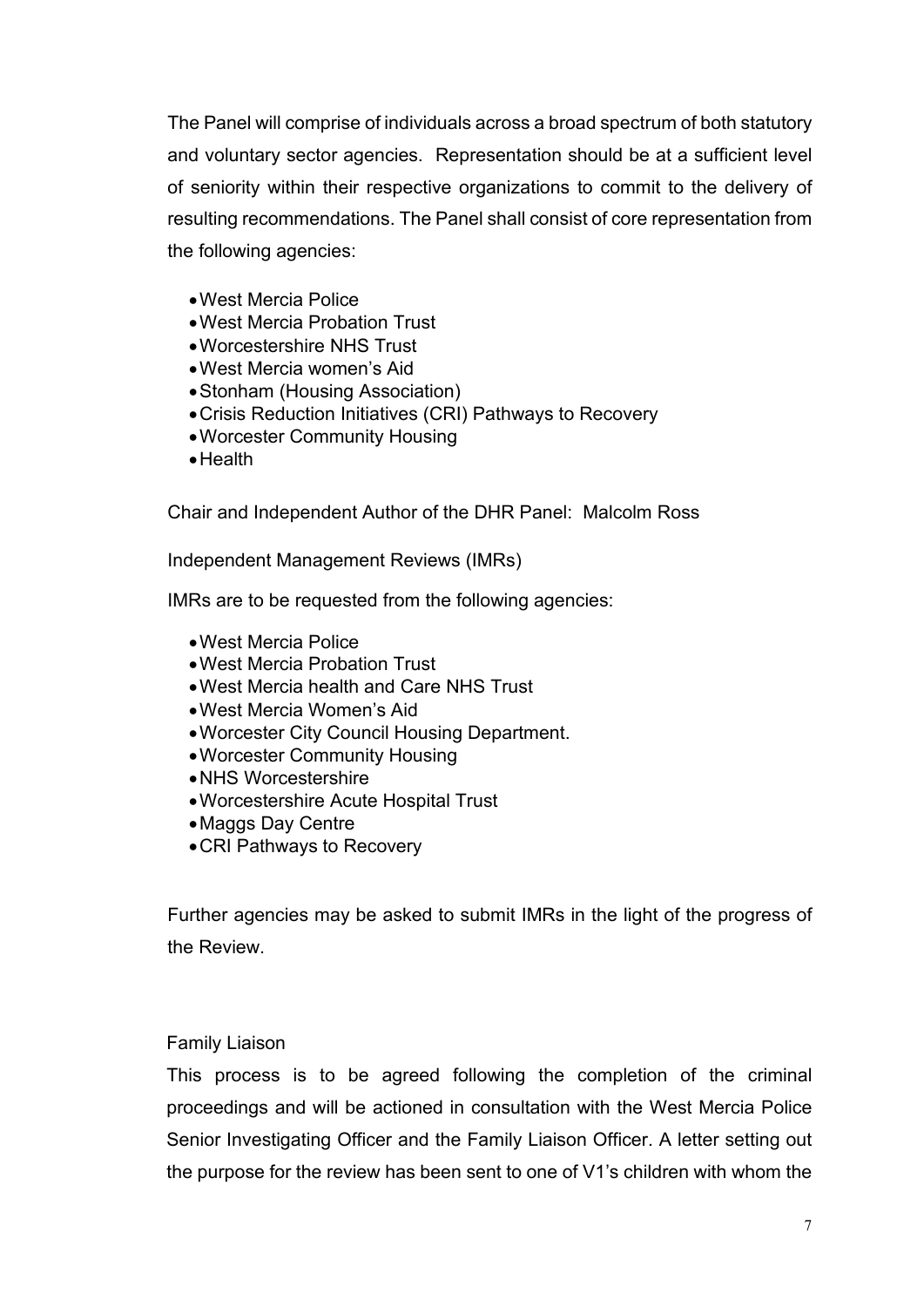Police are liaising, and stating that the family will be invited to contribute to the review process in due course and after the trial.

How the DHR will link to any parallel investigations of practice Not applicable

How the DHR will link to the criminal justice system, either a Police or Coroner's investigation:

Overview report to be published following trial of suspected offender

Start and completion dates for the DHR**:**

14<sup>th</sup> May 2012 to 11<sup>th</sup> November 2012

A strategy for the implementation of lessons learnt from the DHR:

The DHR Subgroup will develop an action plan, based on the recommendations of the Review. Organisations will be accountable to the DHR Subgroup and subsequently the Safer Communities Board and South Worcester CSP for completion of the recommended actions.

A strategy for the publication of the Overview and Executive Summary:

The overview and executive summary reports will not be published until after the trial of the suspected offender**.**

Media Strategy

All media enquiries will be handled by WCC Media Relations Officer

Legal Advice

The Panel will have access to Legal departments within WCC and West Mercia **Police** 

## 1.13 Liaison with the Police

The Chair/Author of the Review Panel will be responsible for ensuring appropriate liaison with the Crown Prosecution Service and the Police through the Disclosure Officer identified by the West Mercia Police. The Chair/Author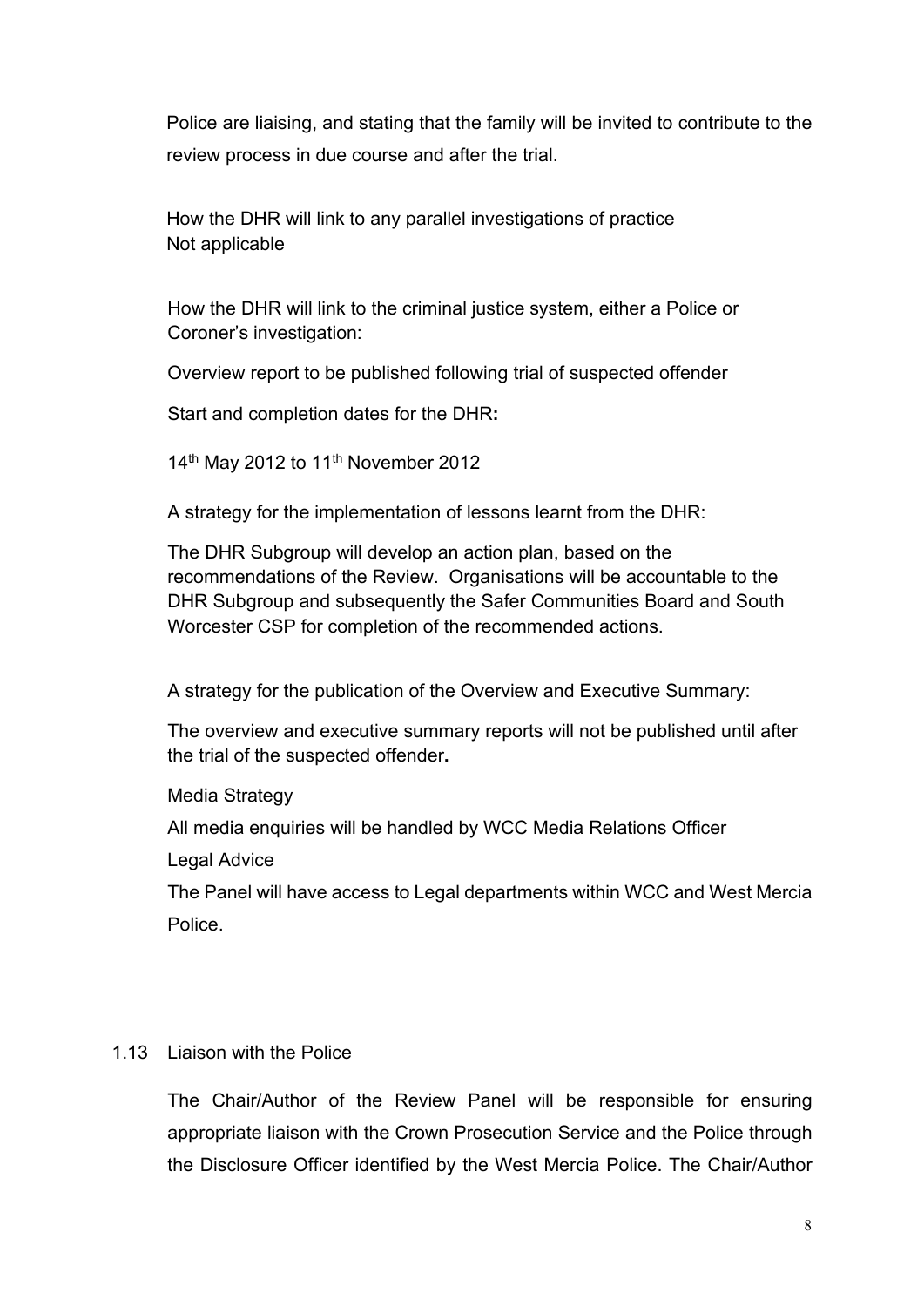will have access to the Senior Investigating Officer (SIO), the officer from West Mercia Police in charge of the investigation.

## **1.14 Purpose of the Review**

The purpose of having a Domestic Homicide Review is not to reinvestigate or to apportion blame, it is to:

- $\triangleright$  Establish what lessons are to be learned from the domestic homicide regarding the way in which local professionals and organisations work individually and together to safeguard victims;
- $\triangleright$  Identify clearly what those lessons are both within and between agencies, how and within what timescales they will be acted on, and what is expected to change as a result;
- $\triangleright$  Apply these lessons to service responses including changes to policies and procedures as appropriate;
- $\triangleright$  Prevent domestic violence homicides and improve service responses for all domestic violence victims and their children through improved intra and inter agency working.
- $\triangleright$  Ensure agencies are responding appropriately to victims of domestic violence by offering and putting in place appropriate support mechanisms, procedures, resources and interventions, responsive to the needs of the victim, with an aim to avoid future incidents of domestic homicide and violence.
- Assess whether agencies have sufficient and robust procedures and protocols in place, which were understood and adhered to by their staff

## **1.15 Review Time Period**

The Review will consider the events of the V1's life from December 2009 to April 2012.

#### **1.16 Panel membership**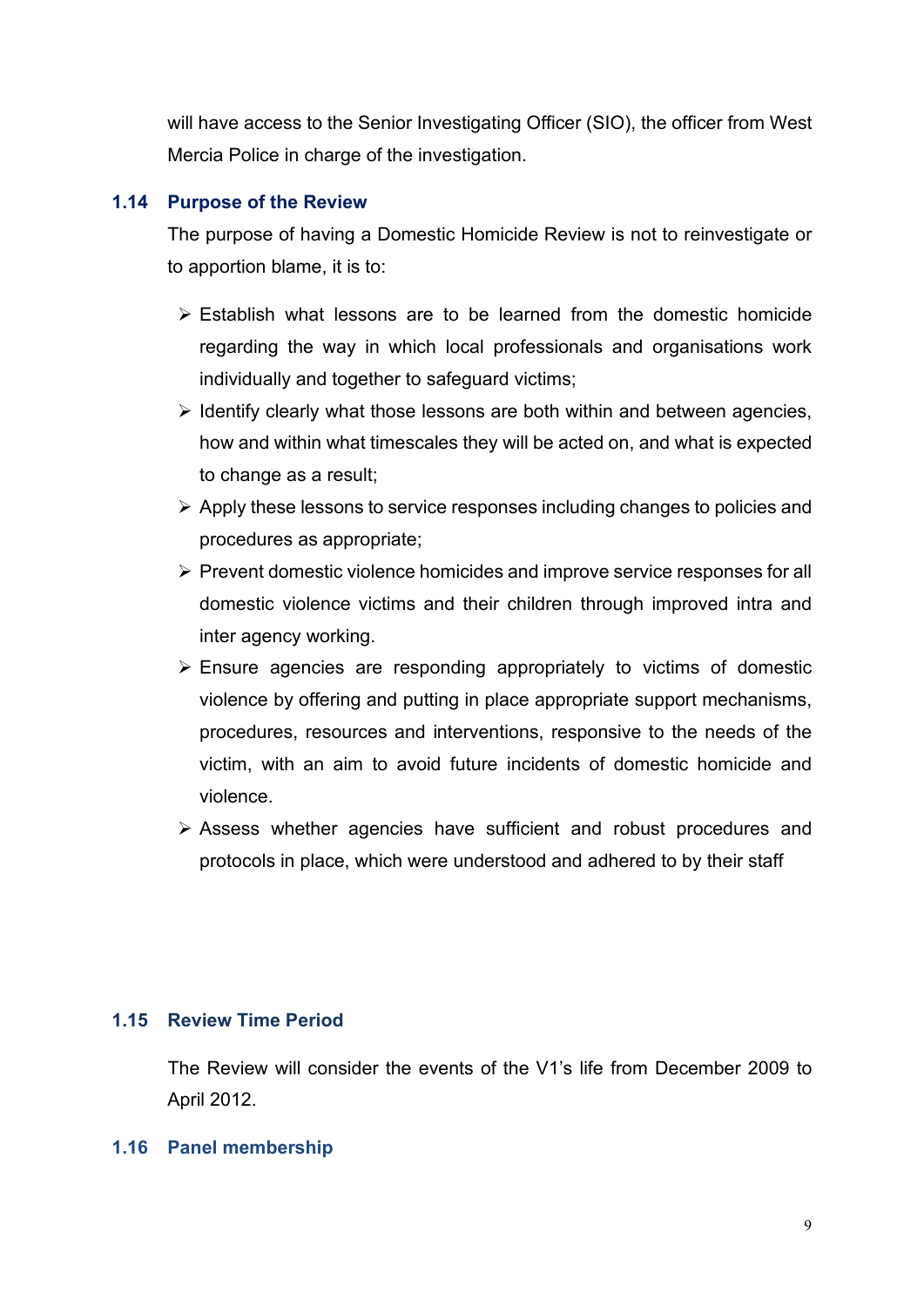The Panel will comprise of individuals across a broad spectrum of both statutory and voluntary sector agencies. Representation should be at a sufficient level of seniority within their respective organizations to commit to the delivery of resulting recommendations. The Panel shall consist of core representation from the following agencies:

| Louise Wall         | Detective Sergeant West Mercia Police                         |
|---------------------|---------------------------------------------------------------|
| Ernie Lock          | Detective Chief Inspector West Mercia Police                  |
| Jan Francis         | Chief Executive West Mercia Women's Aid                       |
| Michelle Coates     | <b>Senior Client Service Stonham</b>                          |
| Jon Shorrock        | Manager CRI Pathways to Recovery                              |
|                     | Manjinder Purewal Head of Service West Mercia Probation Trust |
|                     | Worcestershire                                                |
| <b>Bruce Mourby</b> | Head of Neighbourhood<br><b>Worcester Community</b>           |
|                     | Housing                                                       |
|                     |                                                               |

Catherine Whitehouse Designated Nurse Safeguarding South Worcestershire, Redditch and Bromsgrove and Wyre Forest Clinical Commissioning Groups.

Martin Lakeman Strategic Co-ordinator Worcestershire Forums Against Domestic Abuse and Sexual Violence

## **1.17 Independent Overview Report**

Home Office Guidance<sup>[4](#page-9-0)</sup> requires that;

"The Review Panel should appoint an independent Chair of the Panel who is responsible for managing and coordinating the review process and for producing the final Overview Report based on IMRS and any other evidence the Review Panel decides is relevant", and

"The Review Panel Chair should, where possible, be an experienced individual who is not directly associated with any of the agencies involved in the review"

<span id="page-9-0"></span><sup>4</sup> Home Office Guidance page 11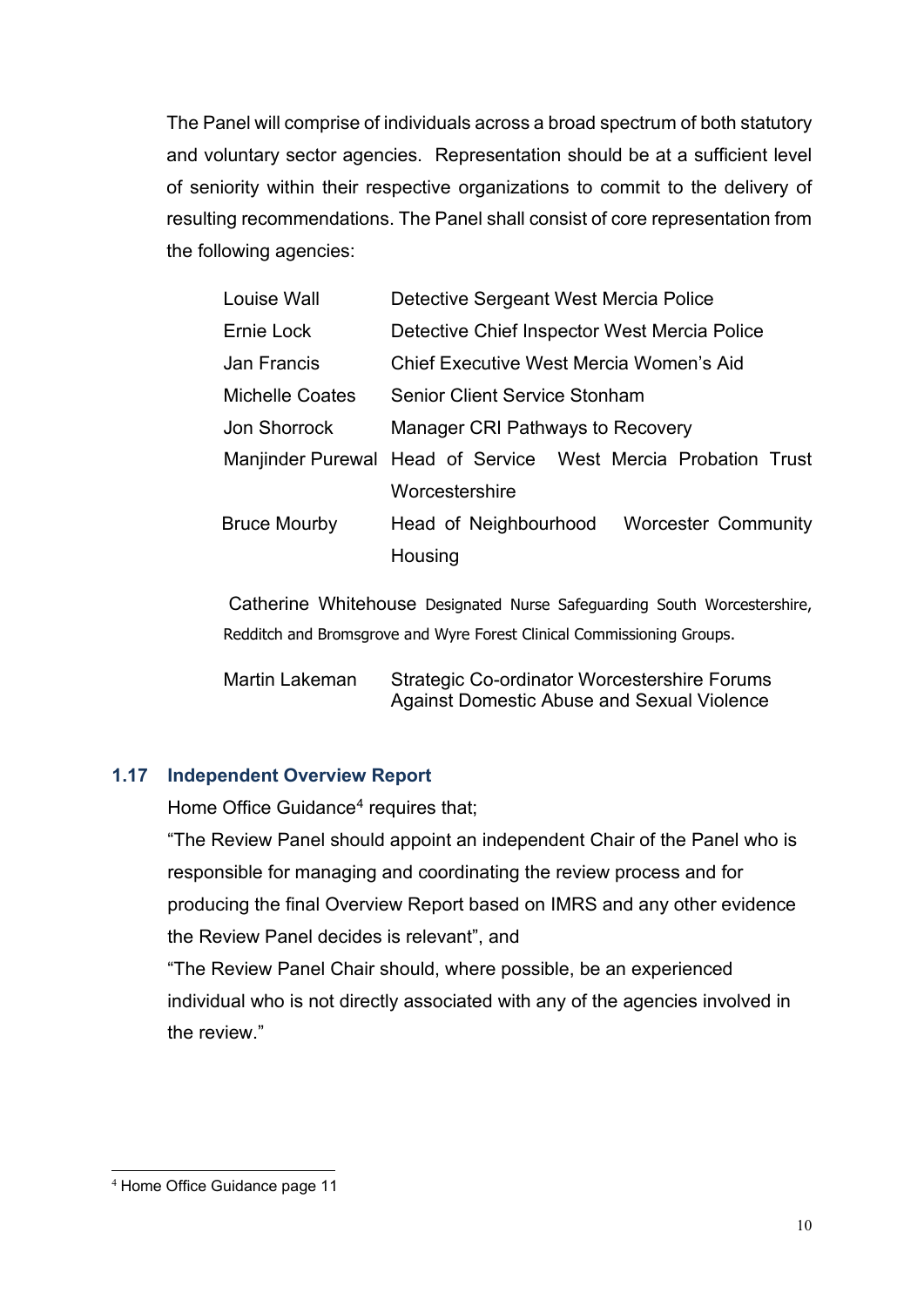- 1.18 The SWCSP decided to appoint an Independent Chair and Author for the Domestic Homicide Review. Having sought expressions of interest in both posts, they appointed Mr Malcolm Ross.
- 1.19 Mr Malcolm Ross was appointed at an early stage, as Author. He is a former Senior Detective Officer with West Midlands Police and has many years' experience in writing Serious Case Reviews and Chairing that process and more recently, performing both functions in relation to Domestic Homicide Reviews. He has had no involvement either directly or indirectly with the members of the family concerned or the delivery or management of services by any of the agencies. He has attended the meetings of the panel, the members of which have contributed to the process of the preparation of the Report and have helpfully commented upon it.

## 1.20 **Individual Needs**

Home Office Guidance<sup>[5](#page-10-0)</sup> requires consideration of individual needs and specifically:

"Were procedures sensitive to the ethnic, cultural, linguistic and religious identity of the victim, the perpetrator and their families? Was consideration for vulnerability and disability necessary?"

There is evidence that some professionals were insensitive to V1's need in their contact with her. There are occasions when each contact was dealt with in total isolation without any reference to previous contacts, thus preventing the holistic view of her needs to be seen.

## **1.21 Family Involvement**

Home Office Guidance<sup>[6](#page-10-1)</sup> requires that:

"Members of informal support networks, such as friends, family members and colleagues may have detailed knowledge about the victim's experiences. The Review Panel should carefully consider the potential benefits gained by

<span id="page-10-0"></span><sup>5</sup> Home Office Guidance page 25

<span id="page-10-1"></span><sup>6</sup> Home Office Guidance page 15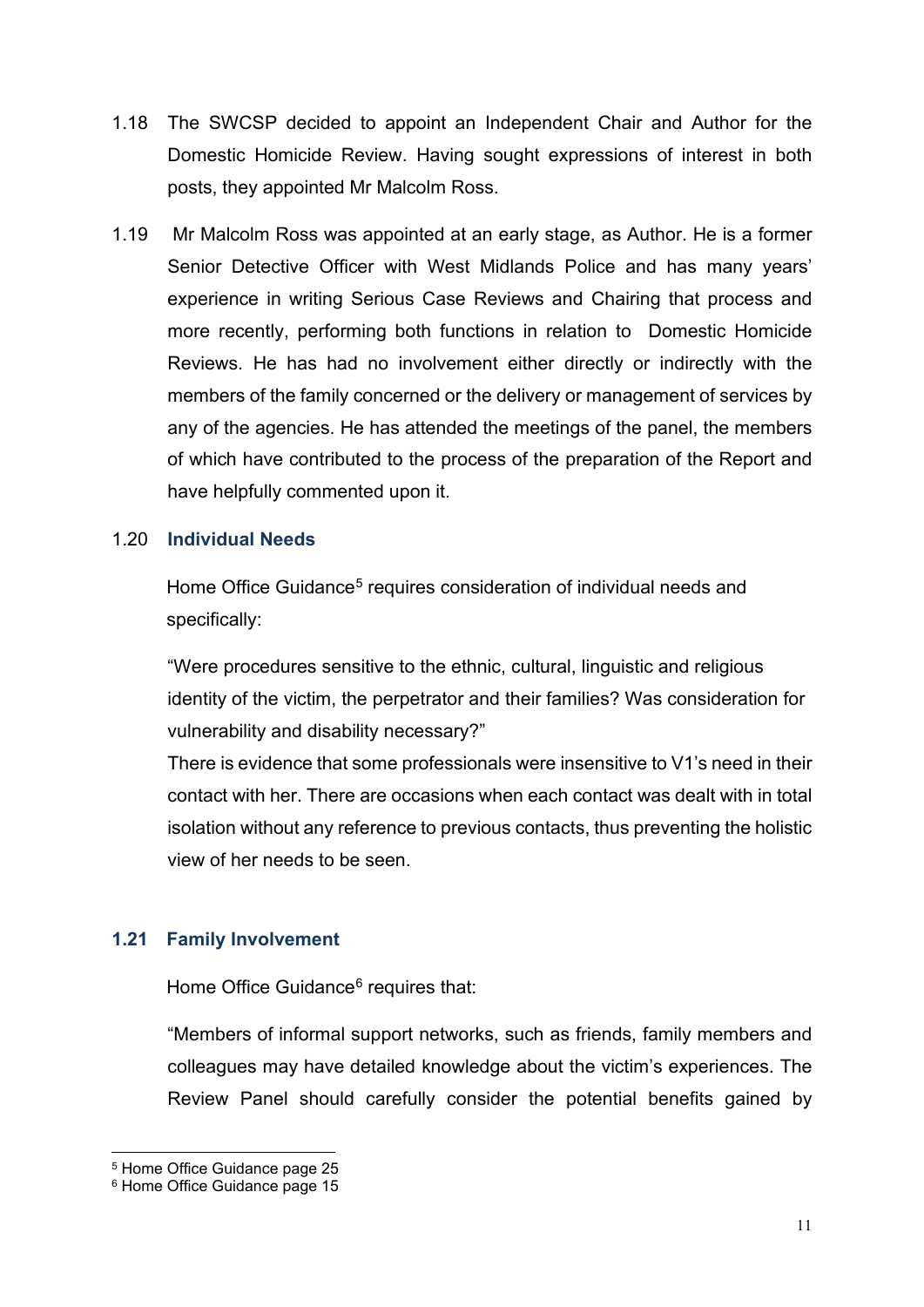including such individuals from both the victim and perpetrator's networks in the review process. Members of these support networks should be given every opportunity to contribute unless there are exceptional circumstances", and:

"Consideration should also be given at an early stage to working with family liaison officers and senior investigating officers (SIOs) involved in any related Police investigation to identify any existing advocates and the position of the family in relation to coming to terms with the homicide."

1.22 In this case the Overview Report Author made contact with the Senior Investigating Officer (SIO) from West Mercia Police at an early stage. The family members of V1 have been written to via D1 offering the family the opportunity to contribute to the Review and to receive its findings and recommendations.

## **2.0 Sequence of events**

- 2.1 V1 was born on  $9<sup>th</sup>$  September 1963 and was 48 years old at the time of her death. She was an alcoholic and her drinking meant that she relied heavily on other people, mainly men, who had a similar drink problem. She was well known to the police having been convicted on 96 occasions including 21 convictions for failing to surrender to custody, 10 offences of drunk and disorderly, 5 offences of threatening behaviour and 28 breaches of her anti-social behaviour order (most of which involved drunkenness). This has resulted in the Court sentencing her to terms of imprisonment on 22 separate occasions. She had been subject of an Anti-Social Behaviour Order between 2004 and 2009.
- 2.2 She associated with numerous male partners during the latter stages of her life, and she was frequently subjected to severe acts of violence and rape by these men, but only occasionally did she call the police and hardly ever made a complaint or statement in support of a prosecution of the offenders.
- 2.3 The timescale for this review is from December 2009 to April 2012.

## **December 2009 to December 2010**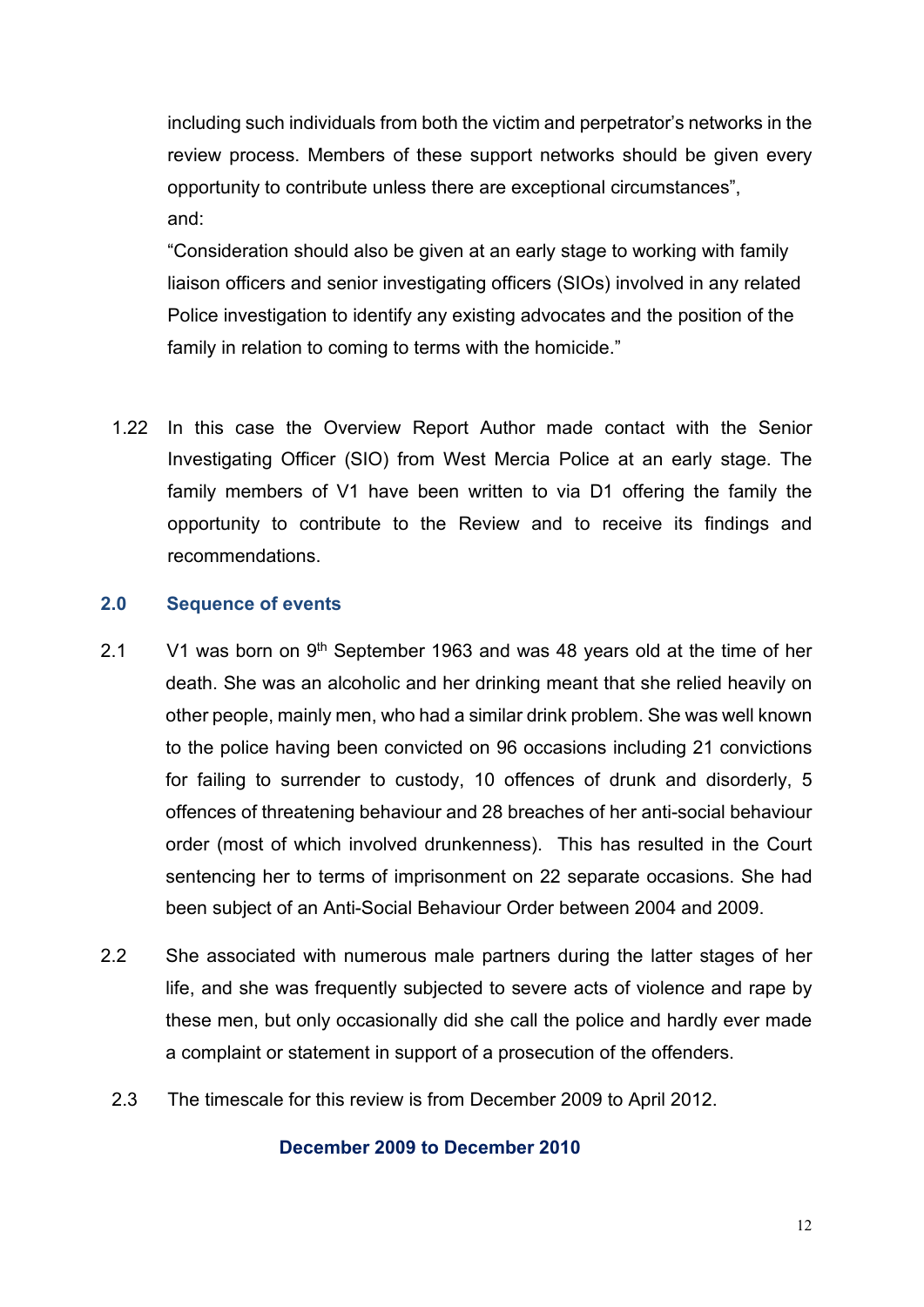- 2.4 V1 was a regular attender at a Day Centre in Worcester and this was to become one of her central points of refuge when she needed support and advice. It was also the staff at the Day Centre that became concerned when she had not attended for some days which resulted in the police being notified and her body being found. She would often have daily meals at the Centre and members of the staff there were clearly fond of her.
- 2.5 V1 lived in a rented flat. She and her regular visitors to her flat were the cause of considerable anxiety for the neighbours alongside and beneath her flat. Calls to the police regarding noise, drunkenness and violence were made by neighbours on a regular basis. The menace from V1's flat caused neighbours to move from the area.
- 2.6 V1 was registered at Doctor's Practice No 1 from December 2009 until April 2011 when her notes were transferred to Worcestershire Strategic Health Authority. It is of interest to note that in the IMR from the GP there is an entry to the effect that on 4<sup>th</sup> December 2009 a letter from the Job centre was sent to her GP issues around the criteria for assessment of her capacity. The GP responded that she meets the eligibility criteria for employment and work related support allowance but proof of her disability may still be required for other organisations. So in December 2009 V1 was considered to have a disability.
- 2.7 At 6.50pm on  $6<sup>th</sup>$  January 2010 police were called by N1 saying that V1 was harassing him and had thrown whiskey into his face. He told police that he had been experiencing problems with V1 and had invited her into his flat intending to sort the problems out but an argument started. Police did not attend and there is no record of how the situation was resolved other than an e mail being sent to the Local Policing Team.
- 2.8 Within 25 minutes N1 called the police again stating that as V1 had left his flat she had deliberately damaged a glass by smashing it and he wanted a police officer to attend. Officers did attend and both V1 and N1 were found to be under the influence of alcohol. No further action was deemed necessary, N1 did not want to make a formal complaint against V1.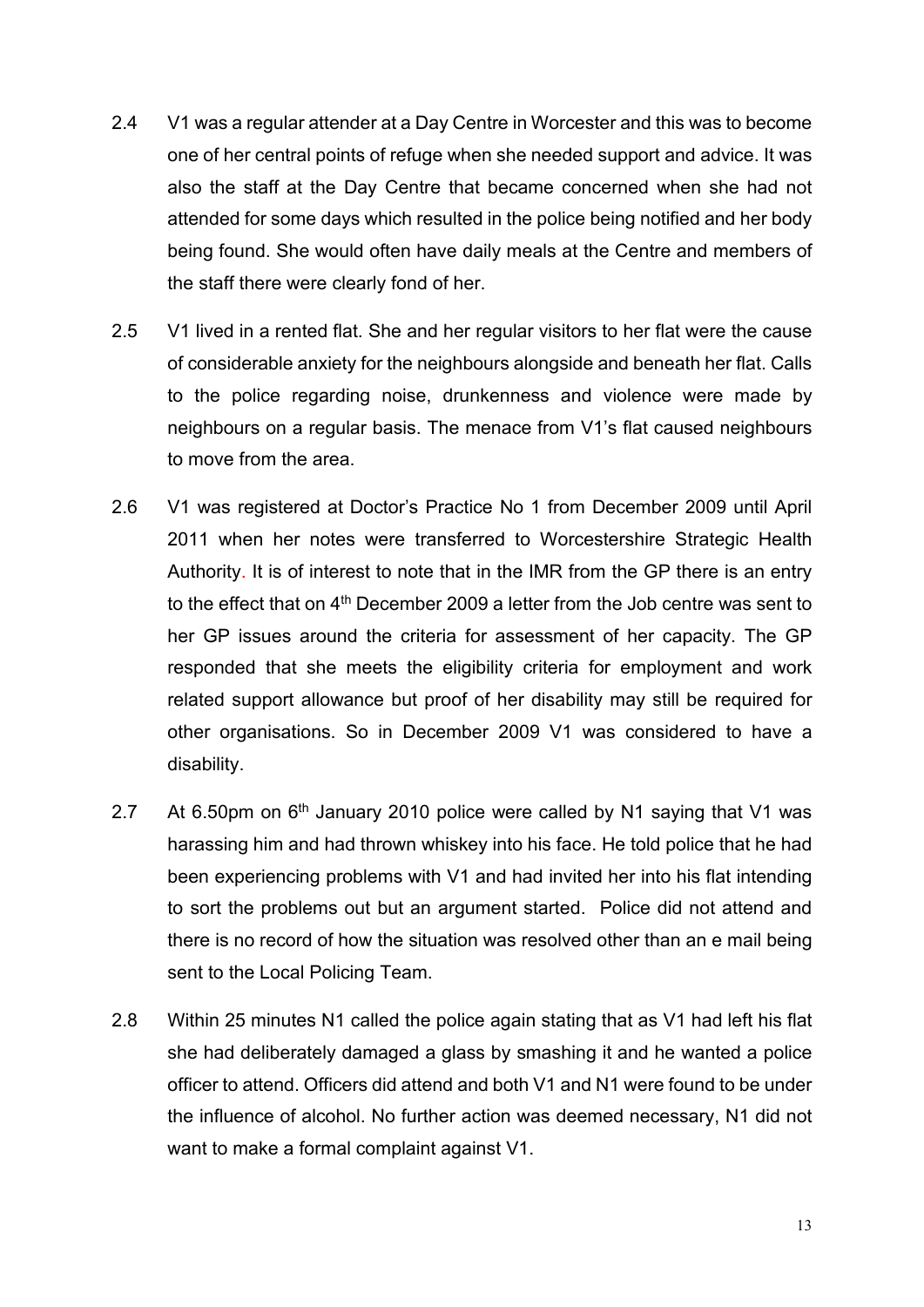- 2.9 10 days later at just after midnight on 16thJanuary 2010, N1 again called the police saying that P1 was banging his flat front door and threatening to smash the door down. Police attended immediately and P1 was found to be wanted by West Midlands Police for a serious assault. He was duly arrested. P1 has numerous previous convictions for such offences. There is nothing to suggest that either V1 or P1 were questioned about the anti-social behaviour shown towards N1.
- 2.10 At 01.35 on 3rd February 2010 N1 called the police complaining that V1 was at his door, half naked and stating that she had been assaulted by P3 who had refused to leave the flat. Both V1 and P3 were drunk. P3 was arrested for a breach of the peace after refusing to leave and a police referral was made to the Domestic Abuse Unit. There was no formal complaint made by V1, who declined to give the officers sufficient details of the incident for a Domestic Abuse Investigation Guide Booklet to be completed. No details of the incident were shared with other agencies. This incident is recorded as a Domestic Incident by the police.
- 2.11 At 14.26 on 9<sup>th</sup> March 2010 a call was received by the police from a Worcester Community Housing plumber who had attended at V1's flat in order to fix a leaking washing machine. It is alleged that the pipe to the washing machine had been disconnected, according to the plumber, deliberately, and had caused a flood in the flat below. The plumber reported that V1 had a black eye and she had been abusive to her neighbours as well as to the plumber. There were signs of violence in the flat. The plumber reported that on visiting the flat below to assess the damage, occupants stated that V1 and P1 had been fighting all night.
- 2.12 There was no officer available to attend at that time due to other more pressing duties and there was a delay until 20.17. When officers arrived they assisted in removing P1 from the address at the request of V1. There is nothing recorded about any injury being noted on V1, and the issue with the damaged caused by the water was not taken any further. V1 was advised about the removal of the pipe by Worcester Community Housing. This matter is recorded as an Anti-Social Behaviour incident by the police.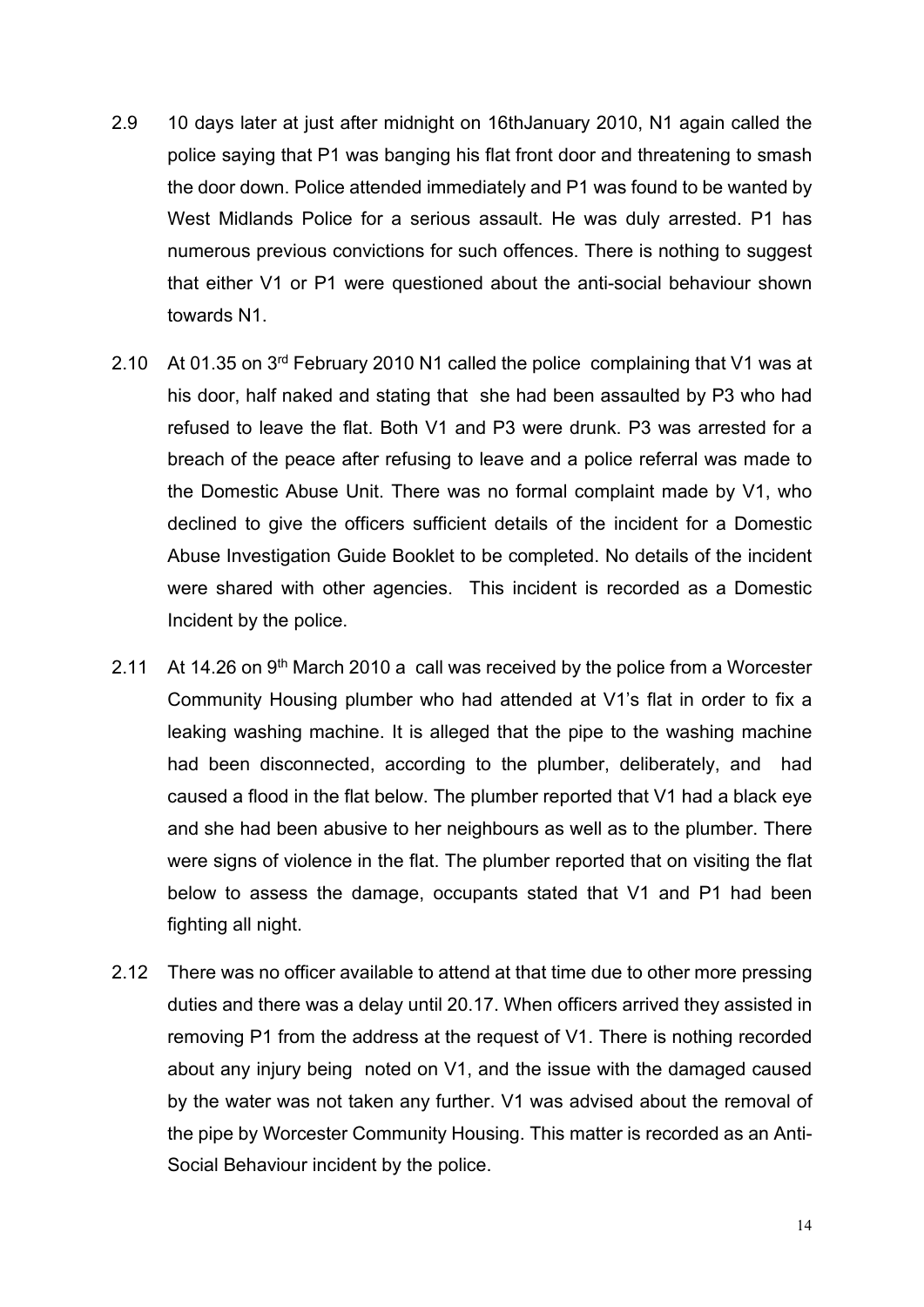- 2.13 The next call to the address was made at 21.22 on 21st March 2010 by N3, who stated that there was a 'bad domestic' occurring at V1's flat. N3 could hear shouting and swearing and property being thrown about the flat. She had even turned up her television so mask the noise from V1's flat. Police attended immediately and on arrival there was a delay in V1 opening the door. Officers could see that there had been a disturbance in the flat but there were no signs of another person in the flat. It is not recorded if the flat was searched by the police and there is nothing to suggest that any injuries were noticed on V1. There is nothing to suggest that the person N3 referred to was ever identified.
- 2.14 N3 was seen and advised to contact the council about the noise and she was provided with the telephone number to do so. The incident was recorded by the police as a Domestic Incident, having originally been recorded as Domestic Abuse.
- 2.15 At 22.43 the following evening, 22<sup>nd</sup> March 2010 N3 again had to call the police. Noise from V1's flat was keeping N3's three young children awake. There was loud music, screaming and shouting coming fromV1's flat. N3 stated that V1 constantly had black eyes. Officer attended promptly but again V1 took some time to open the front door. Officers suspected that whoever the male person was that N3 had referred to, was hiding in the flat. V1 refused to allow police into her flat and did not appear to be drunk. Police said she did not appear to have any injuries but there is nothing to indicate to what extent V1 was 'examined'.
- 2.16 The report is endorsed by a supervisor that the noise was no more than a loud party, irrespective that there were three children affected by the noise.
- 2.17 At this time one of V1's ex partners, P2 was in prison. He had been sentenced to 4 years for pouring boiling water over V1 and he was due to be considered for parole. On 25<sup>th</sup> March 2010 the Victim Liaison Officer from the Probation Service were preparing to contact V1 regarding his release. An earlier opportunity to contact V1 in February 2009 regarding P2's release was thwarted due to the fact that a letter sent to V1 from Probation had not been delivered as at the time V1 was serving one of her periods in prison herself. A letter was sent to V1 by Probation offering an appointment but they received no reply.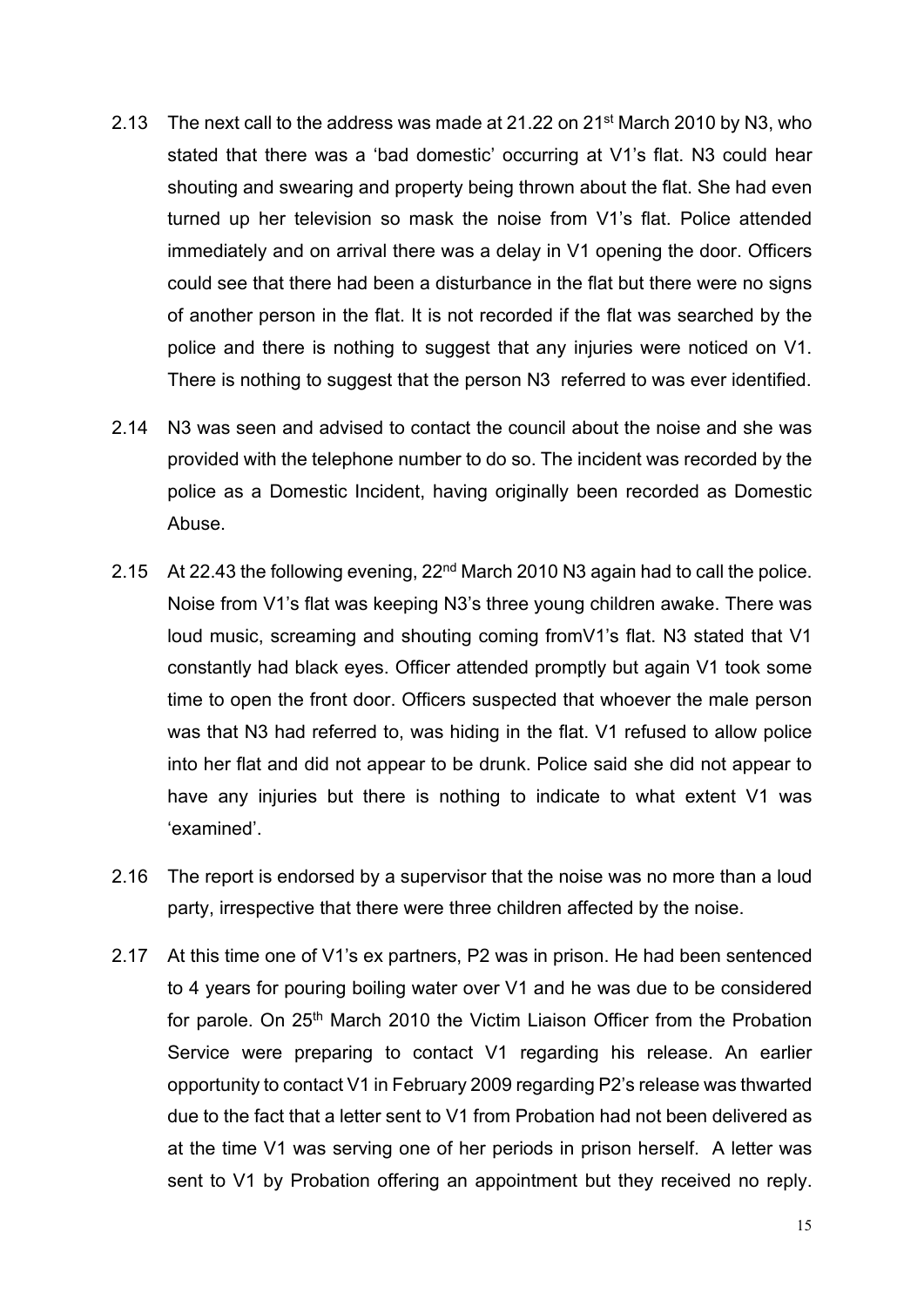Enquiries were made at the Day Centre but V1 was only making sporadic visits to the Centre at that time.

- 2.18 At 20.38 on 16<sup>th</sup> April 2010 N3 was being disturbed by the noise from V1's flat and she used the intercom button to ask V1 to keep the noise down. N3's children were also being disturbed and at that time N3 was six months pregnant. N3 called the police for assistance. N3 reported that V1 was at the back of the flat outside, shouting and threatening to assault N3. The police Call Taker advised N3 to dial 999 in the event of either V1 or her male companion, whose identity was subsequently discovered at P1, continued the threats. No officer was despatched to the answer the call and no explanation is recorded as to the rationale behind that decision. Between 20.38 when the first call was received and 21.20 the status of the call was changed by the Call Taker to 'active' and then back to 'not resourced'. At 21.20 the entry on the log is amended again to 'all officers committed.'
- 2.19 At 22.15 for some reason, the Call Taker contacted N3 but there is nothing recorded about the details of the conversation other than N3 was 'happy to wait up'. The note continues to say that the disturbance at V1's flat had continued and was still on going at the time of this latest call. Officers did eventually attend to V1's flat, albeit at 22.45, some 2 hours and 7 minutes after the initial call. There is nothing recorded as to who they spoke to or what the officers did at the flat. A Domestic Abuse Incident form (CO1) was submitted which indicates that N3 complained to V1 about the noise and V1 had threatened to 'smash her head in'. The form indicates that both V1 and P1 were heavily intoxicated, abusive and obstructive to the police. Initially V1 complained to the police that she had been assaulted by P1, but immediately retracted that allegation and became increasingly abusive when pressed for details by the officers. She showed no signs of injury. P1 denied any assault. He was told to leave the premises to prevent a breach of the peace. There was no referral made to any other agency irrespective that there appears to have been safeguarding issues with regard to N3's children and safeguarding issues also in respect of N3 herself.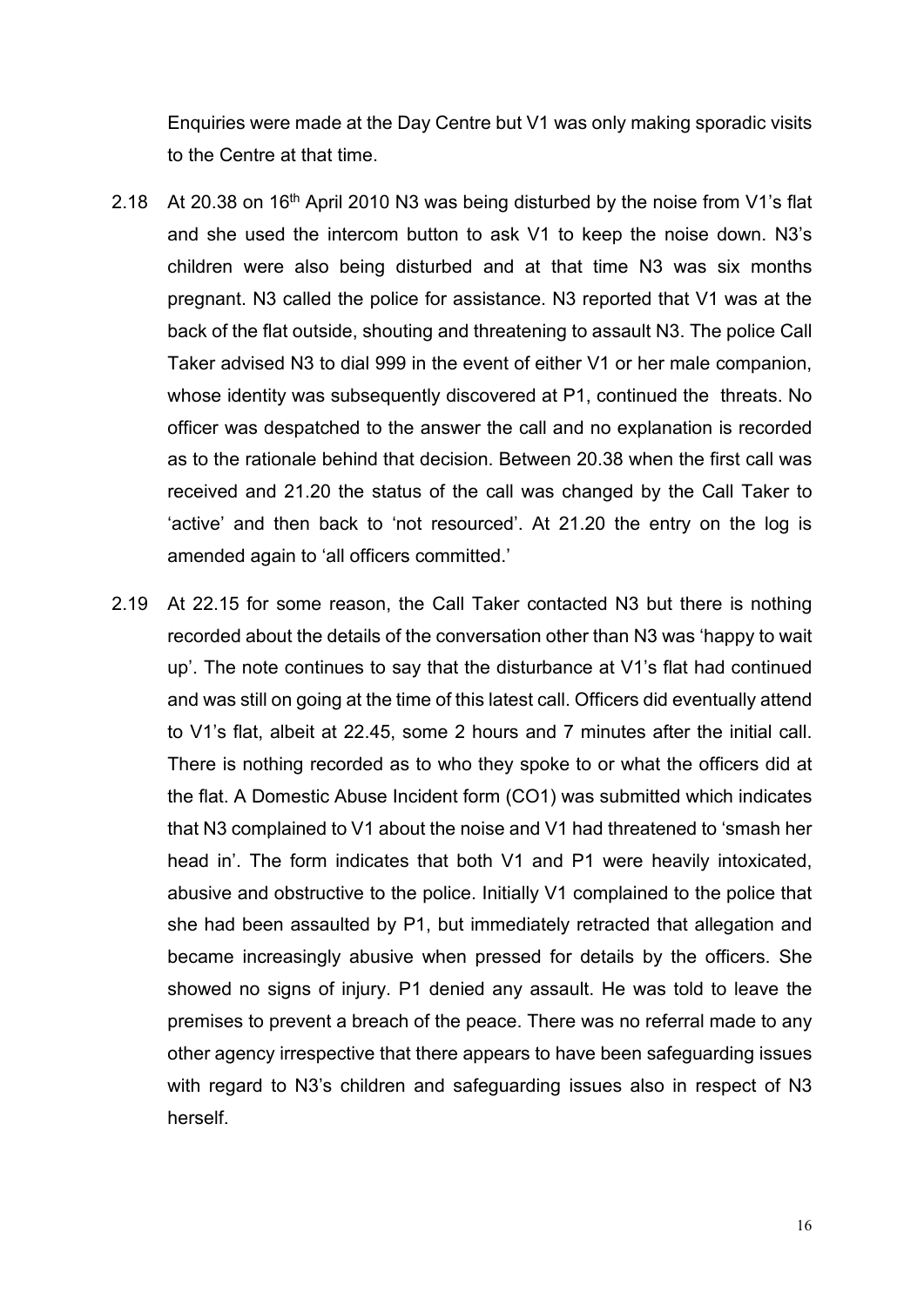- 2.20 On 1<sup>st</sup> May 2010 the Day Centre conducted a review of V1's situation and recorded that there was an Anti-Social Behaviour Order (ASBO) in place regarding V1 and that she had shown signs of injuries to her face and body allegedly caused by her ex-partner and other associates. She was not engaging regularly with the Day Centre and they had difficulty in monitoring her. The Day Centre was aware that there had been problems at the flat caused by V1's associates and V1 had recently been issued with a warning of tenancy termination due to the constant complaints.
- 2.21 During May V1 attended at the Day Centre on occasion for lunch.
- 2.22 On 14<sup>th</sup> May Probation contacted the police to verify V1's address as V1 had failed to keep a voluntary appointment. It was agreed that she should be subject of a Multi-Agency Risk Assessment Conference (MARAC ) the following month. V1 was offered two alternative voluntary appointment with Probation during May, both of which she failed to attend.
- 2.23 On 19th May 2010 it was decided at a Multi-Agency Public Protection Panel (MAPPP) that P2 who was at that time in prison for scalding V1, should be regarded as a Level 1 Offender and this would be reviewed prior to his release from prison in September 2010.
- 2.24 On 4<sup>th</sup> June 2010 Probation made a MARAC referral to West Mercia Women's Aid regarding V1, which was passed to an Independent Domestic Violence Advisor (IDVA), who was given actions to convene a core group to discuss V1's case, and to engage V1 in some support. V1 failed to attend the arranged appointment, but despite this a decision was made to continue with the referral due to the high risk posed to V1 from P2. Further attempts were made to arrange a meeting but V1 again failed to attend so the case was closed in July 2010.
- 2.25 During June 2010 V1 maintained contact with the Day Centre on quite a regular basis and on 23rd June she told the Day Centre staff that she didn't want P2 to know that she was at the Day Centre should he call from prison. It appears that he would regularly call the Day Centre asking to speak to V1. It also appeared to the Day Centre staff that P2 was getting frustrated that he wasn't able to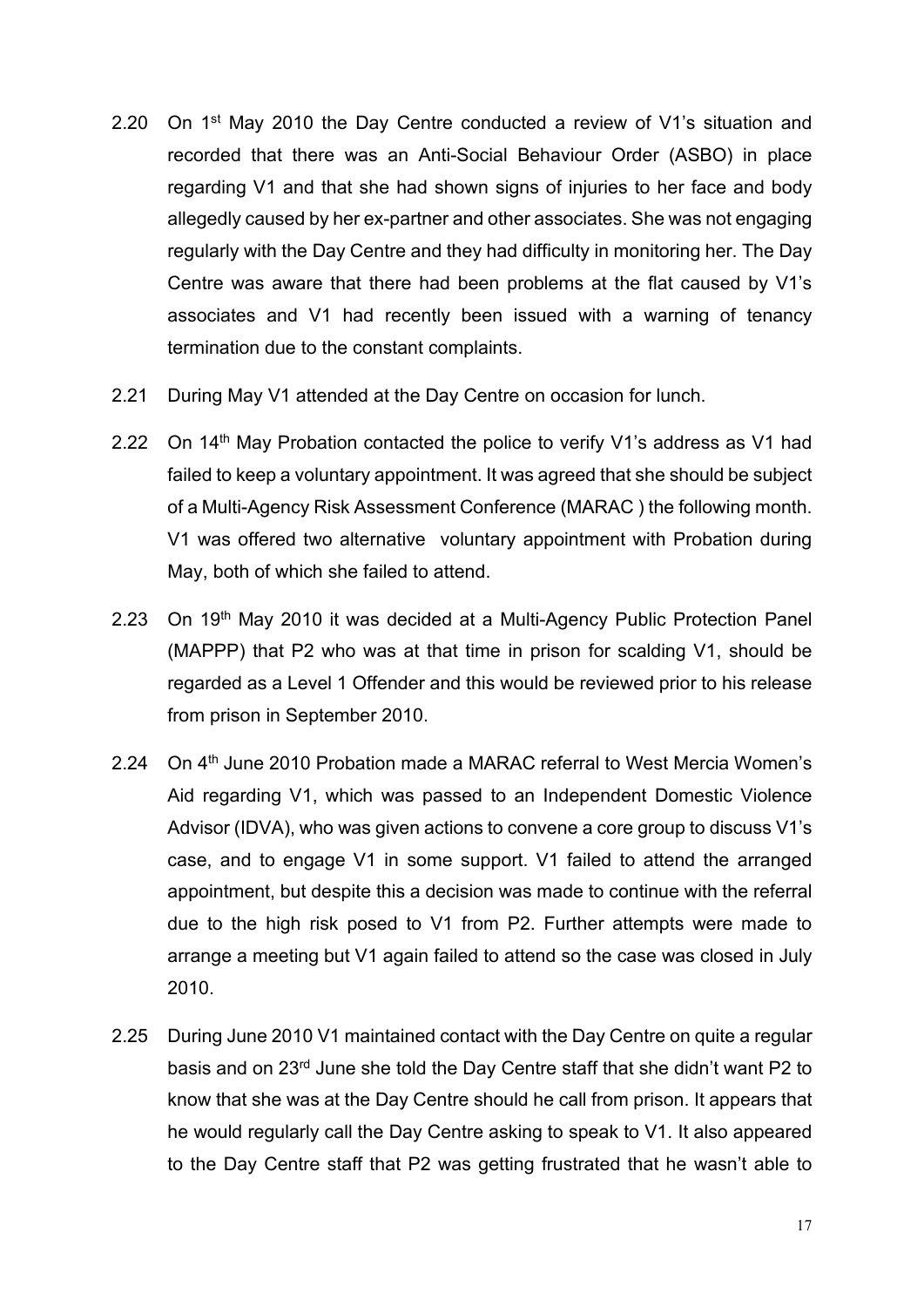speak to V1. In view of that another MARAC meeting was arranged to discuss V1's risk. P2 would not be released from prison without an address and it appeared that he wished to reside with V1.

- 2.26 The following day another MARAC meeting was held. V1 expressed the wish to continue with the support she was getting from the Day Centre, Probation and Women's Aid. She also wanted to maintain tenancy and re-settlement support regarding her accommodation. The meeting heard that P2 was due to be released in September 2010 and Probation was to set licence conditions upon his release. He was to report to the Probation Offices in Worcester, reside where directed, not commit any offences and behave, maintain contact with the Probation Service, undertake work as approved and not to travel outside the UK.
- 2.27 On 26<sup>th</sup> June 2010 the Day Centre held a review summary in respect of V1. She had been attending Freedom Programme and had been at the Day Centre on a regular basis. She was reported as having a good relationship with a female friend and she was being supported by the Day Centre. V1 was looking to move from the area as she was unhappy with her accommodation, but she was also reported to have frequent visitors to her flat who cause anti-social behaviour during drinking sessions.
- 2.28 On 29<sup>th</sup> June 2010 P1 was removed from the Day Centre by the police after intimidating staff. He was suspended from the Centre for 3 months.
- 2.29 On 1<sup>st</sup> July, 2010 N2 and N3, neighbours of V1, called Worcester Community Housing saying that there was water coming into their flat from V1's flat. They had got no reply when they had been to V1's flat. Housing officials attended and gained entry into V1's flat to rectify the leak on the following day.
- 2.30 On 8th July 2010 V1 had a discussion with a member of staff from the Day Centre. V1 expressed her concerns about her safety when P2 was released from Prison. She was told that a MARAC meeting had been held and the member of staff wished to work with V1, who stated that she would think about the offer.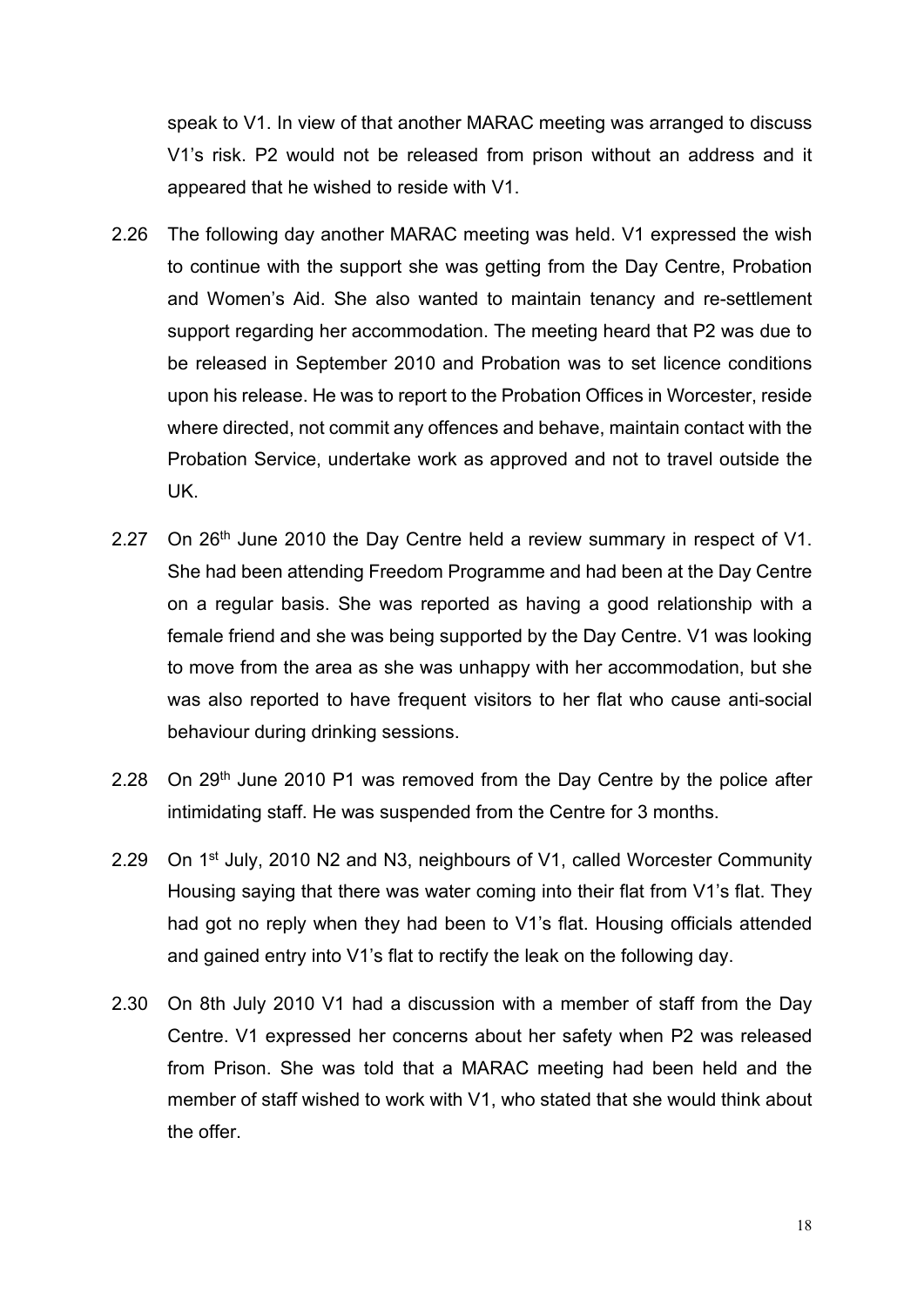- 2.31 On 15<sup>th</sup> July V1 failed to keep an appointment with West Mercia Women's Aid. V1 rang to say that she had overslept. Again on 21<sup>st</sup> July V1 failed to attend for a meeting with the Day Centre.
- 2.32 On 27<sup>th</sup> July Hospital records show that she had previously attended in April 2010 with a head injury, on two occasions in 2007 with burns to her chest wall and another minor head injury and once in 2008 when she collapsed.
- 2.33 On 22<sup>nd</sup> July V1 attended at the Accident and Emergency at Worcester Hospital. She was reported to have contusion to her chest wall, face and having a minor head injury. She was found on the tow path to the River Severn complaining that she had been kicked in the head. She had been drinking alcohol. She was admitted for observations. However police records regarding the latest admission on 22<sup>nd</sup> July 2010 indicates V1 was found unconscious in the road saying she had been assaulted by a man (P5) with whom she had been having a relationship for the past couple of months. She was intoxicated and could not recall exactly what happened. Whilst the police were at the scene P5 appeared and was arrested. He was detained overnight, interviewed and released without charge the following day. He denied assaulting V1.
- 2.34 V1 was detained in hospital overnight with a small cut to her eyelid, swollen nose and a cut ear. A note indicates that an Inspector filed the papers on 27<sup>th</sup> July 2010, indicating that there was 'no realistic prospects of a conviction' against the man.
- 2.35 Police were called again on  $27<sup>th</sup>$  July to an address in the road where V1 lives. (P4's address). V1 was drunk and trying to break in through emergency doors. No police action was required.
- 2.36 6 Days later a Probation Liaison Officer expressed the wish to see V1 for her to consider any conditions that she would like to be imposed on P2 on his release. However, a member of the Day Centre staff informed Probation that V1 and P2 were in contact with each other by telephone and that V1 was being bullied by other man.
- 2.37 During the remainder of August V1 attended the Day Centre on an almost daily basis to either have breakfast or lunch. It is recorded however, on 17<sup>th</sup> August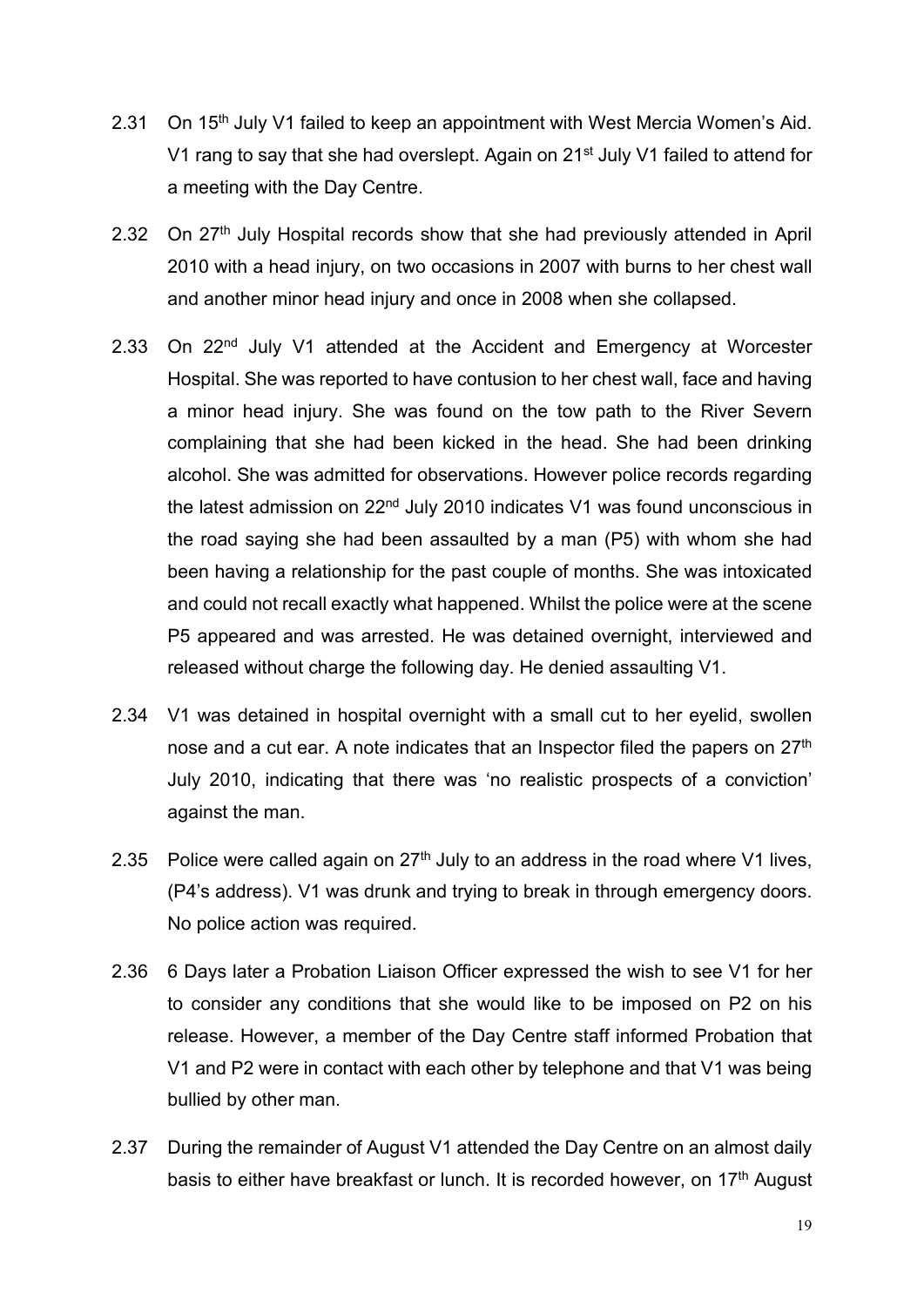that she was drinking heavily and was not committing to appointments. She was spending time with her associates including A1.

- 2.38 On 1<sup>st</sup> September 2010 Probation wrote to V1 informing her of the release of P2 and offering an appointment to discuss the conditions to his licence. V1 failed to keep the appointment.
- 2.39 For the next few days V1 attended at the Day Centre each day and on  $8<sup>th</sup>$ September Probation considered the fact that P2 was expressing an intention to live with V1. Probation thought about banning the relationship but V1 wanted him home. Her wishes were to be confirmed.
- 2.40 Following consultation with MARAC co-ordinator, the police and V1's Probation Manager, it was decided that it would be in the best interests of both V1 and P2 to allow him to reside at V1's flat. It was considered that if this had not been allowed both V1 and P2 may have disappeared. By allowing him to reside with V1 he could be properly supervised.
- 2.41 However, on 12<sup>th</sup> September V1 called the police to say that P1 had slapped her and tried to throw coffee over her. He had locked her out of her flat. She called him a bully. On arrival of the police P1 had left the flat and V1 was described as being drunk. Arrangements were made with the police for V1 to be interviewed the following day but she did not attend or make a complaint. The police were unable to take any further action.
- 2.42 The following day V1 confirmed to Probation that P2 could go to her flat on his release from prison. Probation indicated that P2 would be released on 28<sup>th</sup> September 2010 and as V1 was agreeable he would use her address as his bail address. It was made clear to V1 that heP2 would be recalled if her broke any of his conditions of his bail conditions.
- 2.43 On 15<sup>th</sup> September 2010 the Probation Service requested the police to make a personal visit to V1 and confirm that she wished P2 to reside with her at her flat. That day, neighbours of V1 made a complaint to Worcestershire Community Housing about the noise and nuisance being caused at V1's flat.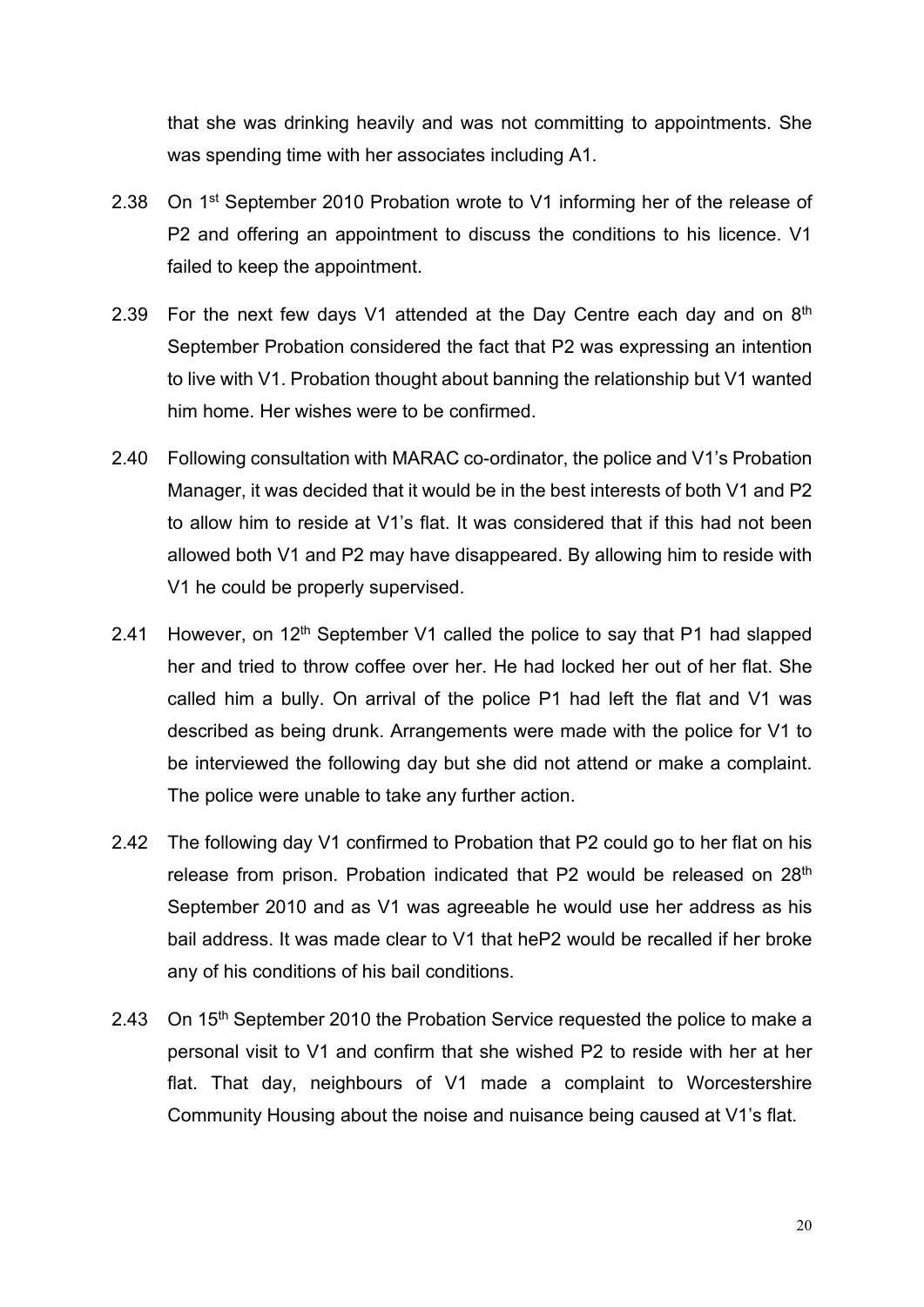- 2.44 On 20<sup>th</sup> September 2010 at a discussion between a Probation Officer and a Manager, it was decided that all agencies were happy for V1 and P2 to have contact as this was seen to be the safest option for V1.
- 2.45 On his date of release from Prison,  $28<sup>th</sup>$  September 2010, P2 attended at his Probation Office with V1. Both were described as being intoxicated. P2 signed a compact agreement and was given future reporting conditions. A note states that standard licence conditions were in place. He had been imprisoned for pouring boiling water over V1.
- 2.46 On  $4<sup>th</sup>$  October 2010 a decision was made by Probation to retain P2's case at level 1 MAPPA (Multi-Agency Public Protection Arrangements). On 8th October the Day Centre reported seeing P2 and V1 together.
- 2.47 On  $12<sup>th</sup>$  October neighbour N2 called the police at 21.54, complaining that shouting, banging, singing and loud music could be heard from V1's flat, so much so that his 5 children aged between 5 and 17 weeks were all awake being disturbed by the noise. He explained that he was logging complaints for the council. He also stated that associates A1 and A2 has threatened his partner and he and his partner N3 feared for their safety and also feared for reprisals should the police disclose to the V1 and her associates their identity. The police recorded this incident as a level 2 call which required prompt or priority response.
- 2.48 The police Call Taker contacted the Anti-Social Behaviour Unit by e mail and a supervisor called N2 and informed him that he needed to contact the Environmental Health about the noise problems. When N2 stated that he thought the police were not doing anything to help, He was told that if it was possible, an officer would be sent, but the police could not promise such action.
- 2.49 N2 was told that the Local Policing Team would contact him but no officer contacted him and nothing was done regarding any Child Safeguarding issues.
- 2.50 Two days later, on  $14<sup>th</sup>$  October 2010, P2 went to a neighbour's flat to apologise for a disagreement that had occurred earlier and indicated that he was going to V1's flat and kill her. It is known that later that evening he threatened to pour boiling water over V1 and held a knife to her throat threatening to cut her. P2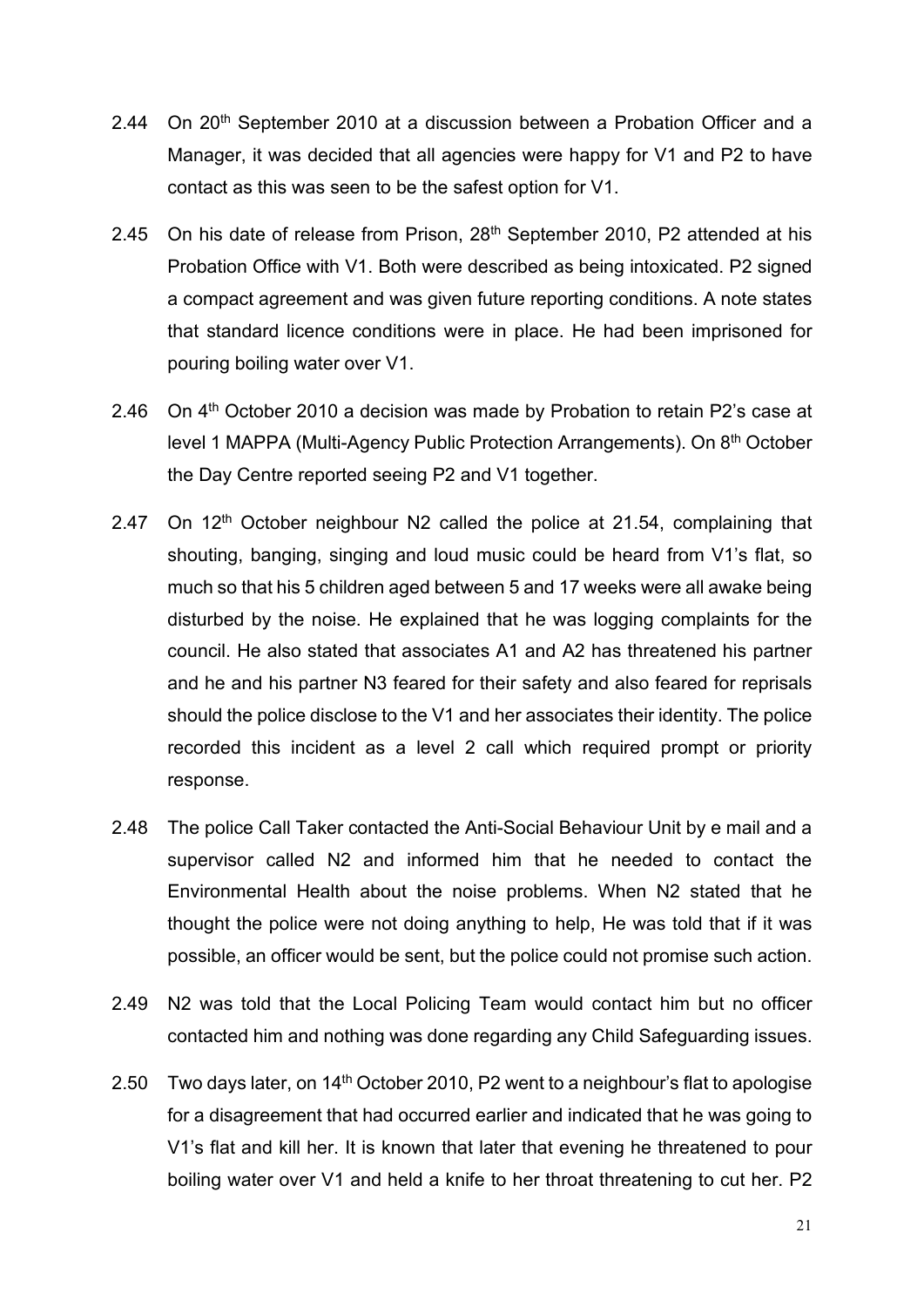had been living with V1 for 2 to 3 weeks and domestic abuse had occurred between him and V1. The neighbours called the police regarding the threats to kill V1. They found V1 very drunk. Police conducted an investigation and a file was subsequently sent to Crown Prosecuting Solicitors (CPS), who decided that No Further Action should be taken with regard to this reported offence.

- 2.51 At 22.38 on 16<sup>th</sup> October 2010, neighbours again called the police to report that people in V1's flat were fighting. There were police records of previous domestic violence incidents at V1's house and notes indicating that V1 was subject to a risk management plan. Police were despatched to the address as an immediate response incident. The neighbours were seen as was V1. She complained that P2 had attempted to rape her when she refused to have sex with him. P2 was arrested and detained.
- 2.52 V1 was seen by specially trained officers. She stated that since P2 had been released from prison there had been domestic violence and he often held a knife to her throat, beat her and he had tried to throw her into a bath of water. She wanted him out of her flat. However, V1 refused to make a statement of complaint or allow a medical examination or provide samples for forensic examination.
- 2.53 P2 was interviewed and denied responsibility. The following day police again attempted to convince V1 to complain about the rape incident but she again refused. She indicated that she wanted to renew the relationship with P2. CPS was contacted and advised that there would be no reasonable prospects of proving the offence due to V1's reluctance to complain, and no further action was taken.
- 2.54 On 17<sup>th</sup> October Police informed Probation and P2 was recalled to prison by Probation. The police again attempted to persuade V1 into complaining against P2. Again V1 would not reconsider changing her mind. The police even tried to put the officer who had dealt with her during the incident when P2 injured her with boiling water for which he was convicted, in touch with her, again in an attempt to get her to change her mind. Again this failed. In addition N2 and N3 were reluctant to make a statement to the police or give evidence whilst they remained neighbours of V1.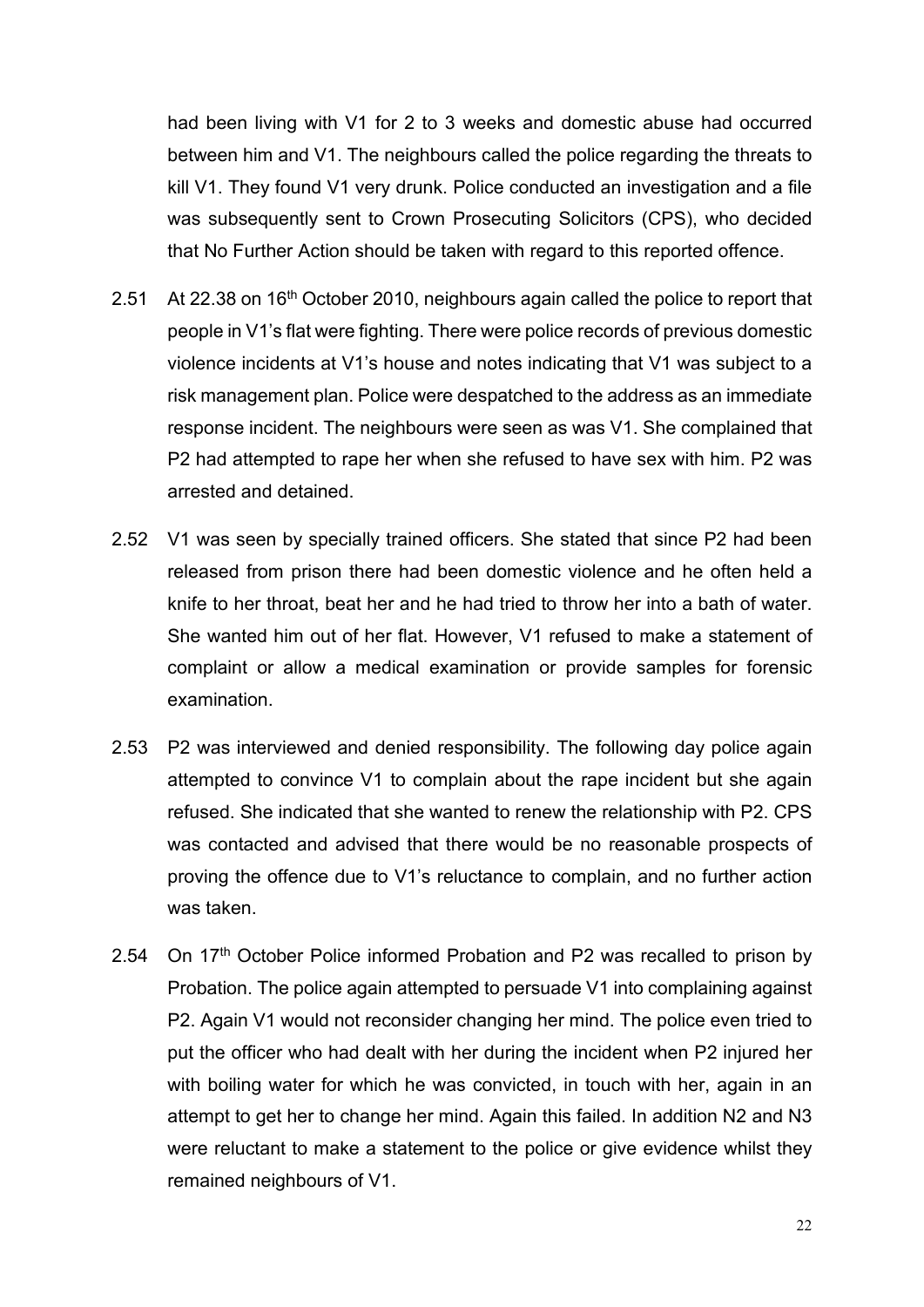- 2.55 During the latter part of October, V1 maintained contact with the Day Centre, visiting almost every day.
- 2.56 On 3rd November 2010, Probation sent a letter to V1 advising of the recall of P2 and offering an appointment on  $11<sup>th</sup>$  November 2010. She was advised that if she failed to keep the new appointment on 11<sup>th</sup> November, 2010, the Probation would consider a joint home visit. She failed to attend the appointment.
- 2.57 On  $8<sup>th</sup>$  November V1 was removed by the police for causing problems at the Day Centre whilst drunk. On 15<sup>th</sup> November 2010 V1 signed a contract with the Day Centre to the effect that she would not attend if she had been drinking. However, two days later, on 17<sup>th</sup> November, she was drunk at the Day Centre, throwing cups around and being abusive to the staff. Again police attended and removed her. She was arrested, detained for 6 hours and released without charge.
- 2.58 There was a MARAC meeting on 25<sup>th</sup> November that reviewed V1's case. It was decided that V1 should continue to be supported by West Mercia Women's Aid Independent Domestic Violence Advisor (WMWA IDVA) who should maintain liaison with the Day Centre and inform V1 of the outcome of the review. Probation reported that V1 still wanted a relationship with P2 and she declined any support. The charges against P2 of rape and threats to kill V1 were dropped. Probation would not support a Parole Board release of P2. The IDVA was to continue to support her and the police were to consider a Violent Offenders Order (VOO) against P2. V1 was making excuses for the offences committed on her by P2 and she was stating that she still wanted him back. It was agreed that V1 and Probation should meet at the Day Centre to talk through these matters.
- 2.59 On 8<sup>th</sup> December V1's electricity provider threatened to cut off her supply. V1 sought advice about how to complain about her neighbours.
- 2.60 On 10<sup>th</sup> December the multi-agency meeting took place at the Day Centre and the Domestic Abuse Management Plan was downgraded from high to medium on the basis that P2 was in prison.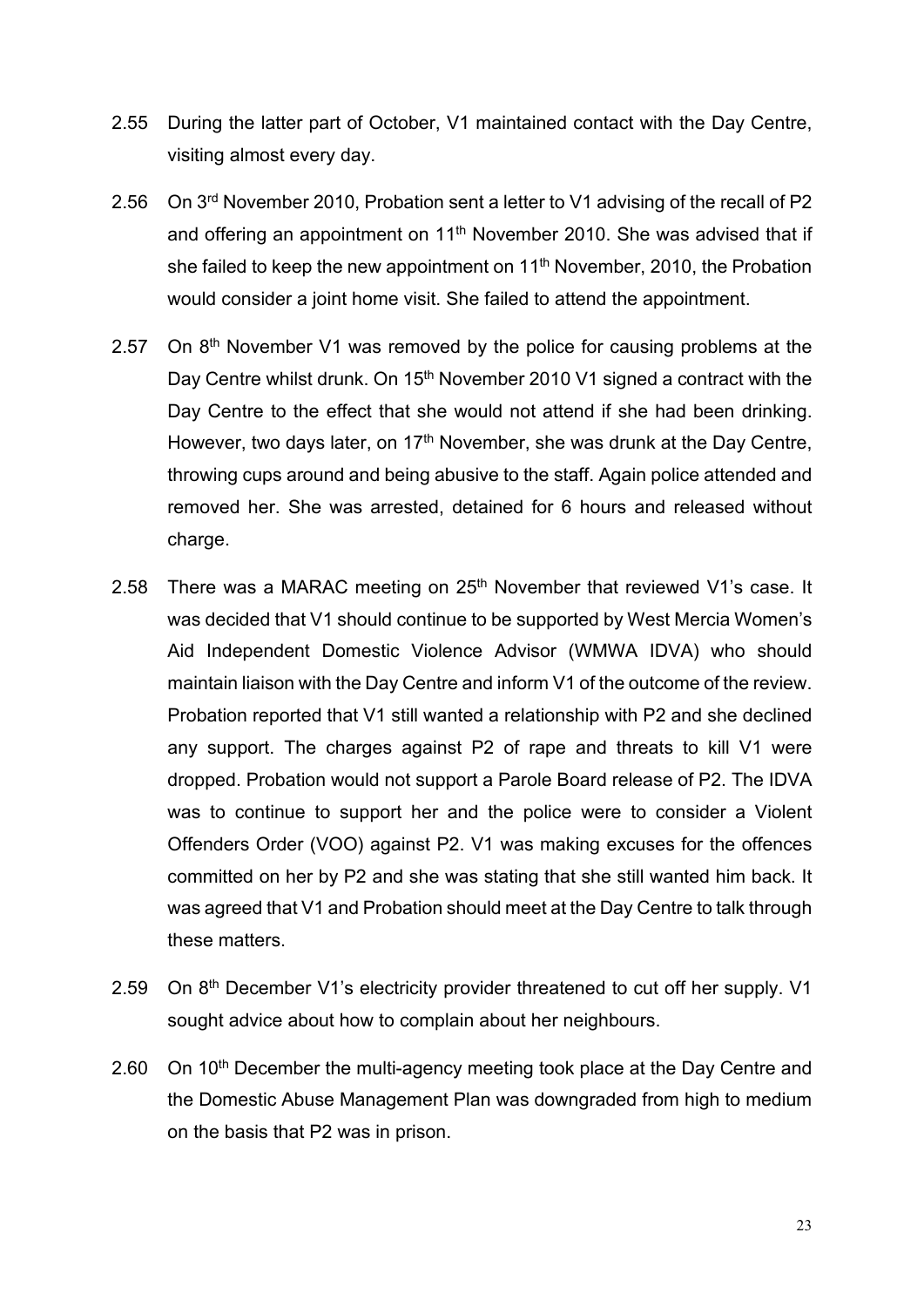- 2.61 On 12<sup>th</sup> December 2010, police were called to V1's flat following a complaint from N2 and N3 about the noise. V1 had been asked by the neighbours to be quiet but this had resulted in more noise, abusive behaviour and constant ringing of the doorbell. Children were unable to sleep. On arrival of the police the occupants of V1's flat were identified as being, V1, A1, a brother of P2, and another unknown man. A1 was arrested for breach of a CRASBO Order for which he was imprisoned.
- 2.62 P2 tried to contact V1 through the Day Centre on two occasions,  $14<sup>th</sup>$  and  $15<sup>th</sup>$ December requesting v1 to write to him and provide money for him.
- 2.63 On 20<sup>th</sup> December neighbours called the police again to a fight outside the front door of the flats, involving V1 and several associated from her flat. Officers were unable to attend immediately due to other commitments, but eventually arrived to find everything in order. Those present smelled of alcohol but the officers reported that people were talking loudly as opposed to arguing and fighting. There were no signs of domestic violence in the flat and it was noted that V1 was subject of a Risk Management Plan.
- 2.64 Nine days later on  $29<sup>th</sup>$  December 2010, the same neighbour again called the police to report that V1 and her friend were banging doors and had been threatening towards the complainant. Officers attended and found V1 to have a small cut to her toe and P1 to have scratch marks to his neck and chin. Neither of them would disclose how their respective injuries occurred or wished to pursue any complain about the other. P1 became aggressive towards V1 in the presence of the officers and was arrested to prevent a further Breach of the Peace. A note in the Police chronology correctly points out that it appears that the original complaint from the neighbour had not been addressed.

#### **January 2011 to December 2011**

2.65 On 2<sup>nd</sup> February 2011 Probation and the police had a discussion regarding the fact that due to V1's reluctance to pursue her allegations of rape and threats to kill by P2, the cases had been discontinued. There was a discussion about P2 being made subject of a Home Detention Curfew, but this never materialised.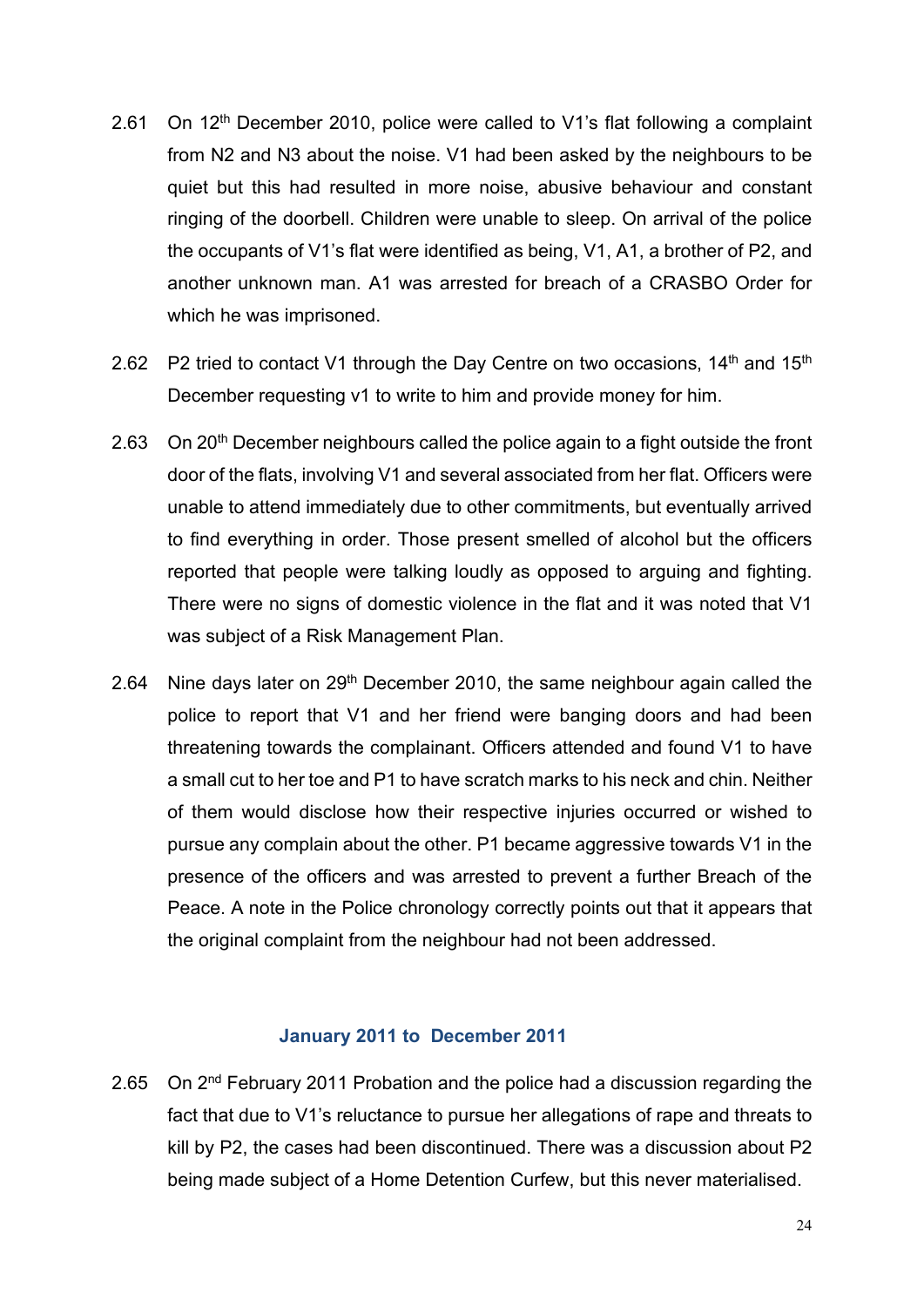- 2.66 The following day there was another complaint to housing, from neighbours about swearing by those frequenting V1's flat.
- 2.67 On 4th February there was a MAPPA level 2 meeting to discuss the release of P2.
- 2.68 At the Day Centre on  $7<sup>th</sup>$  February 2011, V1 complained to staff that she had been raped by a man and was bleeding from her injuries. She was advised to go to the police and the Walk in Centre for medical attention. She did neither.
- 2.69 On 12<sup>th</sup> February 2011 N2 and N3 made a complaint to Worcester Community Housing on two consecutive days that a man at V1's address was hanging out of windows, drunk and swearing and banging on their windows.
- 2.70 On 14<sup>th</sup> February V1 went to the Probation Offices and reported that she had been threatened with eviction from her flat. She then announced that she had been in a relationship with P1 for 18 months and wanted to marry him. She agreed to have a joint meeting on 22<sup>nd</sup> February with the IDVA as per the MARAC recommendations. On that day V1 attended at the Probation Offices where she reiterated her intention to marry P1, but she expressed concern about what P2 would think of that idea and what his reaction would be.
- 2.71 On 24<sup>th</sup> February 2011it is noted that V1 refused to engage with a MARAC meeting. The meeting recorded that the Probation Victim Liaison Officer was to liaise with Stonham and would provide an update regarding P2's release.
- 2.72 On 1<sup>st</sup> March 2011 yet another compliant was made by neighbours of V1 to the effect that a man staying at her flat was causing a nuisance.
- 2.73 On  $5<sup>th</sup>$  March V1 was barred for a day from the Day Centre again for her behaviour. The following day V1 attended Accident and Emergency at the hospital intoxicated.
- 2.74 On 7<sup>th</sup> March 2011 a MAPPA level 2 meeting was held with P2 being the centre of debate. It was decided that the case should be raised to level 3 and to include some protective factors within the licence for P2, in that he would not reside at V1's flat and any contact with her must be supervised. Worcester Community Housing considered suspending V1's tenancy. This meant that this was the last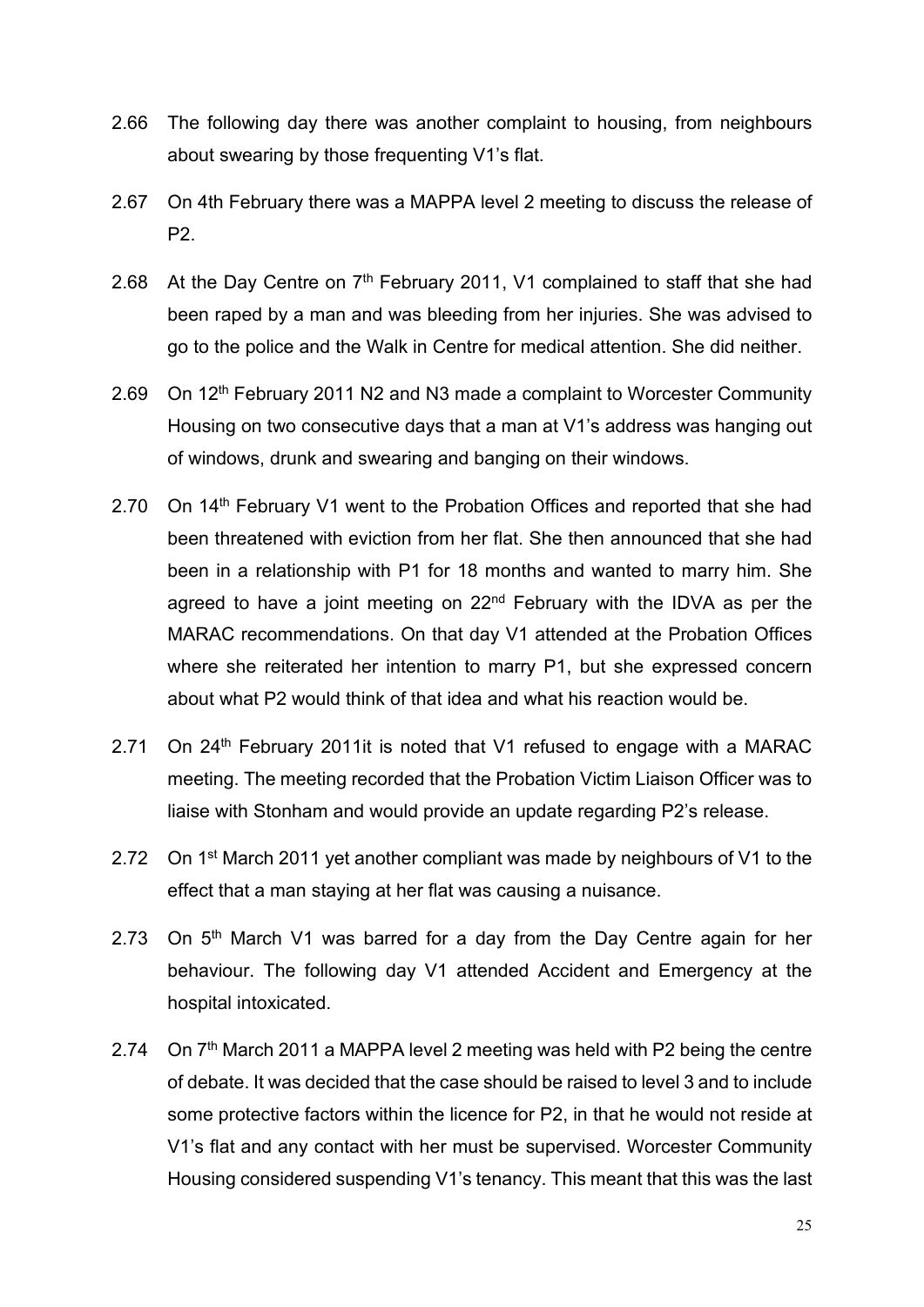chance for V1 from a housing point of view, but as the Probation chronology indicates, this issue was for MARAC and the MAPPA remit was for P2.

- 2.75 On 10<sup>th</sup> March 2011 V1 failed to attend at the Day Centre for an arranged meeting with Probation so she was unaware of the suspended tenancy arrangements. The following day she was seen at a multi-agency meeting. She was informed that she was not to be evicted at that stage, but she was served with a notice to seek possession. There is comment that there was a lot of agency involvement with V1 at this time and that there had been no recent complaints from her neighbours.
- 2.76 On 17<sup>th</sup> March, Worcester Community Housing decided to go ahead with the suspended tenancy for V1 but she failed to attend another arranged meeting, so again was unable to be told.
- 2.77 On 23<sup>rd</sup> March at a MAPPA meeting the best way forward regarding the housing conditions for P2 on his release was discussed. He was due for parole on 16<sup>th</sup> March, but he would not be released due to the risk he posed to V1. He was required to complete an anger management course before being released and a note states that V1 was happy with a 'no contact condition'.
- 2.78 On the same day Worcester Community Housing decided to install noise monitoring equipment around V1's flat as the disturbances had started again. The equipment was installed in May 2011.
- 2.79 On 24<sup>th</sup> March V1 attended at the Probation Offices for a meeting with the IDVA, Housing and Probation. It was a regular occurrence to use offices at Probation for meetings with V1 with the IDVA and other agencies and not particularly with a Probation Officer, as this was V1's venue of choice. V1 was not on any statutory requirement therefore any/all contact with Probation was voluntary. At this meeting she was told about the suspended tenancy possession and they discussed the option for her to move. She reported being threatened by a neighbour. She also stated that the wedding to P1 was off and that she had not seen him for some time and believed that he was in Birmingham. She was informed that the Parole Board had decided not to release P2 at the moment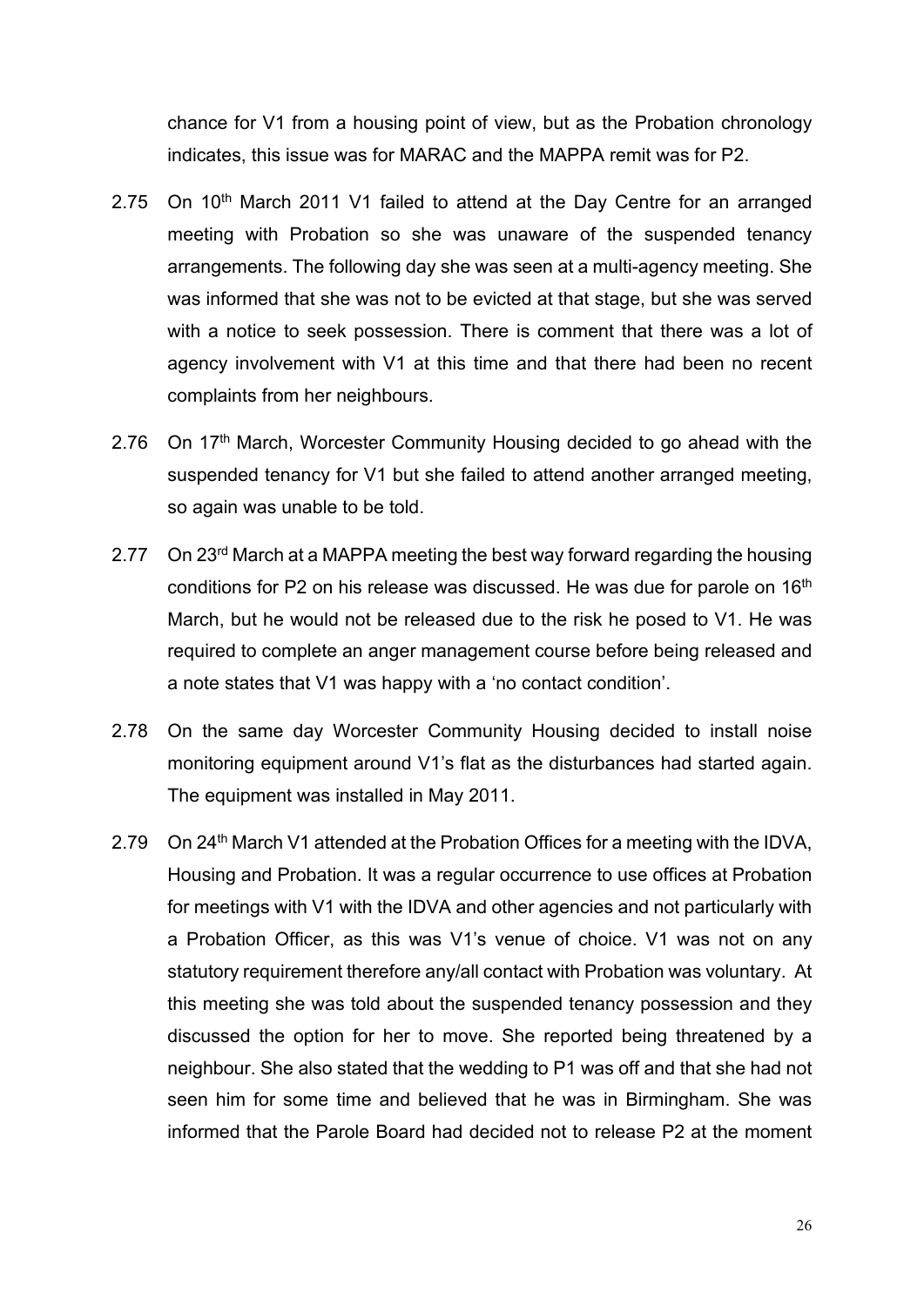and she expressed concerns that's he would be blamed for that by his associates. The Probation Officer informed the police of her concerns.

- 2.80 At a multi-agency meeting held on  $8<sup>th</sup>$  April 2011, it was stated that P1 and P4 had been seen in V1's flat. P1 was subject to a CRABSO. Two days later P2 tried to contact V1 from prison by ringing the Day Centre. V1 had not been seen for a few days.
- 2.81 On 12<sup>th</sup> April 2011 V1 attended at the Walk in Centre surgery complaining of various ailments including rectal bleeding from which she suffers every two weeks after being raped some five years ago. There is nothing to indicate that she was examined. She also complained of breathlessness and having difficulty in breathing. She was given antibiotics and steroids. She was advised to see her registered GP but seemed reluctant to do so.
- 2.82 On that day, there was an indication that V1's situation was improving for a time. She told the IDVA and a Probation Officer that she was going away on holiday, she was undergoing an alcohol detox programme and she was willing to work with the IDVA after her holidays. She also stated that she had seen P1 and the wedding was back on and arranged for September.
- 2.83 On 15<sup>th</sup> April 2011, N3 reported to the police that she had been beaten up by V1's boyfriend who had just come out of prison (P1).Police had to effect entry to V1's flat as she would not open the door and police could hear a commotion inside. Both V1 and P1 were drunk and both had injuries. Neither would complain so both were arrested. P1 had teeth missing and blood in his mouth. V1 had a bruised face and a bloody bite mark on one of her toes. Neither would complain or have their injuries photographed. Police decided that a charge of assault would be difficult to sustain due to lack of complaints so both were bound over to keep the peace.
- 2.84 On 5<sup>th</sup> May 2011 the Walk in Centre surgery wrote to V1 stressing the importance of her attending a new patient health check which she had failed to do.
- 2.85 On 8th May V1 expressed concerns to the Day Centre staff that P4 was going to stay at her flat albeit he had assaulted her in the past. On  $10<sup>th</sup>$  May V1 saw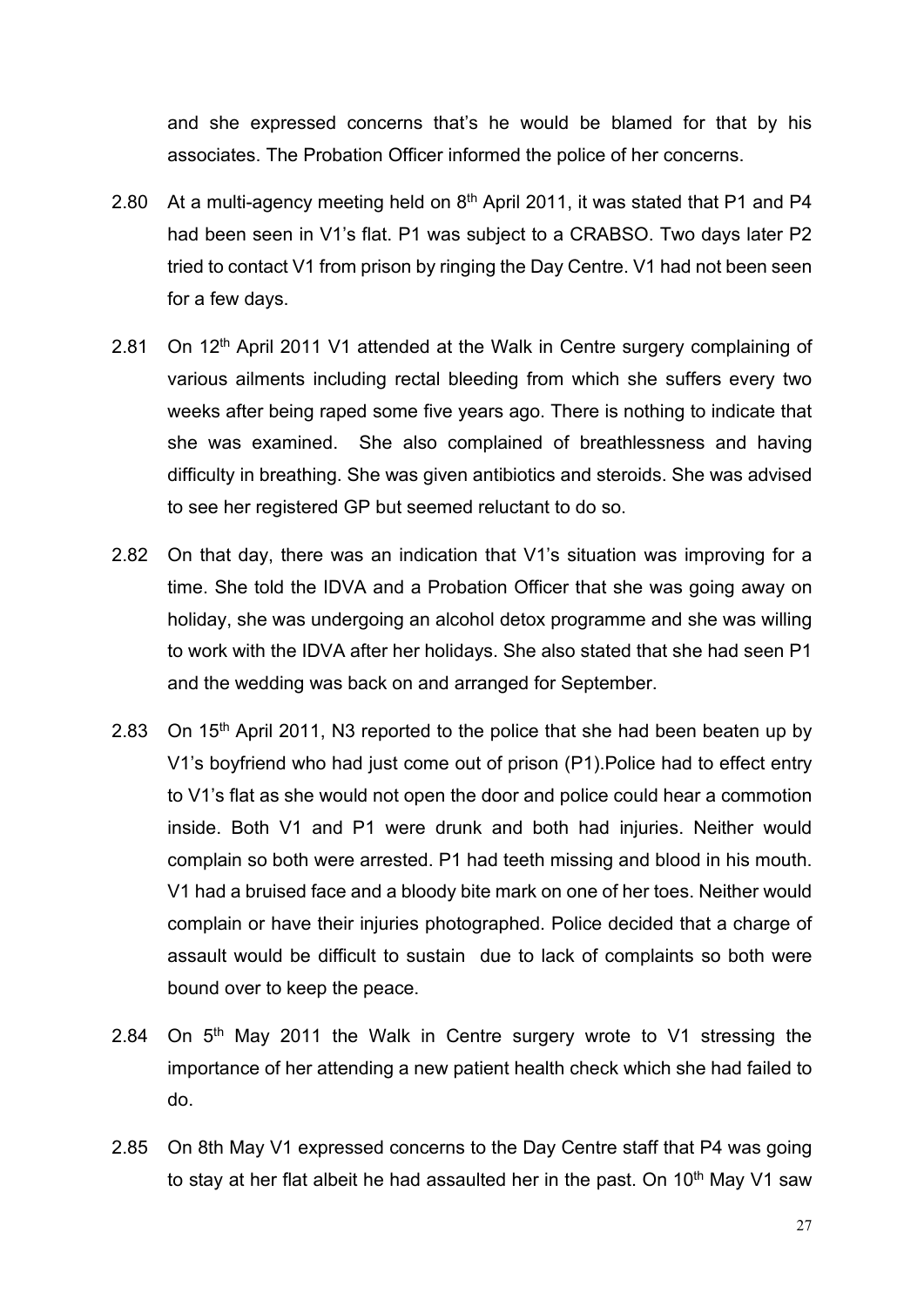a GP at the Walk in Centre who strongly advised her to decrease her alcohol intake and improve her lifestyle. She was seeking antidepressant medication.

- 2.86 On 14<sup>th</sup> May 2011 police attended at V1's flat after she alleged that her purse had been stolen by two men who had been at her flat. P4 was also there and gave various versions of events. V1 could not recall why she had called the police but stated that there was £100 in her purse. Police considered this a dubious call as V1 seem only interested in obtaining a crime number so she could claim a crisis loan from the DDS.
- 2.87 On 23rd May N4 called the police about a disturbance at V1's flat. Police took an hour to respond, during which time N4 called again. On arrival officers found V1, appearing sober, and stating she had had an argument with another woman. N4 was told to contact Worcester Community Housing should there be further disturbances and to log the events.
- 2.88 Two days later Worcester Community Housing received a report from N2 and N3 about threats of physical violence from people at V1's flat.
- 2.89 On 15<sup>th</sup> June 2011 MAPPA minutes indicate that V1 was now not happy with the 'no contact' decision regarding P2. She had been told that it was for her own good and that there were concerns that he could harm her. It was recoded that she was in a violent relationship presently with P1 but they still intended to marry. It was considered that a risk assessment would indicate that the chances of violence would increase in drink and there were no boundaries to the violence when drunk. The MAAPA level was to maintain at level 3. Parole would not be considered for P2 until February 2012, but the potential for violence between P1 and P2 once P2 was released was identified. On this day V1 failed to attend court regarding the breach of the peace events of  $15<sup>th</sup>$  April. She said that she was afraid of the outcome of the court hearing and she was hiding from the police because she thought there would be a warrant for her arrest in existence.
- 2.90 On 26<sup>th</sup> June 2011 a risk assessment of V1 was carried out at the Day Centre, which concluded that V1 was at high risk from her ex-partner and other associates who she encourages into her flat to drink. When under the influence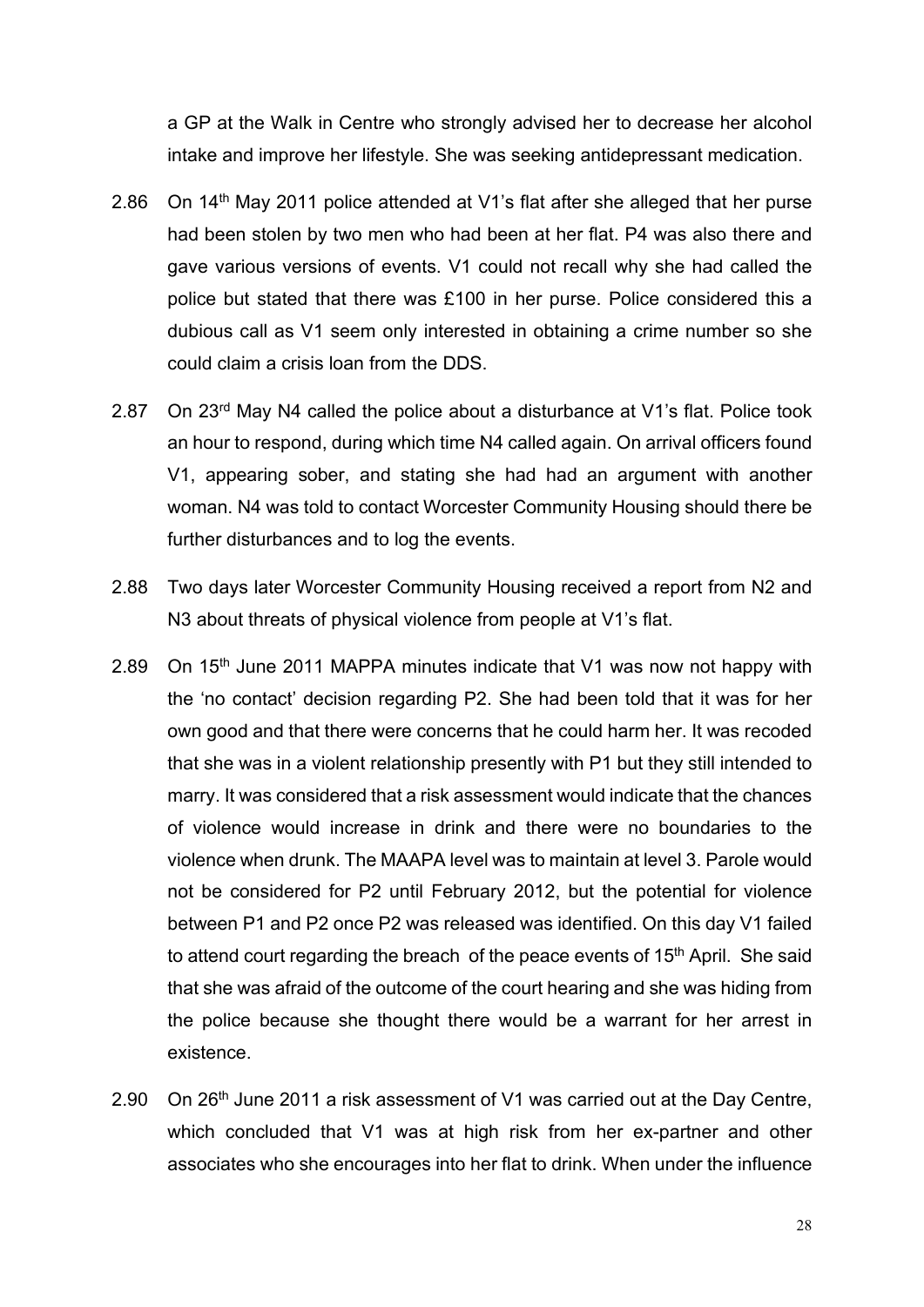of drink she is aggressive and abusive and even though P2 was still in prison, P2's brother posed a threat to the safety of V1 as did P1, P4 and A1 and A2.

- 2.91 During July there were several other incidents where neighbours called the police because of disturbances at V1's flat. One of the neighbours decided to move as he feared for the safety of his family.
- 2.92 There then followed an allegation by V1 that P3 had assaulted her. He had kept her in her flat, beaten her, forced her to have sex and at one point stated that she had been knocked unconscious by P3. However, as before, she refused to be medically examined and declined to report the sexual offence. P3 was eventually arrested for the assault but without a complaint no further action was taken. It is of interest to note that on the day of reporting these incidents, V1 was drunk and the police officers that attended arranged for her to attend at the police station 2 days later to make a statement. Their justification for doing so was that she was drunk and a coherent statement would not have been possible. The fact that V was nearly always drunk may have meant that she would never be able to make a coherent statement.
- 2.93 She was found the following day by Day Centre staff.
- 2.94 On 22nd July 2011 West Mercia Women's Aid (WMWA) IDVA saw V1 who disclosed that she had been abused by most of her partners and that she would like to move out of the area, later deciding on Evesham, Pershore or Malvern areas. She confirmed her reluctance to making a statement to the police about any assault or injury. She was assessed as being at high risk of harm. It was noted that there had been an escalation within the last three months of physical harm towards V1,
- 2.95 On 29<sup>th</sup> July 2011, a man, who himself appeared drunk, called the police telling them that there was a drunken woman being assaulted by a man. Officers attended at V1's flat but were not allowed in. They tried to contact V1 by phone but that was unsuccessful. Further attempts to make contact with V1 were made the following day and eventually she was traced and described as being safe and well.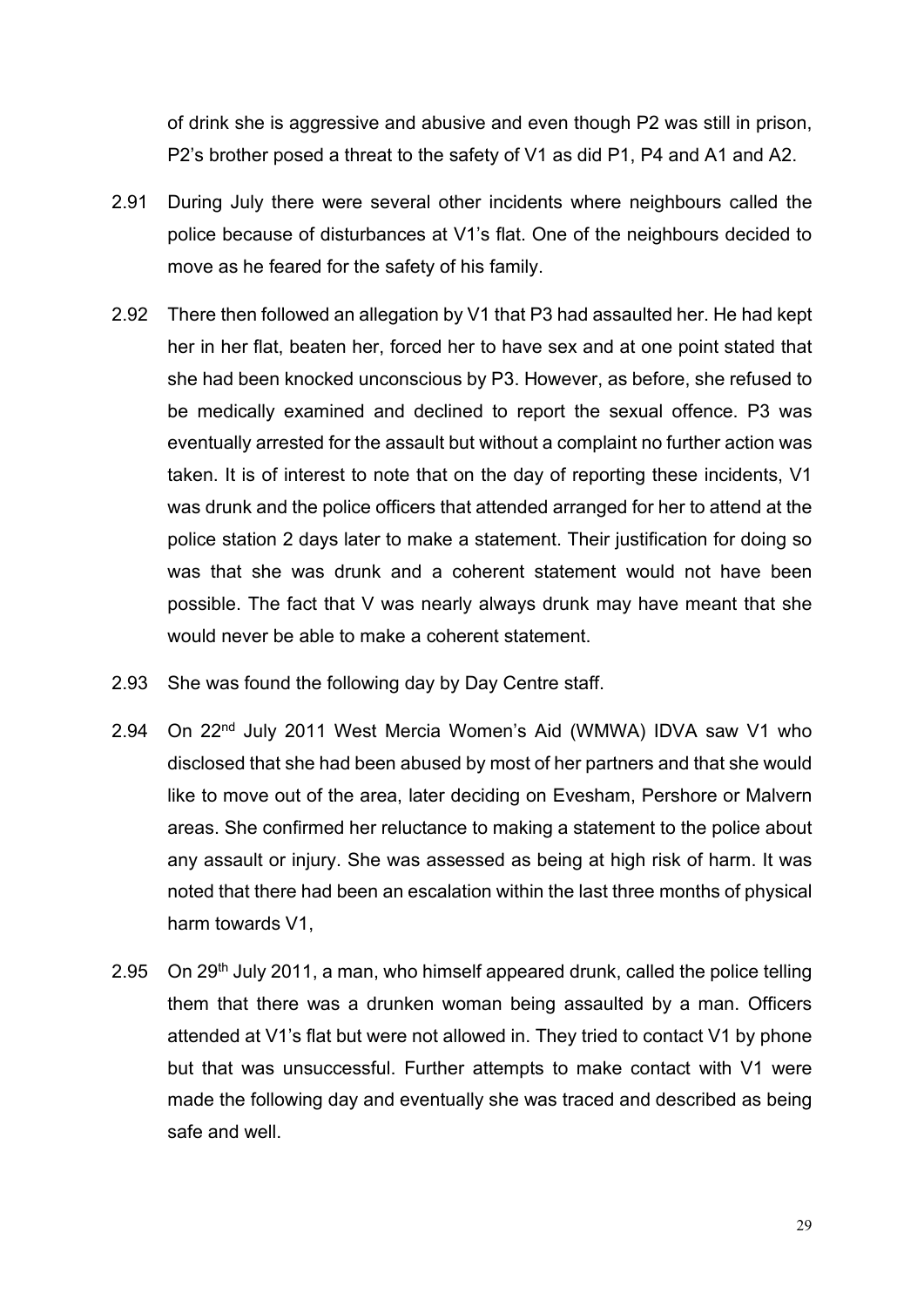- 2.96 On 17<sup>th</sup> August 2011 the Walk in Centre surgery sent another latter to V1 reminding her of the importance for her to have a health check. She failed to respond to the first letter.
- 2.97 2 weeks later another letter was sent reminder V1 that she had not responded to the previous letter.
- 2.98 On 20<sup>th</sup> September 2011 the Probation VLO was informed of a telephone call between P2 and V1 on 14<sup>th</sup> September during which he threatened to kill her. That information was passed to the police. There is nothing in the police IMR to indicate that the police received the information or if they had, did anything about it.
- 2.99 On 28<sup>th</sup> September the Walk in Centre surgery sent another letter to V1 reminding her of the need for a health check as she had ignored the previous two.
- 2.100 After several attempts to contact V1 in September, WMWA write to her arranging a meeting on 3<sup>rd</sup> October. V1 attended that meeting where her safety was discussed as well as a possible move from the area. V1 stated that she thought her drinking was out of control and she still wants to resume the relationship with P1. She declined to take part in the 'Freedom Programme' (This is designed to raise awareness of professionals around domestic abuse and allow them to sign post victims to the Freedom Programme.). V1 discussed what would happen when P2 was released from prison to which V1 replied, 'He will probably kill me'. She was sure that one of her associates would kill her. She said that she felt safe in her flat until all of the drinking associates were present. There is no suggestion that V1 was referred for any medical or mental treatment regarding her drinking.
- 2.101 On the same day V1 had a meeting at Probation offices with the IDVA and Probation and in contradiction to what she told WMWA, she told probation that she was no longer seeing P1.
- 2.102 Another letter  $(4<sup>th</sup>)$  was sent to V1 on  $4<sup>th</sup>$  October from the surgery, this time reminding her of the need for a flu vaccination. She did respond to this and was vaccinated on 11th October, but the following day another letter was sent by the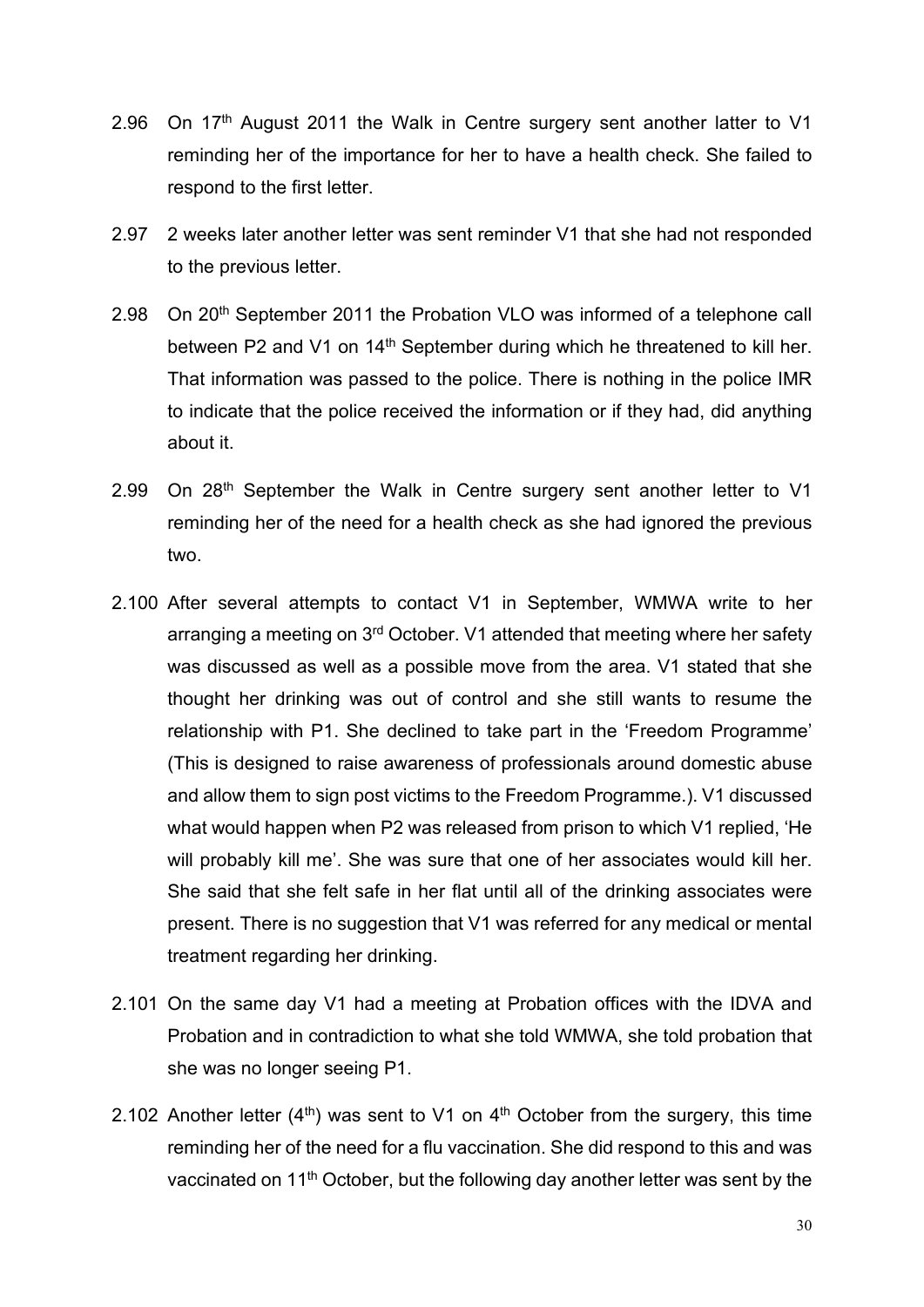surgery as she had not attended for an asthma review. A second letter was sent from the surgery on the same day,  $12<sup>th</sup>$  October reminder V1 of the need for the health check as she had ignored the previous 3 letters.

- 2.103 On 29<sup>th</sup> November 2011, V1 reported to staff at the Day Centre and also to the WMWA IDVA the VLO that she had been beaten by P4 twice in recent days. He had cut her back with a knife and there was blood over her furniture in the flat. She was advised to call the police but stated that it would make the situation worse and she would be beaten again. He had hit her around the head and she was confused. She could not recall the correct days of the week. Neither the Day Centre nor Probation called the police or arranged medical examination or care for V1.
- 2.104 The following day a MAPPA meeting was convened resulting in V1 being put in touch with the Police Domestic Violence Unit, but a note states that her engagement with the IDVA and the probation Victims Liaison Officer was erratic. The risk between P1 and P2 was discussed and it was noted that V1 was at risk from both men.
- 2.105 On  $2<sup>nd</sup>$  December 2011 a  $5<sup>th</sup>$  letter was sent form the surgery because V1 had ignored the previous 4, and on  $3<sup>rd</sup>$  January 2012 a  $6<sup>th</sup>$  letter was sent to her.

## **January 2012 to 12th April 2012**

- 2.106 On  $4<sup>th</sup>$  January 2012 at a MAPPA meeting Probation stated that they were not supporting parole for P2. V1 was refusing to engage with her care plan and support. The case was re listed for another MAPPA meeting in July 2012, six months away. A note indicates that there would be a MARAC referral at about the same time.
- 2.107 However, on 6<sup>th</sup> January 2012 an associate reported to the police that V1 had been raped by P4. She also reported that he had assaulted her. It was stated that V1 and P4 had been in a relationship for 18 months and the rape had taken place in P4's flat. Officer attended and investigated the allegation. V1 was reluctant to give any details of the offence but a written statement was taken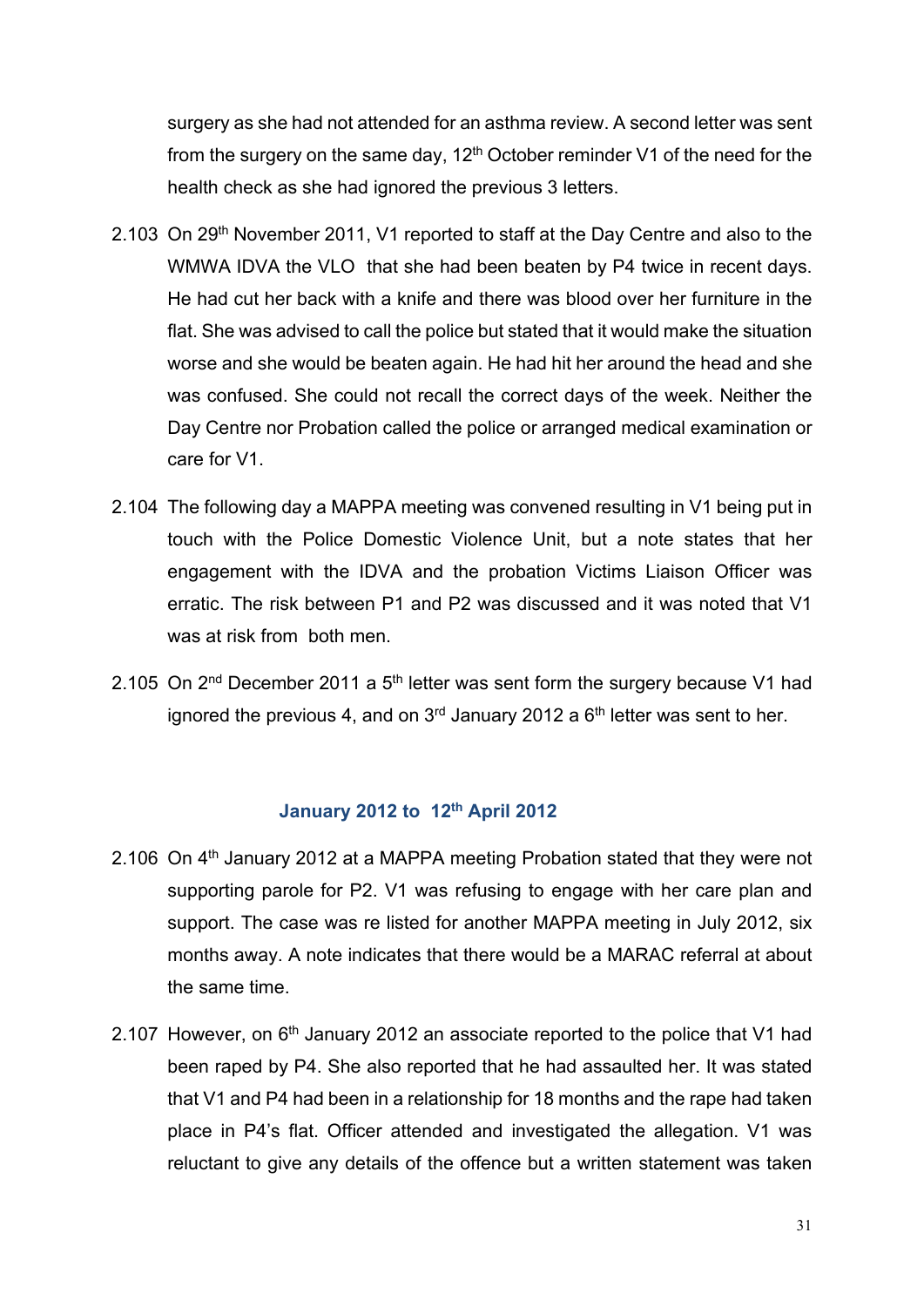which contained very little information due to V1's unhelpful manner. Forensic evidence was taken, which later proved that P4 had had sexual contact with V1, but that result was not obtained until after her death. P4 was arrested and interviewed and said that there had been sexual contact which was consensual by both parties. He denied the separate complaint of assault. A MARAC meeting was called for the  $13<sup>th</sup>$  January but V1 was still unwilling to complain and pursue the allegation. In those circumstances No Further Action was taken.

- 2.108 On 12<sup>th</sup> January 2012, V2 discussed the incidents with Day Centre staff and asked for support from a support worker from the Day Centre. The following day an IDVA from WMWA spoke to V2, who stated she was tired and wanted to give up drinking. She described the rape offence committed by P4 but stated that she didn't want to take the matter any further. The police were invited to the meeting and a detective Officer attended at the Day Centre. V2 confirmed she would not make a statement but did talk about her intention to move away from the area. She said that she had not heard from P2 from prison or any of his associates nor were there any complaints from the neighbours.
- 2.109 However, an arrangement was made for a member of staff from the Day Centre to meet V1 at the police station on  $15<sup>th</sup>$  January to make a formal statement about the offences. V1 failed to turn up for the meeting.
- 2.110 Over the next few days the Day Centre staff and the IDVA worked with V1 in trying to find her a place to move to and also making sure that she had adequate security on the front door of her flat. The offer of a refuge was talked about but V1 was not keen to move into refuge.
- 2.111 On 24<sup>th</sup> February 2012, V1 was told that P2 was out of prison and staying in Wolverhampton or West Bromwich. She did not know if this was true but it clearly upset her. She was told that this would have to be checked and them a conversation took place about her moving into a refuge. She stated that she was reluctant to go as she would feel isolated.
- 2.112 On 1st February the Walk in Centre surgery sent the  $7<sup>th</sup>$  letter reminding V1 to attend for a routine check-up as she had failed to attend on the previous 6 invitations.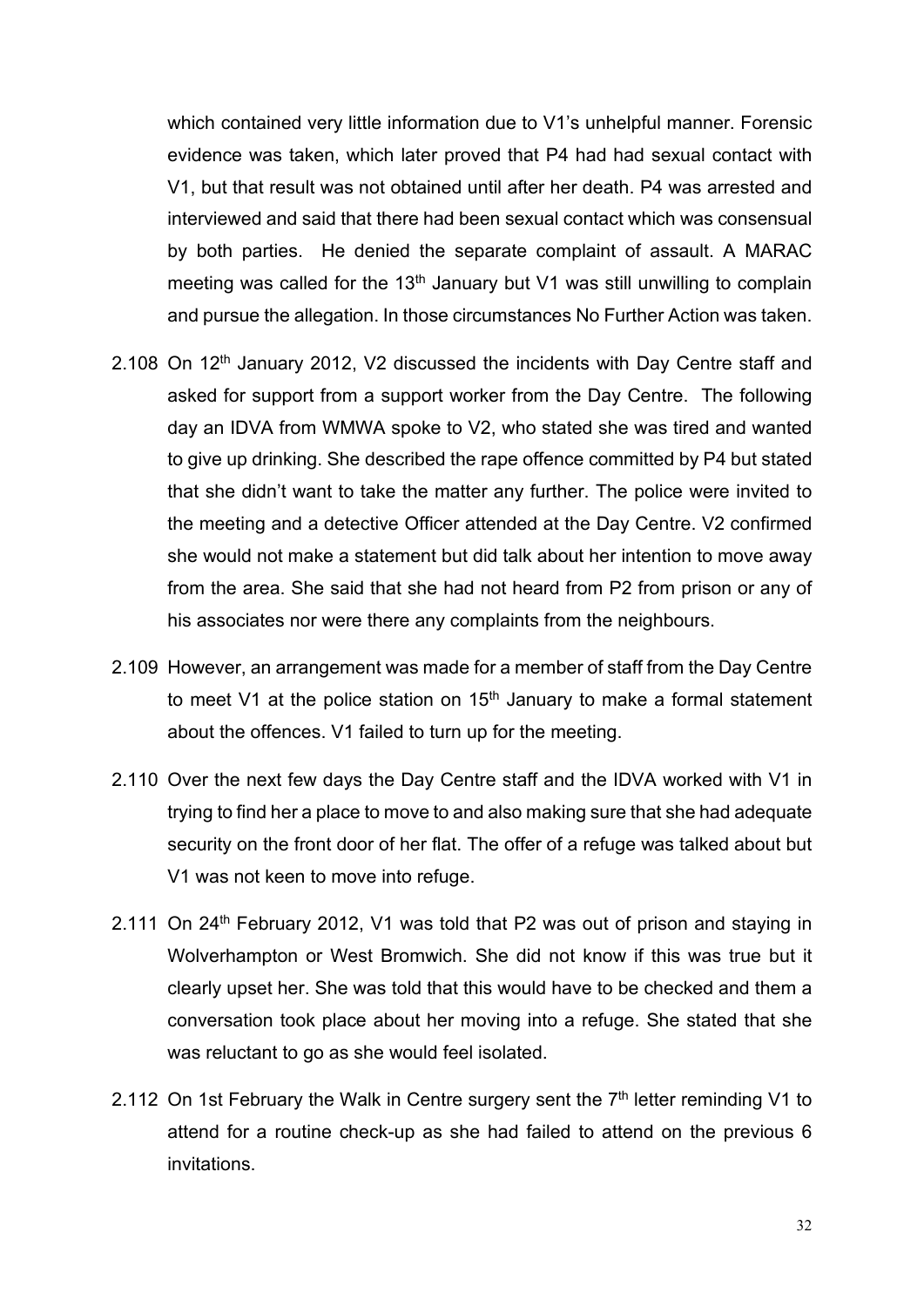- 2.113 On 2<sup>nd</sup> February V1 did attend at her GP's surgery and there is an extensive entry in the Health chronology regarding her ailments. She disclosed to the GP about being raped the previous month and that the police were involved. She was seen by 2 GPs, one being senior to the other, but neither of them considered contacting Woman's Aid or Pathways to see if she was not actually attending, nor did they consider a detailed discussion about the rape because the police were involved. They suggested that V1 should continue with the Support Worker at WMWA.
- 2.114 On 3<sup>rd</sup> February V1 attended at the Probation Offices to see the IDVA and a Probation Officer. She reported that she had had her purse stolen whilst she was at a friend's flat. There was a discussion about fitting an alarm to her flat but she declined saying that she would not use it and it would probably be stolen in any event. She stated that she intended to go to Hereford to look for somewhere else to live at some time in the future. She was scared of starting elsewhere again and when P2 came out of prison she would probably tell him where she lived. She was told that P2 would not be able to contact her once he was released as a condition of his licence as he posed such a high risk to her. V1's reply was that she would contact him and no-one could stop her doing that. When the dynamics of domestic violence was pointed out to her she stated that it was all that she had ever known. She told Probation that she wants to live with P2 when he was released and she was looking at Hereford and also Pembrokeshire. V1 was advised to contact Pathways for treatment for her alcohol problems but she said she had lost the telephone number.
- 2.115 On  $6<sup>th</sup>$  February 2012, V1 reported to the police that it was A3 who had stolen her money but she refused to take the matter any further or even make a statement.
- 2.116 On 8<sup>th</sup> February blood tests results showed them to be normal but with excess alcohol content.
- 2.117 On 16<sup>th</sup> February the Walk in Centre surgery wrote to V1 for the  $8<sup>th</sup>$  time.
- 2.118 On 29<sup>th</sup> February V1 attended at the Probation Offices and stated that she was still in contact with P2 and requested help with her drinking. There followed 3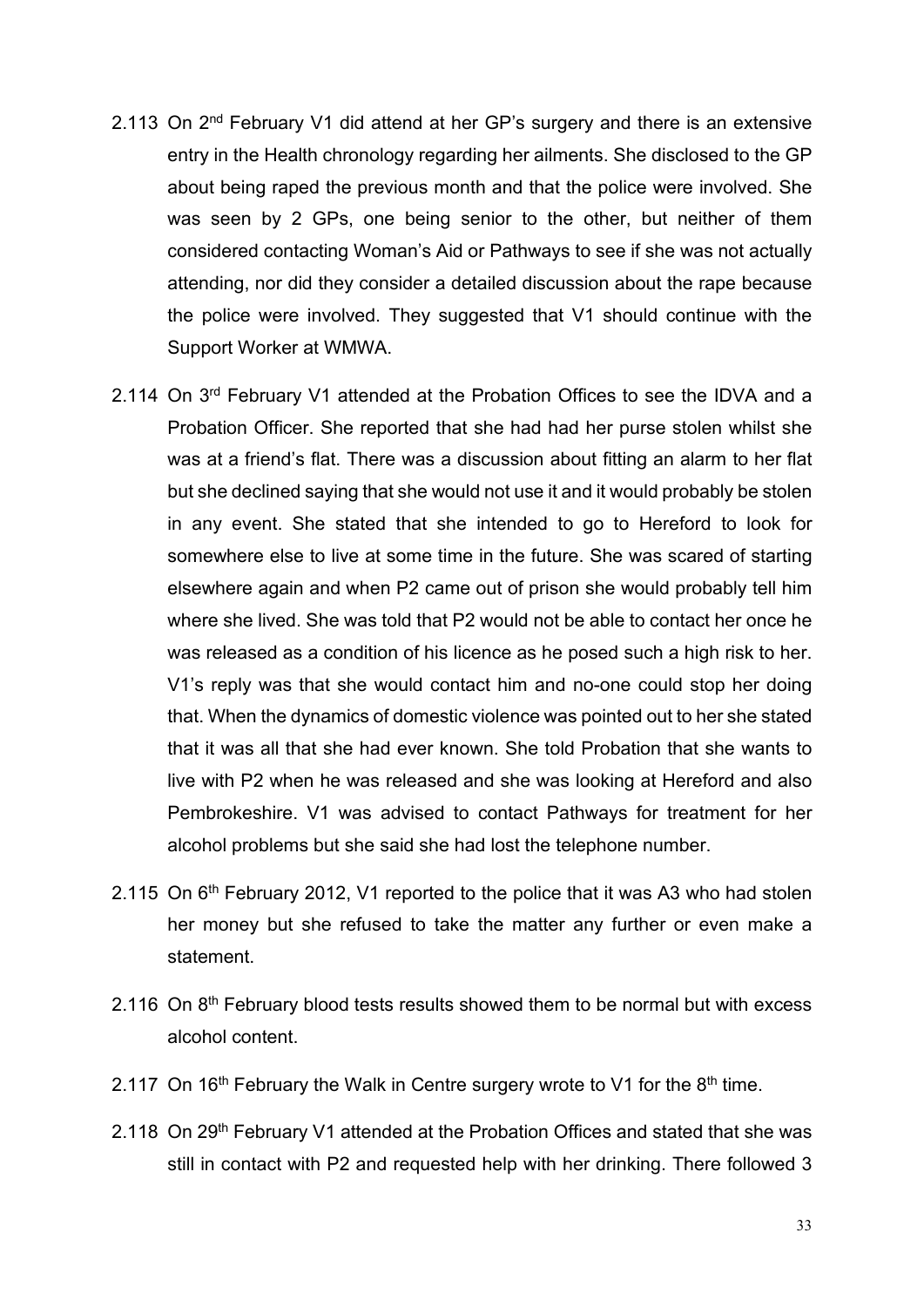more failed appointments with either the IDVA or the GPs for more blood results.

- 2.119 On 8<sup>th</sup> March 2012, N4 reported to the police that his friend had been assaulted by V1. On arrival the police were informed that there had not been an assault.
- 2.120 The following day at WMWA V1 disclosed that P1 was back on the scene and concern was expressed regarding the risk when P2 was released from prison. V1 stated that a move to Hereford was still possible.
- 2.121 At an appointment with her GP on 13<sup>th</sup> March V1 stated she was trying to control her drinking albeit she described a recent 'binge' when considerable amounts of alcohol had been consumed. She stated that she had an appointment with Pathways regarding her drinking but the GP did not confirm that with Pathways.
- 2.122 0n 14<sup>th</sup> March the GP wrote to V1 stating that she had been prescribed folic acid as her blood results needed improving and she was also advised to take vitamin B tablets.
- 2.123 On the same day a worker from the Day Centre called the police expressing concern about the welfare of V1 as P1 was back in Worcester and had a history of violence. A note states that the police did not seem too concerned about this. Police did make checks to see if P1 was barred from being in Worcester by an injunction but there was no such injunction is existence. P1 was, however, stopped and checked by police in Worcester City centre by patrolling officers.
- 2.124 On 22<sup>nd</sup> March and 28<sup>th</sup> March V1 failed to attend for appointments with WMWA and the Walk in Centre respectively. The Walk in Centre wrote to her stating that she could no longer pre-book appointments at that practice due to her failed appointments.
- 2.125 On 2<sup>nd</sup> April Probation queried when to list a MARAC meeting for V1 in view of P2's forthcoming release in September. June was arranged.
- 2.126 On 12<sup>th</sup> April WMWA considered that the V1 case should be closed due to her failing to attend appointments, albeit her case could be re-opened at any time. (Indeed the case was still open at the time of V1's death) A discussion took place about the risk of P1 being back in Worcester. On the same day the Day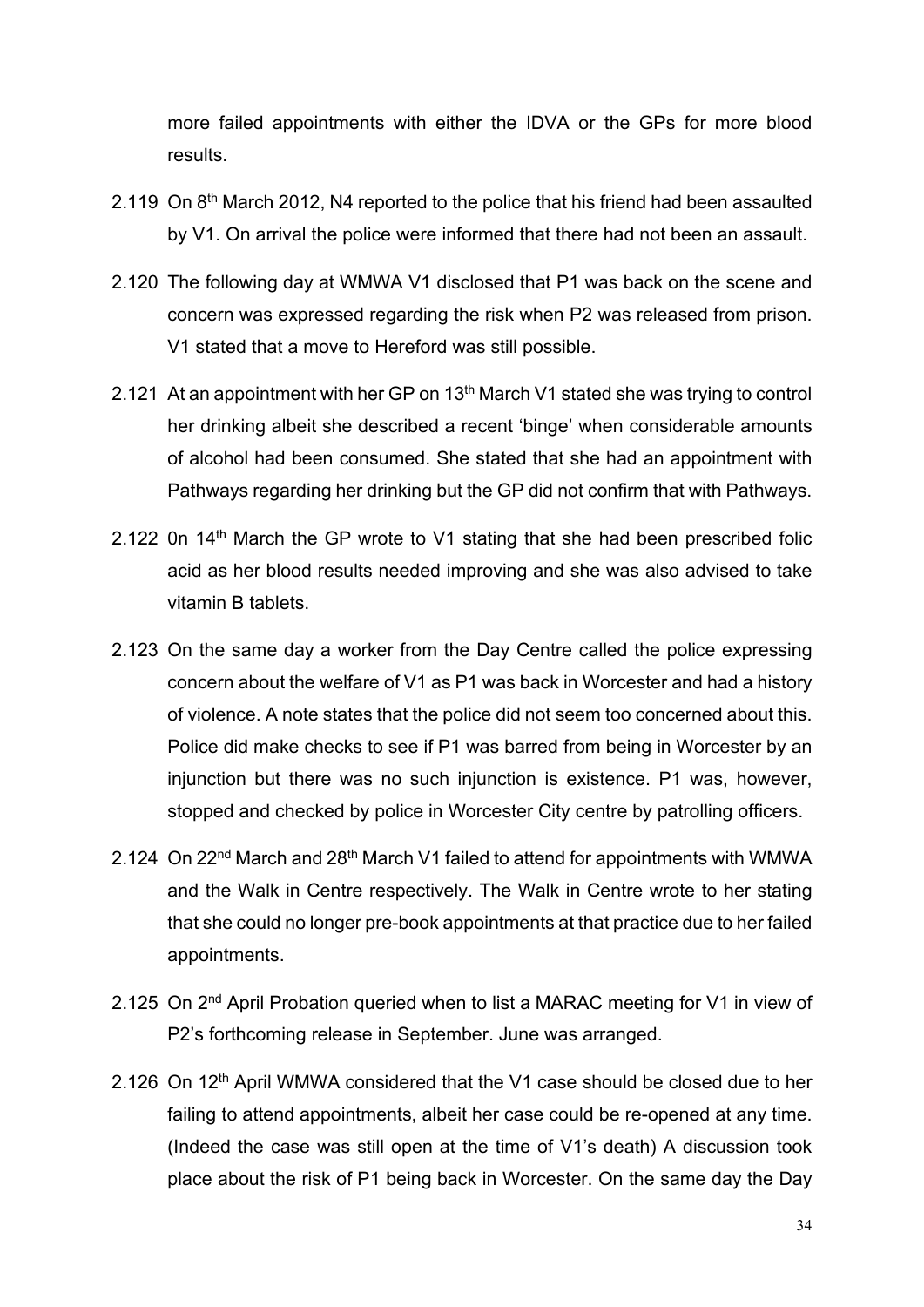Centre raised concerns with the police about V1, who had not been seen by staff at the Day Centre for 3 weeks. In addition a member of the public approached an officer with the same concerns.

2.127 The Fire and Rescue Service was contacted and forced V1's flat door to find her dead inside. A murder investigation was commenced by West Mercia Police and as a result, on 19th April P1 was traced to the south of England and arrested. He was subsequently charged with the murder of  $V1$  and on  $13<sup>th</sup>$ December 2012 he was convicted and sentenced to life imprisonment with a recommendation that he serves 17 years.

#### **3. Analysis and recommendations**

- 3.1 To put Domestic Violence into some context the British crime Survey (BCS) 2005-06 found that 1 in 20 of all reported crimes in England and Wales were domestic abused related, with 29 per cent of females and 18 per cent of male reporting domestic abuse. According to Women's Aid (2007) two women are murdered every week in England and Wales by their partner or ex-partner. In 80 per cent of all cases the victim was female, which rose to 89 per cent when four or more incidents were reported. In 33 per cent of all female homicides the woman was killed by her partner or ex-partner and in all crimes, domestic abuse has the highest revictimisation rate of 43 per cent of recurring abuse and 23 per cent of being revictimised three or more times[7](#page-34-0).
- 3.2 V1 lived a chaotic lifestyle, fuelled by alcohol which encouraged problems with other people, mainly male, who lived a similar lifestyle. She was dependent upon the company of others and seems to be unable to live a separate existence from them. She was constantly subjected to the most humiliating physical and sexual behaviour at the hands of her male associates and although the police attended, either being called by V1 herself or more often than not, neighbours, she never cooperated with the police and did not support any complaints to the point of prosecution. V1 had many opportunities to

<span id="page-34-0"></span><sup>7</sup> Counselling Survivors of Domestic Abuse Christiane Sanderson JKP 2011 page 29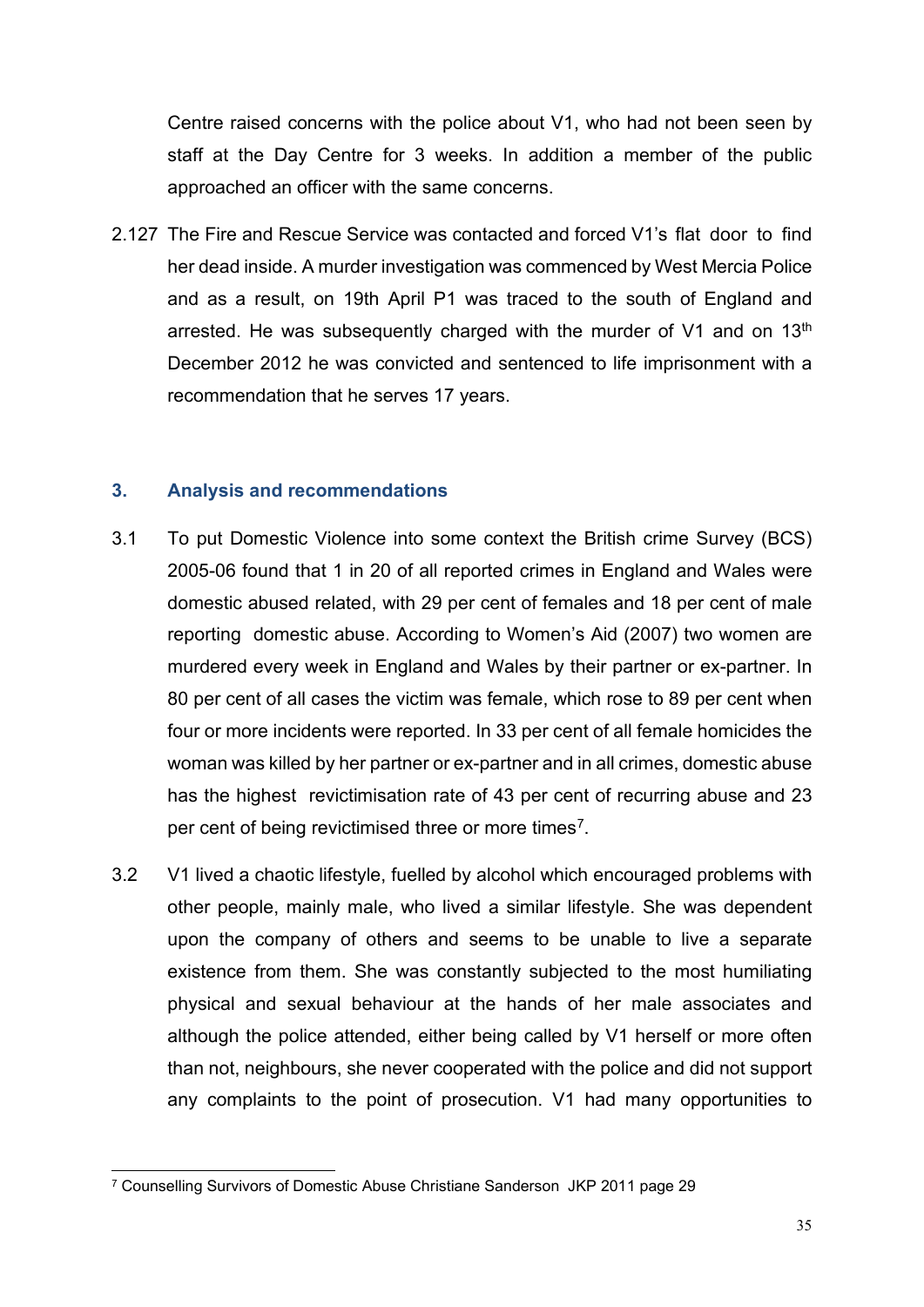remove herself from this situation but always declined and chose to remain amongst the alcohol fuelled violence and sexual abuse.

- 3.3 This review pertains to a woman, so low in self-esteem that she can see no other way out. She remarked to a support worker that she expected that one of her associates would kill her one day. She lived with the inevitability that this would be the way her life would end, and still chose to do nothing about it. She was offered continuous help and assistance especially from the workers at the Day Centre who, it appears, were fond of V1 and tried to get her to appreciate that her quality of life would be better if only she were to move away from the men she associated with and made a clean break. But all of the advice went unheeded and she remained in the company of those who abused her. Indeed she was adamant that she was going to marry one of her abusers and persisted on maintaining a relationship with another who had poured boiling water over her in the past and had served a long prison sentence for doing so.
- 3.4 In examining the IMRs submitted by agencies in this case there are several issues that are worthy of mention, which indicate the service from some agencies could have been better, but also where services showed a caring attitude towards her. There are recommendations made within this section of the report that hopefully will go some way to prevent such an existence and final end to anyone else.

## **3.5 Actions of the police when called to incidents**

The shared Association of Chief Police Officers ACPO, Crown Prosecution Service (CPS) and government definition of domestic violence is:

'any incident of threatening behaviour, violence or abuse (psychological, physical, sexual, financial or emotional) between adults, aged 18 and over, who are or have been intimate partners or family members, regardless of gender and sexuality.'

(Family members are defined as mother, father, son, daughter, brother, sister and grandparents, whether directly related, in-laws or step-family.)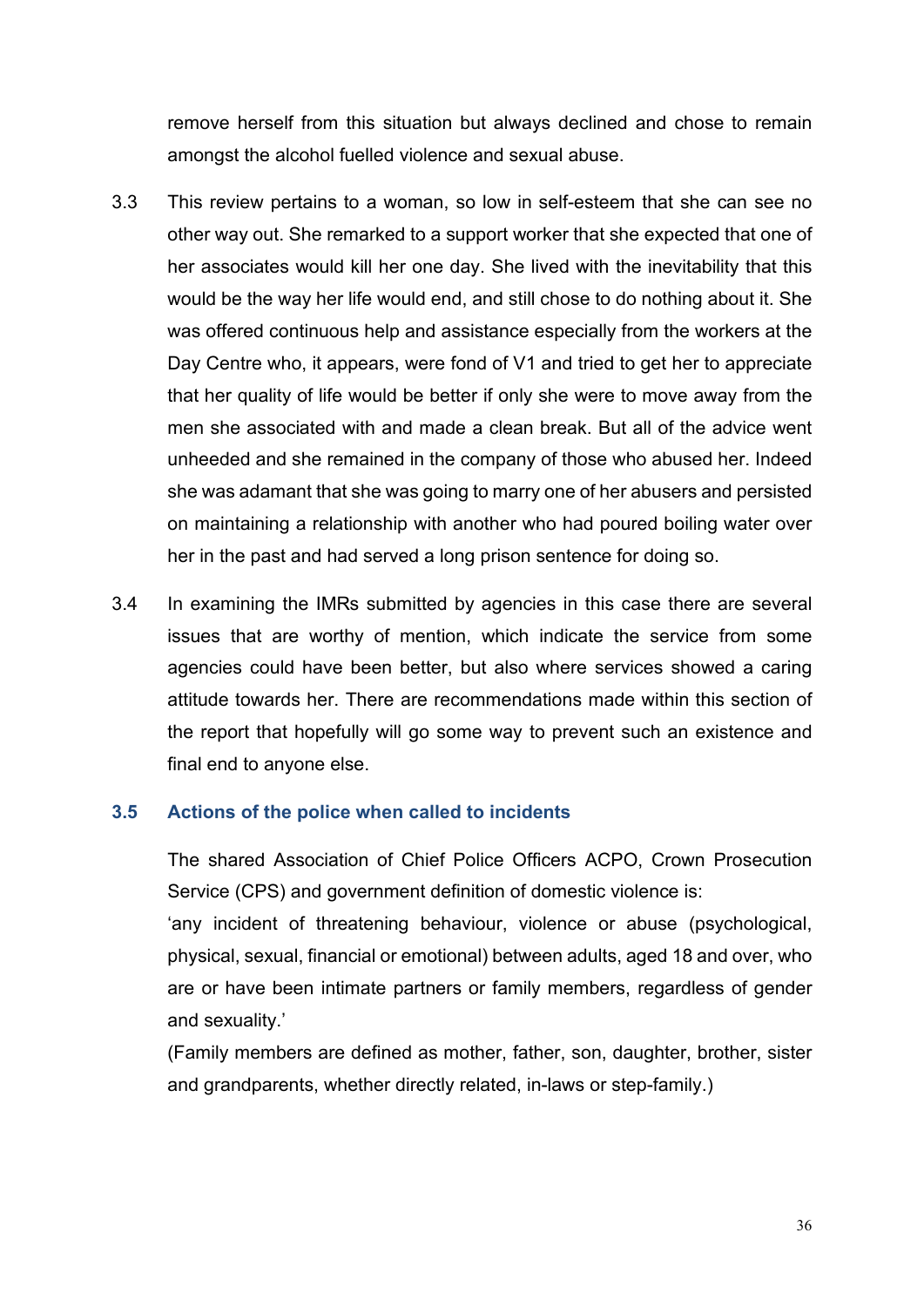- 3.6 National Policing Improvement Agency (NPIA) issued guidance<sup>[8](#page-36-0)</sup> in 2008 for all police officers attending incidents of domestic abuse.
- 3.7 The priorities of the Police Service in responding to domestic abuse are as follows:
	- To protect the lives of both adults and children who are at risk as a result of domestic abuse;
	- To investigate all reports of domestic abuse;
	- To facilitate effective action against offenders so that they can be held accountable through the criminal justice system;
	- To adopt a proactive multi-agency approach in preventing and reducing domestic abuse.
- 3.8 In particular, Section 3 of the guidance concerns the duty of positive Action' by officers in attendance and states:

'the Human Rights Act 1998 places positive obligations on the police to take reasonable action which is within their powers, to safeguard the following rights of victims and children:

- Right to life (Article 2 ECHR)
- Right not to be subjected to torture or to inhuman or degrading treatment (Article 3, ECHR)
- Right to and respect for private and family life (Article 8 ECHR)'
- 3.9 The guidance goes on to say that:

'Failure to make an arrest when there are grounds to do so may leave a victim at risk of further harm. It may also ,mean that the police force is vulnerable to legal challenge under both the Human Rights Act 1998 and the law relating to negligence.'

3.10 The Police IMR helpfully points out that;

**'**Patrolling Police officers are routinely trained in identifying signs of domestic abuse but are not expert neither do they receive the specialised training officers

<span id="page-36-0"></span><sup>8</sup> Guidance on Investigating Domestic Abuse NPIA 2008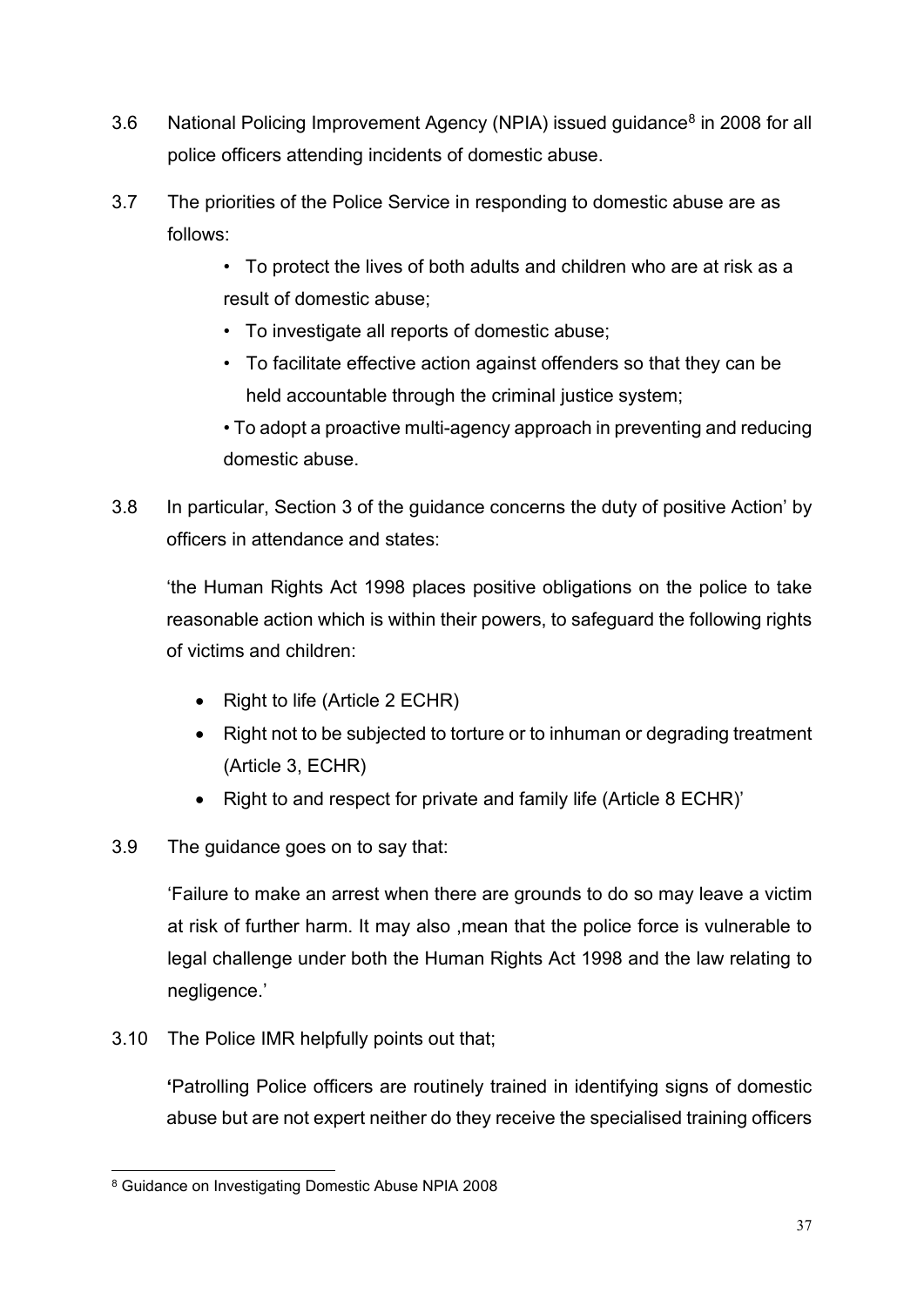from the Domestic Abuse Unit receive. In many of the cases examined in this report officers identified that there may be a domestic abuse issue and either acted in accordance with Force Policy by arresting the offender or removed the offender from the scene and ensured the Domestic Abuse Unit were aware of the incident. West Mercia Police maintain support for patrol officers dealing with such matters via specialist officers and units and specialist websites which are linked to external websites.'

- 3.11 It is clear therefore that officers attending ought to be aware of any previous incidents reported at the premises so they can make a valued judgement about the circumstances and the history of those involved. From this information officers can make an assessment of the risk that is involved in each individual case.
- 3.12 The police IMR goes on to say:

'However there appears to be a breakdown collectively between all aspects of policing in the provision of a collective response'.

- 3.13 The identification of risk is established within NPIA guidance and calls for attention to be given towards previous assault, which is one of the most established risk factors of future assault. Suspects with a history of violence against women present a particularly high risk. Guidance also states that previous sexual assaults by the suspect is a very high risk factor for future harm and homicide and should be regarded as sub–lethal violence. Escalation in the degree of violence is often an important feature of risk of future harm and the suspects previous criminality or breach of civil and criminal court orders or bail conditions are equally important features to consider when determining risk.
- 3.14 However officers have to be cautious that: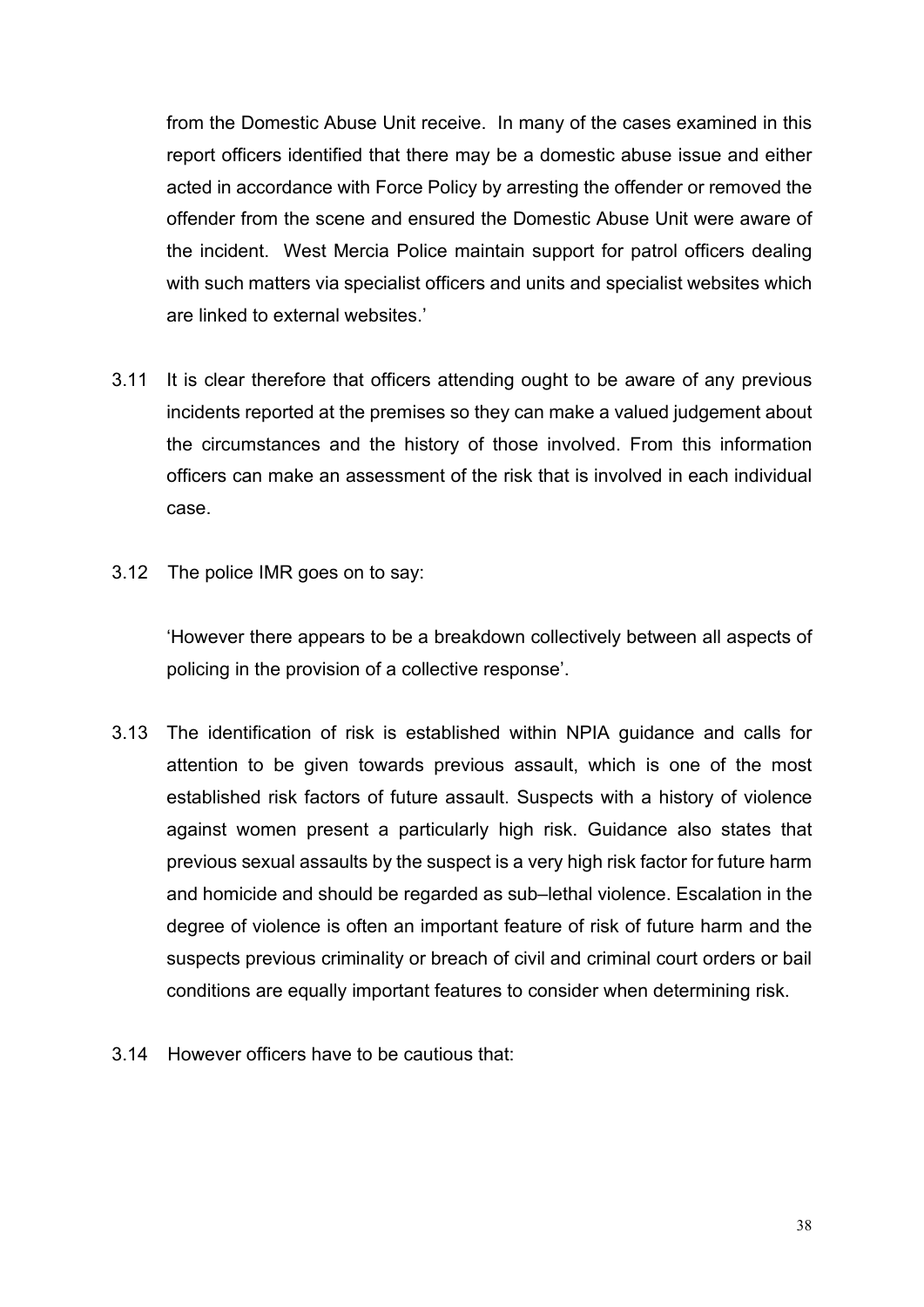**'**Risk assessment and management processes must NOT be used to decide whether or not to conduct an effective investigation or in place of an effective investigation.'[9](#page-38-0)

- 3.15 Response varies by virtue of the circumstances of the call. Level one response is an emergency or immediate response; level two is a priority response or prompt response; level three is where an immediate or prompt response is not required but police attendance is required through a scheduled appointment; level four is resolution without deployment.
- 3.16 When complaints of anti- social behaviour are identified the Call Taker should refer to a list of questions that include:
	- What exactly is happening?
	- Has this happened before?
	- Do you know who is involved, their names and where they live?
	- Do you know if any other agencies (i.e. Counsellor or Social Services) have been notified of these problems?
- 3.17 The Call Taker also has the capacity to view any previous incidents involving the person(s) and /or addresses. These are referred to as various previous incidents (VPI).
- 3.18 In this review there are varying responses by the police for calls of assistance by either V1 or her neighbours.
- 3.19 The manner in which the police dealt with the calls N1 made to the police on  $6<sup>th</sup>$  January 2010 regarding the behaviour of V1 and her associates in her flat, left a lot to be desired. The first call at 18.49 was not responded to but a message was left by e mail to the local policing team. The second call at 19.12 the same day stated that the incident had escalated and V1 had caused damage to glass in N1's flat. The call is graded as a level 2 response requiring

<span id="page-38-0"></span><sup>&</sup>lt;sup>9</sup> Guidance on Identifying, Assessing and Management Risk in the context of Policing Domestic Violence ACPO 2005 page 3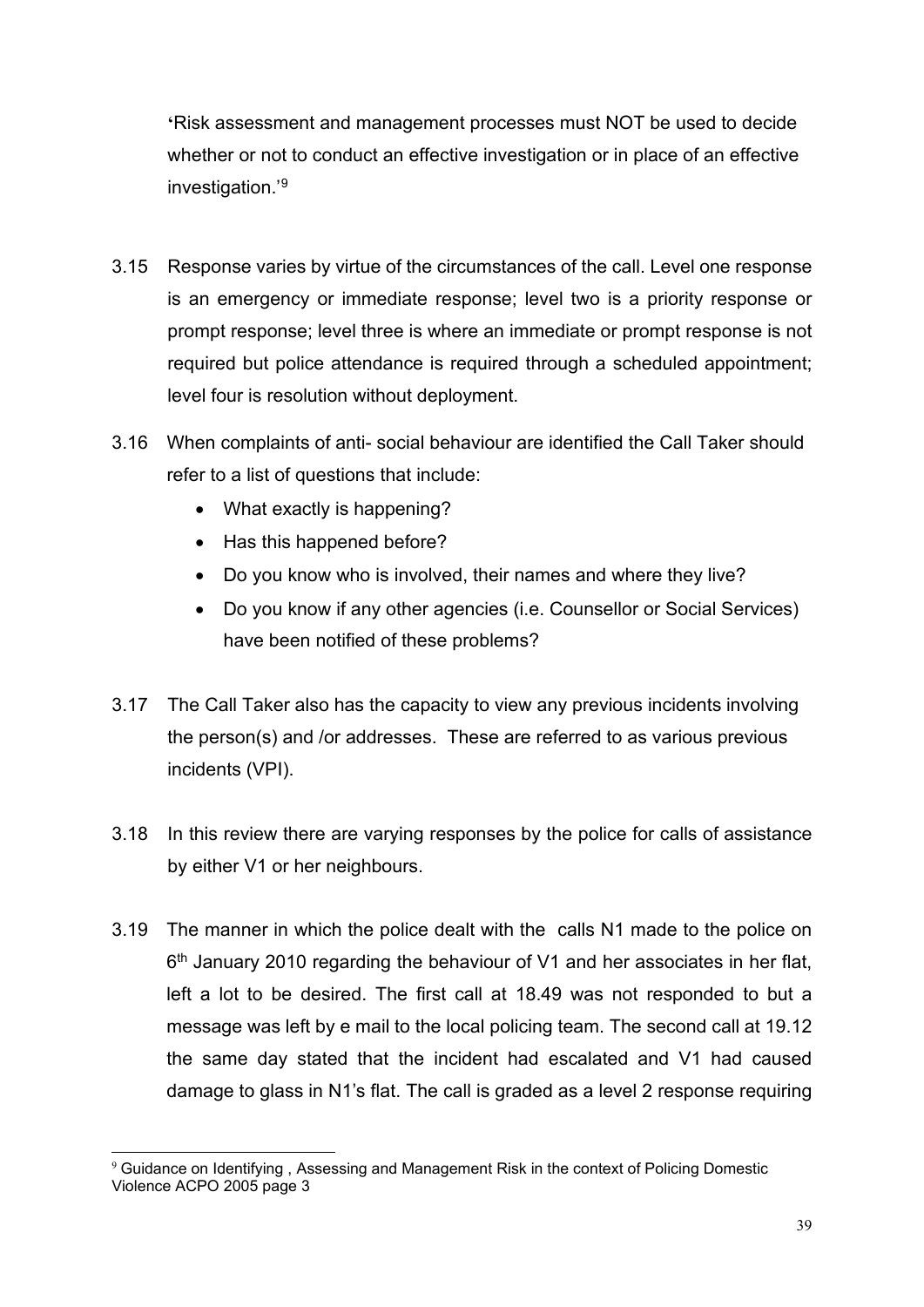a priority or prompt response. N1 called again at 19.24 and this call is labelled as a repeat of the 19.12 call. Officers attended at 19.52 and they stayed with N1 for over an hour, leaving at 21.06, which according to the Police IMR is: **'**considered a lengthy period in relation to how the incident was concluded. '

- 3.20 The matters were resolved by the officers leaving a message for the local policing team but there is nothing to indicate that the LPT received the information or acted upon it. In essence nothing was done about this complaint.
- 3.21 The next call to the address was on 16<sup>th</sup> January 2010, when N1 said he could hear V1 banging on his door and threatening N1. He could also hear V1 shouting at a man to 'stop it' but the man was not listening to her. The police Call Taker could hear the commotion in the background. Officers attended and arrested P1 who was wanted on warrant in the West Midlands Police area. There was nothing to indicate that either V1 or P1 were interviewed or indeed spoken to regarding their threats to N1. There is nothing to suggest that N1 was spoken to or that he was re-assured about the police action.
- 3.23 On  $9<sup>th</sup>$  March 2010 at 14.26 a plumber who attended to fix a deliberately disconnected washing machine was abused. The plumber told the police that he could see injuries to V1. The police log is endorsed that the local officer was not on duty and this was not a case where a Community Police Support Officer could attend. An entry on the log at 19.32 indicates there were no officers available until 20.17, when officers attended and assisted in the removal of P1. There is nothing to indicate that the officers noted bruises or injuries to V1 and the damage caused by the disconnected washing machine pipe was not enquired into.
- 3.24 The attendance on 21st March 2010 followed a complaint from neighbours of a 'bad domestic' at V1's flat. Officers attended within a few minutes and could see signs of a disturbance in V1's flat, but no one other than V1 appeared to be present. Officers spoke to the neighbour advising her to call the council about the noise and gave her the number to call. A message was left for the LPT but nothing to indicate that this was followed up or the council or indeed any other agency informed.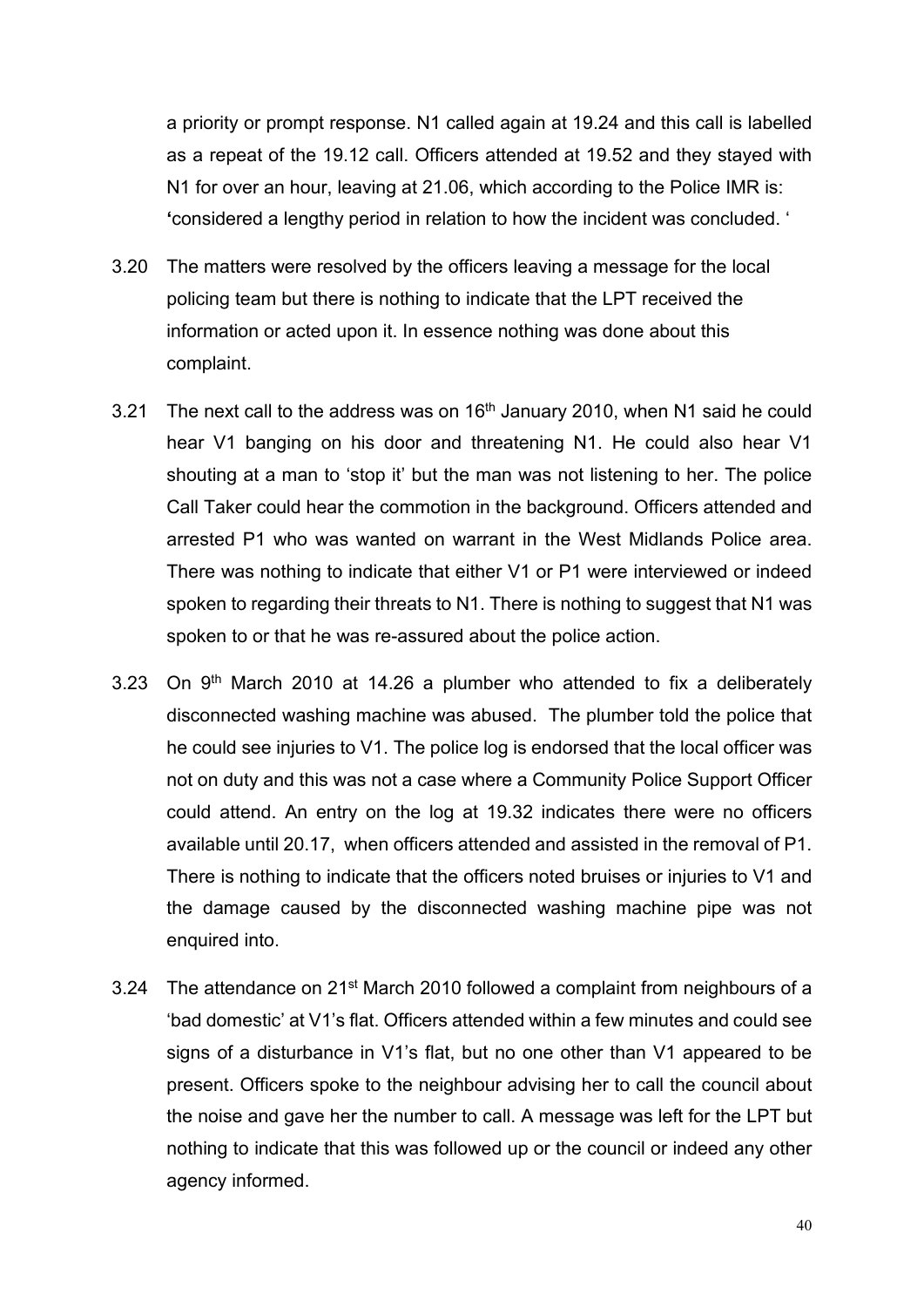- 3.25 The next call on 22nd March 2010 at 22.43 involved a neighbour complaining that the noise from V1's flat was preventing 4 young children from sleeping. Officers attended and stated that they could not hear any noise. They spoke to V1 who did not appear drunk and did not have any visible injuries. She would not let the officers into her flat. The matter was resolved by a referral to Worcester Domestic Abuse Unit. There is nothing to indicate that there was any cognisance of the effect this behaviour was having on the children of N2 and N3.
- 3.26 The Children and Adoption Act 2002 extended the parameters of 'significant harm' to include children being able to hear harm being caused to another even though the children were unable to actually see it. This took account of children in bed hearing domestic incidents such as those between parents in another room. This was the case here with N3's children being frequently so troubled by disturbances in V1's flat that they were unable to sleep.
- 3.27 Again on 16th April 2010 at 20.38 N3 called the police after V1 had banged on her door and threatened her. This was in response to N3 using the intercom buzzer to ask V1 to keep the noise down. N3 was at this time with 2 children and pregnant with a third. The police Call Taker told her to ring 999 if the noise persisted. The Call Taker noted that there had been lots of calls to V1's flat. No officer went at that time. Another entry was made on the log at 21.20 saying all officers were committed and at 22.15 the Call Taker rang N3 but there is no direct evidence of what was said other than a summary to the effect that N3 was happy to wait up. She indicated that the noise was still on going.
- 3.28 Officers eventually attended, 2 hours and 7 minutes later. A Public Protection Investigation Booklet was submitted in line with force policy. However, the police IMR points out;

'Although there was undoubtedly a domestic dispute between V1 and P1 the fact that they have made threats of violence over an extended period to N3 appears to have been ignored and not addressed at all'.

and: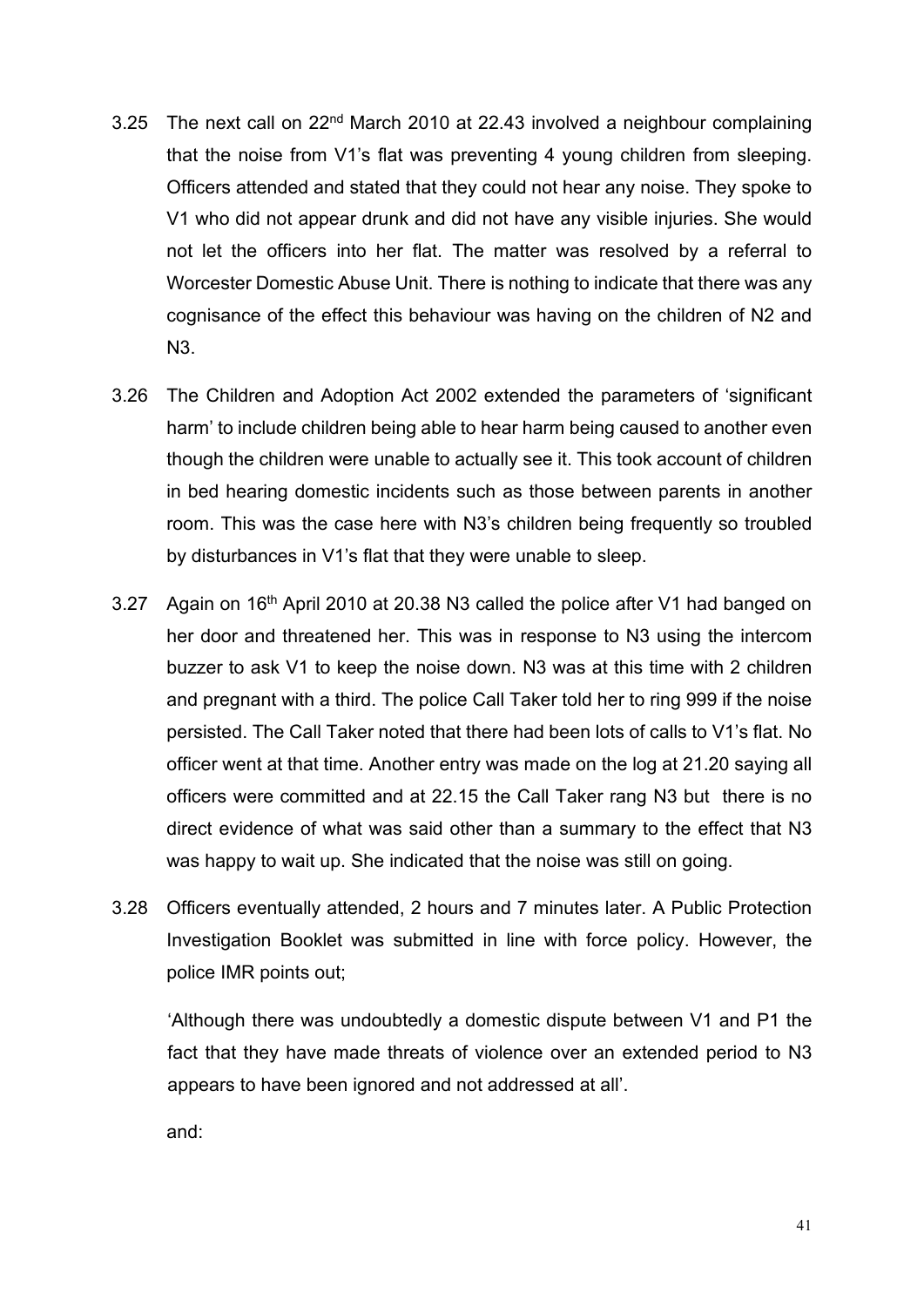'Furthermore and of a more serious nature no regard appears to have been paid by the Call Takers, supervisors or officers attending that N3's very young children were party to this behaviour. Safeguarding issues and welfare of the children have not been considered. '

- 3.29 The response from the Call Taker was less than expected and clearly did nothing to re-assure N3 or give a positive light on the police action.
- 3.30 V1 was found apparently unconscious with cuts to her eyelid, a swollen nose and cuts to her lip on 22nd July 2010. She complained that she had been assaulted by P5. As the officers were dealing with her P5 walked past the scene and was arrested. He denied the assault and blamed V1 for being aggressive. The log is marked that V1 did not know whether she wished to make a complaint and she couldn't recall what had happened. She also stated that she was willing to go to court, but did not know who had assaulted her. The paperwork was finalised by an Inspector as 'no realistic prospect of conviction'. This is perhaps the closest that V1 came to show a willingness to attend court albeit she declared that she did not know who was responsible but the papers were closed before any investigation had taken place. There is nothing to indicate that there was a search for witnesses or indeed that any further enquiries were conducted other than P5 denying the assault. It may well have ended in V1 not attending court but there was the initial willingness to do so which opportunity was lost.
- 3.31 V1 complained on 12th September that P1 had slapped her face and she called the police saying that she wanted P1 out of her house. On arrival P1 had left the flat and V1 was found to be drunk. Officers did not take the complaint any further but made arrangements for V1 to make a statement of complaint the following day, because she was drunk at the time. Inevitably V1 failed to attend and nothing more was done about the allegation. There is nothing to indicate that the officers noted any injury or pursued the complaint verbally with V1, asking her what happened and recording that conversation. The complaint was not followed up and 2 days later the log was finalised by the entry:

'she has been given the opportunity to report this and believe that she is not going to make a complaint'.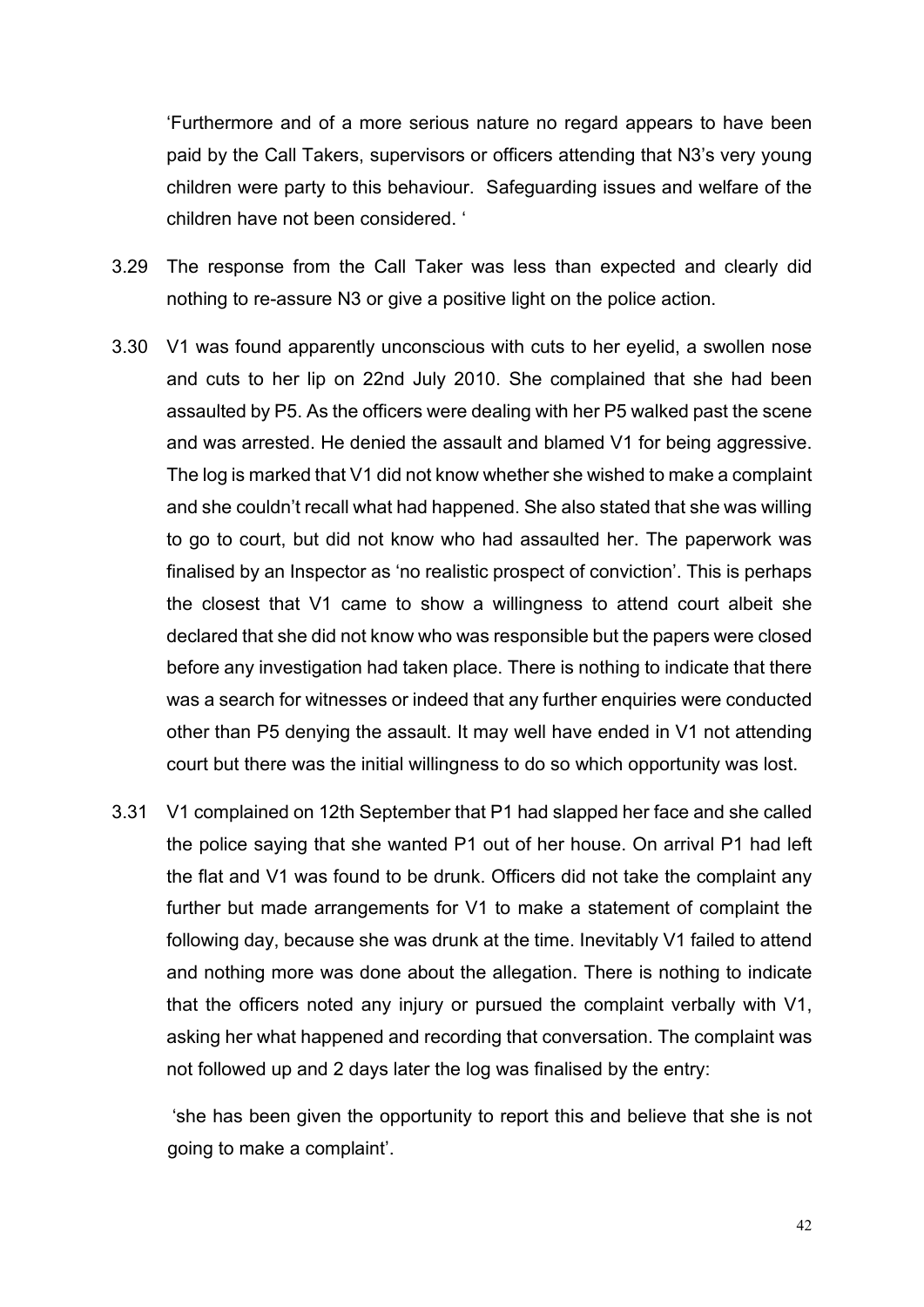## 3.32 NPIA guidance states:

- 'Make accurate records of everything said by the suspect, victim and witnesses
- Record the demeanour of the suspect, victim and witness
- Obtain an overview of what has occurred, taking into account the established risk factors associated with domestic abuse (page 28)

and

- Obtain a first account as soon as practicable after the event, when the witness may be most able to recall the incident. (page 32)
- Previous withdrawals of support for prosecution should not adversely influence decision making in whether to arrest for an offence (page33)

and

- A domestic abuse officer should, where possible, take a statement which states and describes any reasons for the victim withdrawing their support for the prosecution process. If withdrawal statements are taken with care, they might still be used as evidence in current or future criminal proceedings or as evidence within the family court system. Any withdrawal of support for a prosecution should prompt a revised risk assessment process and safety planning. (page 51)'
- 3.33 The Police IMR comments:

**'**When V1 and P1 were arrested for assaulting each other following a domestic abuse incident for example, both had injuries and both refused to have photographs taken of their injuries. There is nothing to prevent police from collecting such evidence in the course of an investigation' and; 'It is suggested that police had authority to take photographs of those injuries and should have done so which could have supported other future action such as an ASBO for example'.

3.34 It is considered that there was an opportunity lost here to even attempt to pursue a prosecution of a man, who, at the time of this allegation, had been released from prison and was on licence, irrespective that he went on to be charged with V1's murder.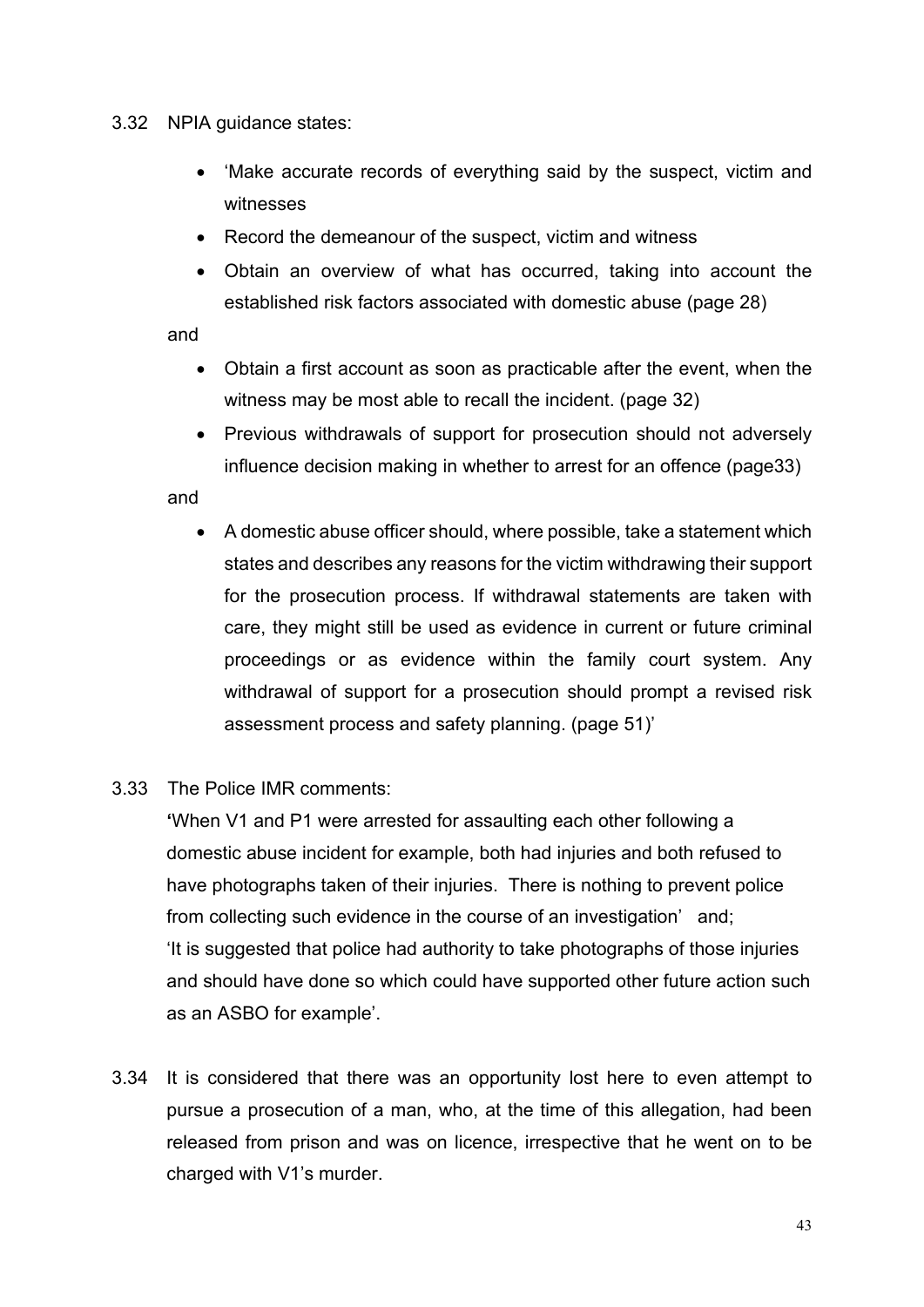- 3.35 Another occasion when the police failed to deal with V1 adequately was on  $17<sup>th</sup>$ September 2010 when she called regarding anti-social behaviour by local youths, who were throwing stones at her windows. She, at that time, was subject to a Domestic Abuse Risk Management Plan, designed to closely monitor everything relative to her and it could be expected that in these circumstances officer should have been deployed. Albeit the log is endorsed as a level 2 (prompt response) call, no officer attended and there is nothing to suggest that the LPT were made aware of the incident or that there was any liaison between the police or the Environmental Health over the constant nuisance at V1's address.
- 3.36 On 12<sup>th</sup> December police attended at V1 flat as a result of a call from the neighbour saying that her children were being disturbed by the noise. Occupants of V1 flat threatened the neighbour N2. One person present at V1's flat was arrested for breaching his CRASBO and that was the totality of the police action taken. No consideration was given to the safeguarding of the children of the neighbour.
- 3.37 On 15<sup>th</sup> December, the Police IMR points out that due to her anti-social behaviour V1 was issued with a Level 2 ASBO warning letter, The IMR goes on to say that an ASBO application would have had a greater effect.
- 3.38 At 20.20 20th December 2010 police were called to V1's flat where a fight was reported between V1 and some men in her flat. There was a clear breakdown in police communication and record examination as there was nothing recorded in the anti-social behaviour files about V1. In fact V1 had been issued with an anti-social behaviour order warning notice. Those present gave differing accounts of the event of that night and the police action was to give one of the men, P1, a lift to the Day Centre. Again no consideration of the effect such behaviour was having on the neighbour's children.
- 3.39 On 15<sup>th</sup> April 2001 police were called to V1's flat where there was a fight. V1 and P1 both had injuries from the fight and evidence of the fight could have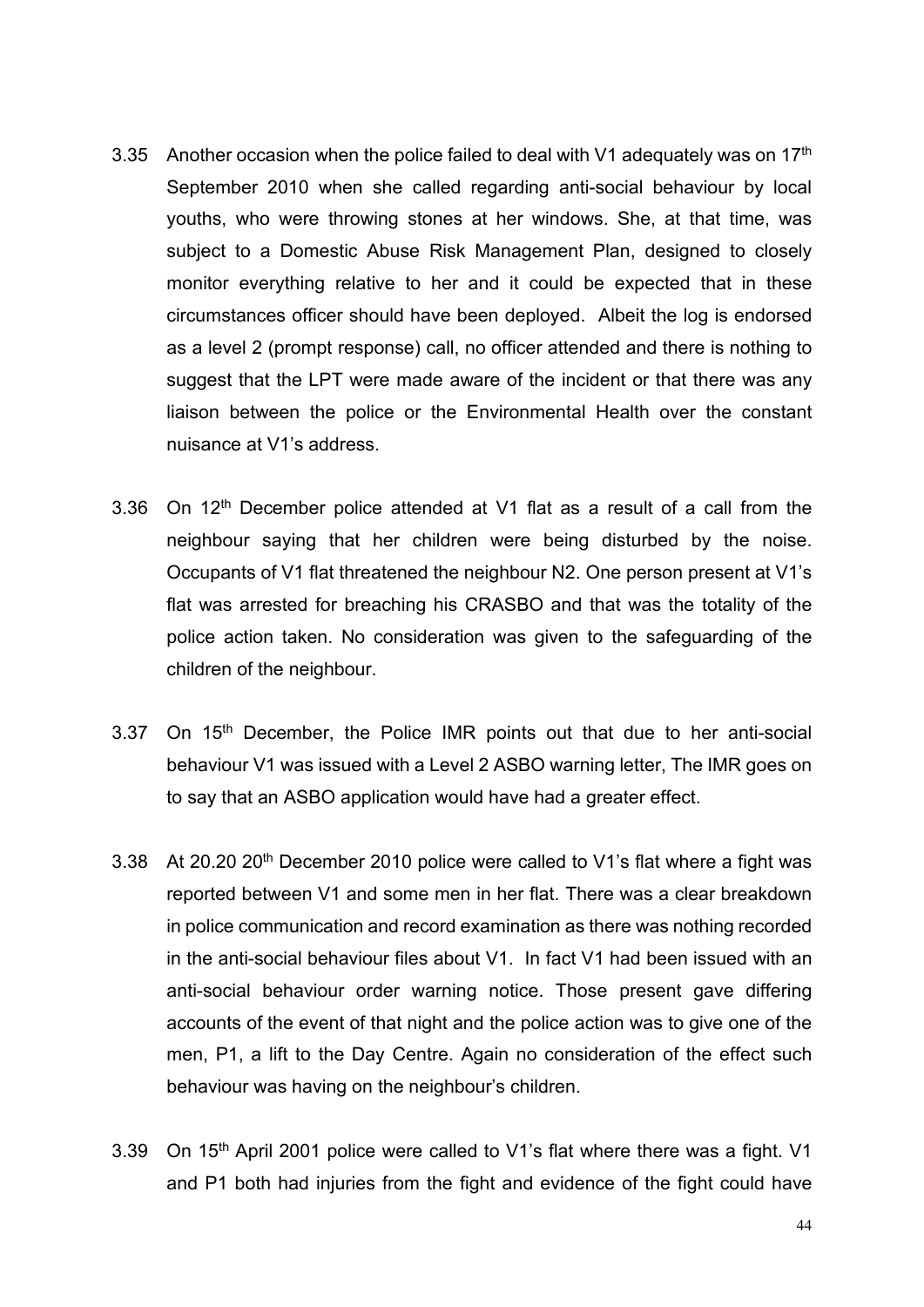been obtained from the neighbour who reported that she was 'at the end of her tether'. Neither V1 nor P1 would make a complaint about each other or assist the police, so no further action was taken against them. Their conduct clearly constituted an offence of affray and perhaps more positive action by the police could have proved a substantive offence with evidence from the neighbours.

- 3.40 Lack of positive police action must have had a demoralising effect on the neighbours who had to live with this constant nuisance and drunken behaviour and relied on the police to bring the nuisance to an end.
- 3.41 Many of those incidents illustrated above and others that followed after April 2011 resulted in messages and e mails being left for the local community police officers to deal with but there is little evidence that the local police actually did deal with the complaints.
- 3.42 Positive action by the police in domestic violence/abuse cases has been recommended by guidance and Home Office Circulars since 1990. The first Home Office Circular <sup>[10](#page-44-0)</sup> being HOC 60/90 followed by 15/2000, both of which stated that officers that attend to domestic violence incidents, should act positively, arrest the offenders, speak to the offenders and victims separately and seek charges for substantive offences. Withdrawal statement should only be taken by properly training domestic violence officers after the consequences of the withdrawal of complaints has been spelled out to the victim.
- 3.43 These circulars were confirmed by the NPIA guidance already referred to in this report. There is nothing to indicate that action as outlined in any of these documents was considered in the examples quoted.

## **Recommendation No 1**

**West Mercia Police should ensure that all front line officers are aware of their responsibilities for positive robust action when attending incidents of domestic abuse irrespective that there may have been repeated calls** 

<span id="page-44-0"></span><sup>10</sup> Home Office Circular 60/90 and Home Office Circular 15/2000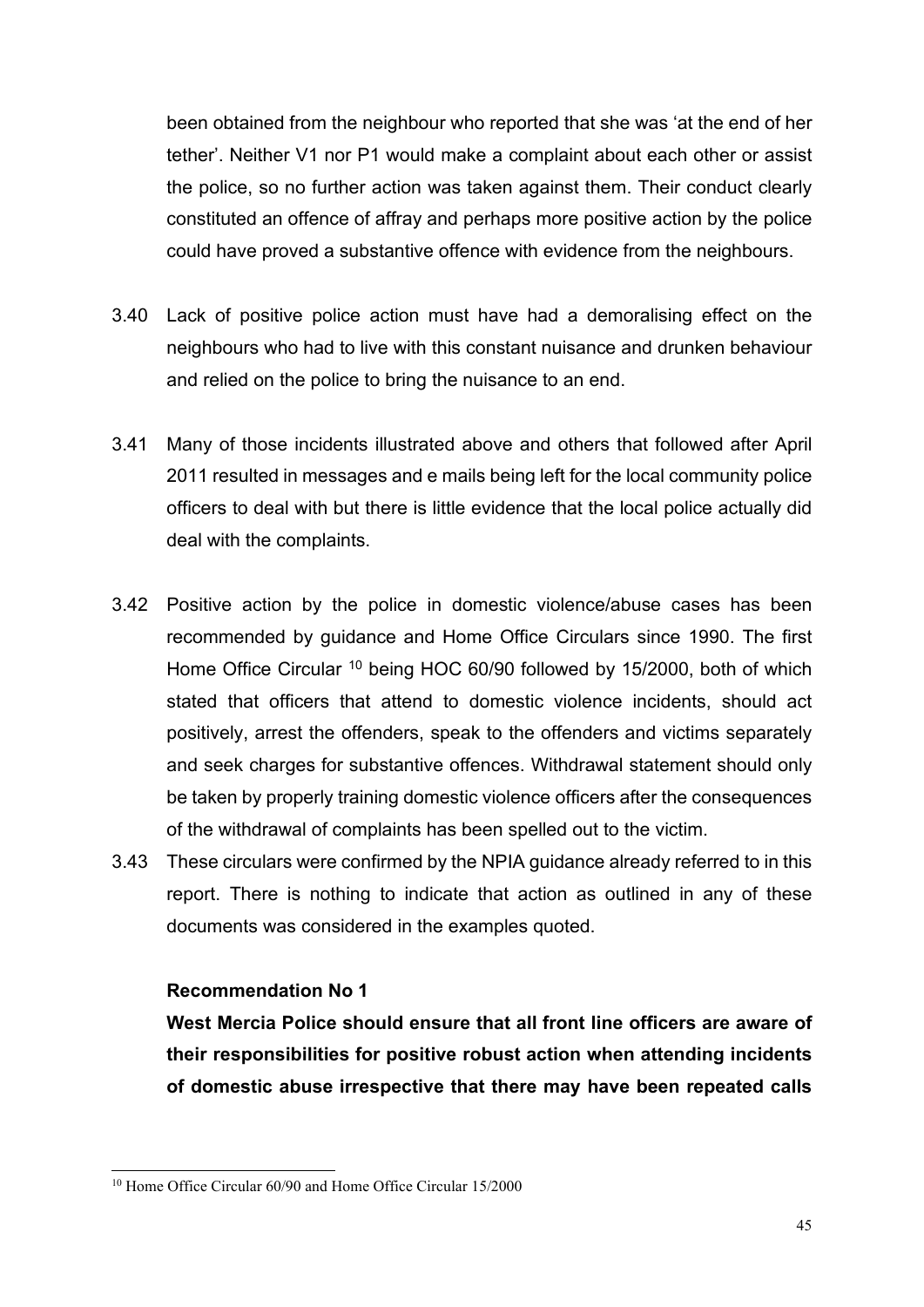# **to the same address or people concerned, and compliance to NPIA guidance is ensured.**

3.44 It has been mentioned that on at least one occasion, behaviour from those at V1's address, including V1 herself, may have constituted an offence of affray. There are other possible outcomes that could have been considered as outlined in the helpful police IMR, which states:

'The public is entitled to expect the police to take reasonable action to keep risk to a minimum when offences are brought to their attention. Failure to deal effectively with domestic abuse, whether by an ineffective investigation, failure to arrest a suspect or complete other police action (as would be considered reasonably appropriate to the circumstances) may leave a victim or others at risk.' (page 24)

#### and

'Courts have found that failing to ascertain possible eye witnesses; question suspects at an early stage; search for corroborating evidence; follow up proper complaints; as well as ignoring obvious evidence; may constitute a breach of duty to conduct an effective investigation by Police.' (Page 25)

# **3.45 Domestic Violence Protection Notices and Orders**

On 30 June 2012, the Home Office announced that:

'the Domestic Violence Protection Order (DVPO) provisions operating in the West Mercia, Wiltshire and Greater Manchester police force areas were extended for another year.'

- 3.46 The Domestic Violence Protection Order (DVPO) pilot closed on Saturday 30 June 2012, but all three police forces will continue the scheme for a further year while the Home Office evaluates the pilot to assess whether or not a change in the law is needed.
- 3.47 Under the scheme the police and Magistrates can protect a victim when they are at their most vulnerable, in the immediate aftermath of an attack, by preventing the perpetrator from contacting the victim or returning to their home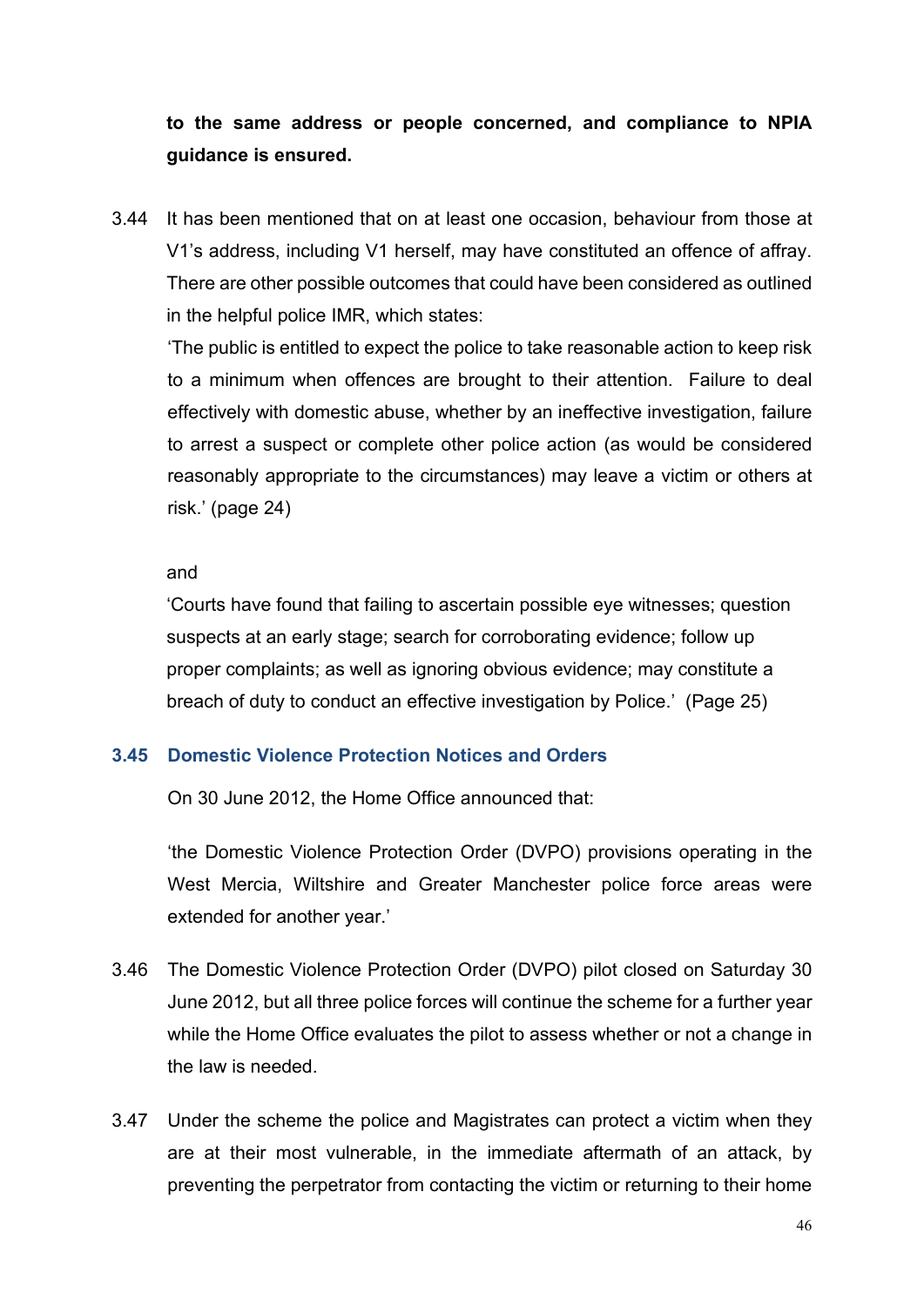for up to 28 days. This helps victims who may otherwise have had to flee their home and gives them the space and time to access the support they need and to consider their options.

- 3.48 Previously, there had been a gap in protection for victims of domestic violence due to either the police being unable to charge the perpetrator due to lack of evidence (meaning that the protection available to a victim through strict bail conditions could not be applied) or the process for granting longer-term injunctions taking several days or weeks to apply for. DVPOs are designed to bridge this gap by empowering the police and Magistrates to issue an immediate order to ban the perpetrator from returning home or making contact with the victim for up to 28 days.
- 3.49 The process involves the issuing of a Domestic Violence Protection Notice (DVPN) under Sections 24 to 33 Crime and Security Act 2010, to a perpetrator. This is designed to protect a person from domestic violence until a hearing in the Magistrates' Court within 48hrs. The intention is to allow the police to take short-term action to protect a person from domestic violence, where the person might be unwilling or unable to take steps to protect themselves. The duration of the DVPO is intended to afford the person protection by providing the opportunity to consult solicitors with a view to bringing an application under Part IV of the Family Law Act 1996 introducing [Non-Molestation Orders](http://learning.intranet.wmcpolice/content/pvh/D41119.htm#non-molestation_orders#non-molestation_orders) and [Occupation Orders.](http://learning.intranet.wmcpolice/content/pvh/D41119.htm#occupation_orders#occupation_orders) These can prevent a person from molesting another person associated with the respondent; can prohibit particular actions and behaviour or molestation in general; and sets out who has occupation rights in the home, including the exclusion of the respondent from it or an area around it.
- 3.50 This process was in force during the latter period of time that this review is considering and there were two occasions that police attended to calls from neighbours that would have qualified for the issue of a DVPO against those involved. It is considered that there were two missed opportunities to take this positive action.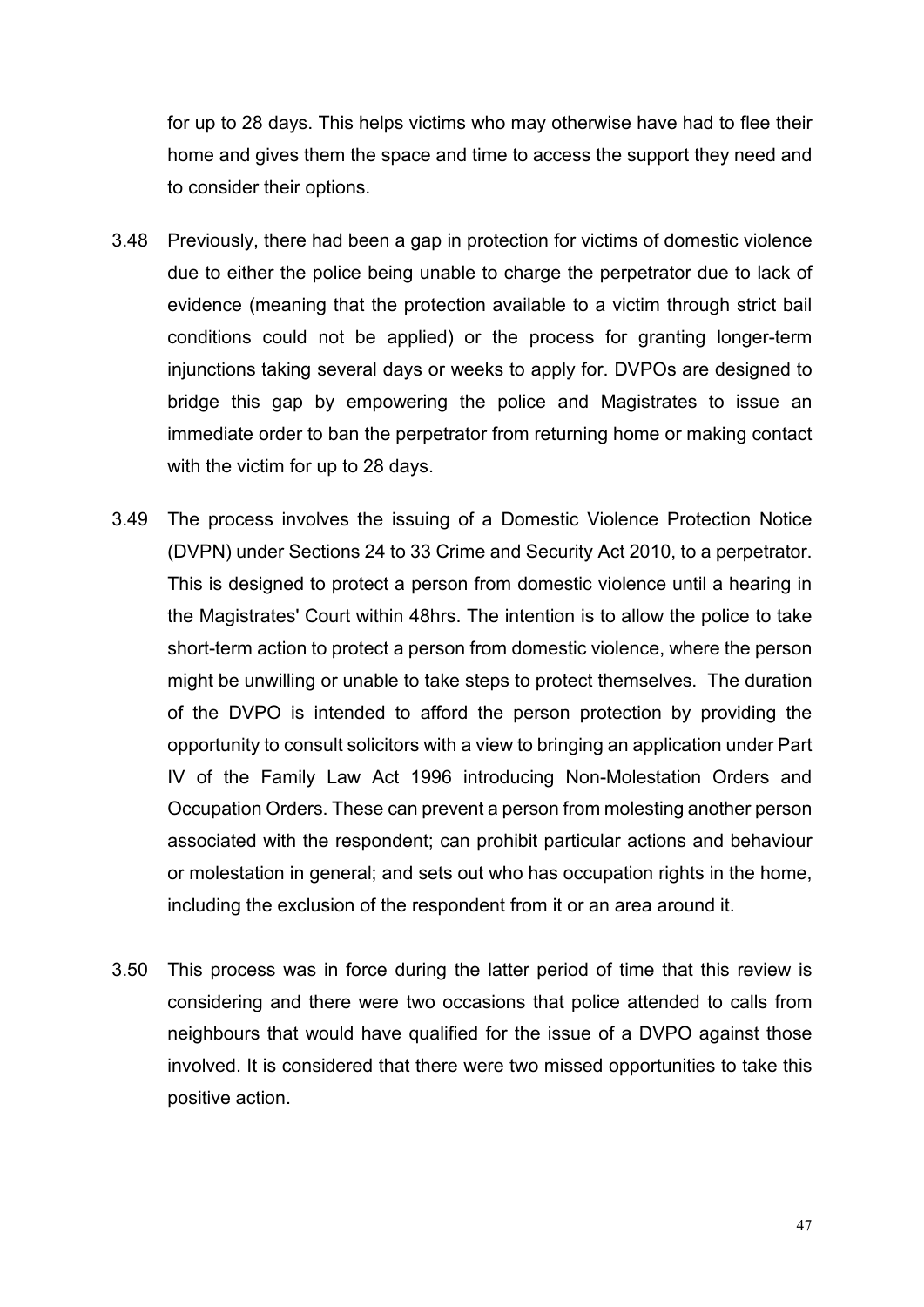- 3.51 Since this incident the DVPO has now been extended from a pilot to cover the whole force area as from 1<sup>st</sup> December 2012, so all officers should now be aware of the process. Indeed during the implementation of this process, all front line officers had face to face training with regard to the new process and together with national media awareness there should be a greater understanding of the value of issuing DVPOs.
- 3.52 The Police IMR points out that:

'Anti-Social Behaviour Order s (ASBO) are made against people who have engaged in [anti-social behaviour](http://en.wikipedia.org/wiki/Anti-social_behaviour) which, in the United Kingdom is defined as 'conduct which caused or was likely to cause alarm, [harassment,](http://en.wikipedia.org/wiki/Harassment) or distress to one or more persons not of the same household as him or herself and where an ASBO is seen as necessary to protect relevant persons from further antisocial acts by the defendant'. The ASBO provides restrictions on an individual's behaviour which, if breached can lead to prosecution'.

- 3.53 A Breach of an ASBO is an offence for which a person can be arrested and taken back before the court.
- 3.54 Some of the men associating with V1 and present when calls were made to the police by neighbours were subject to ASBOs and no action was taken in respect of their breach, which could have been proved by evidence from the neighbours that called the police, sometimes out of desperation and concern for their children.
- 3.55 The Police IMR also explains what an [Anti-Social Behaviour Risk](http://en.wikipedia.org/wiki/Anti-Social_Behaviour_Order) Assessment Conferences (ASBRAC) is. It is very similar to MARAC in that it is a multiagency information sharing and risk management forum that is used to assess the threat/risk/harm of vulnerable high risk victims of anti-social behaviour. This process is currently being operated within Telford and Hereford.

## **Recommendation No 2**

**West Mercia Police to assess the impact of the pilot schemes of Anti-Social Behaviour Risk Assessment Conferences in the Telford and**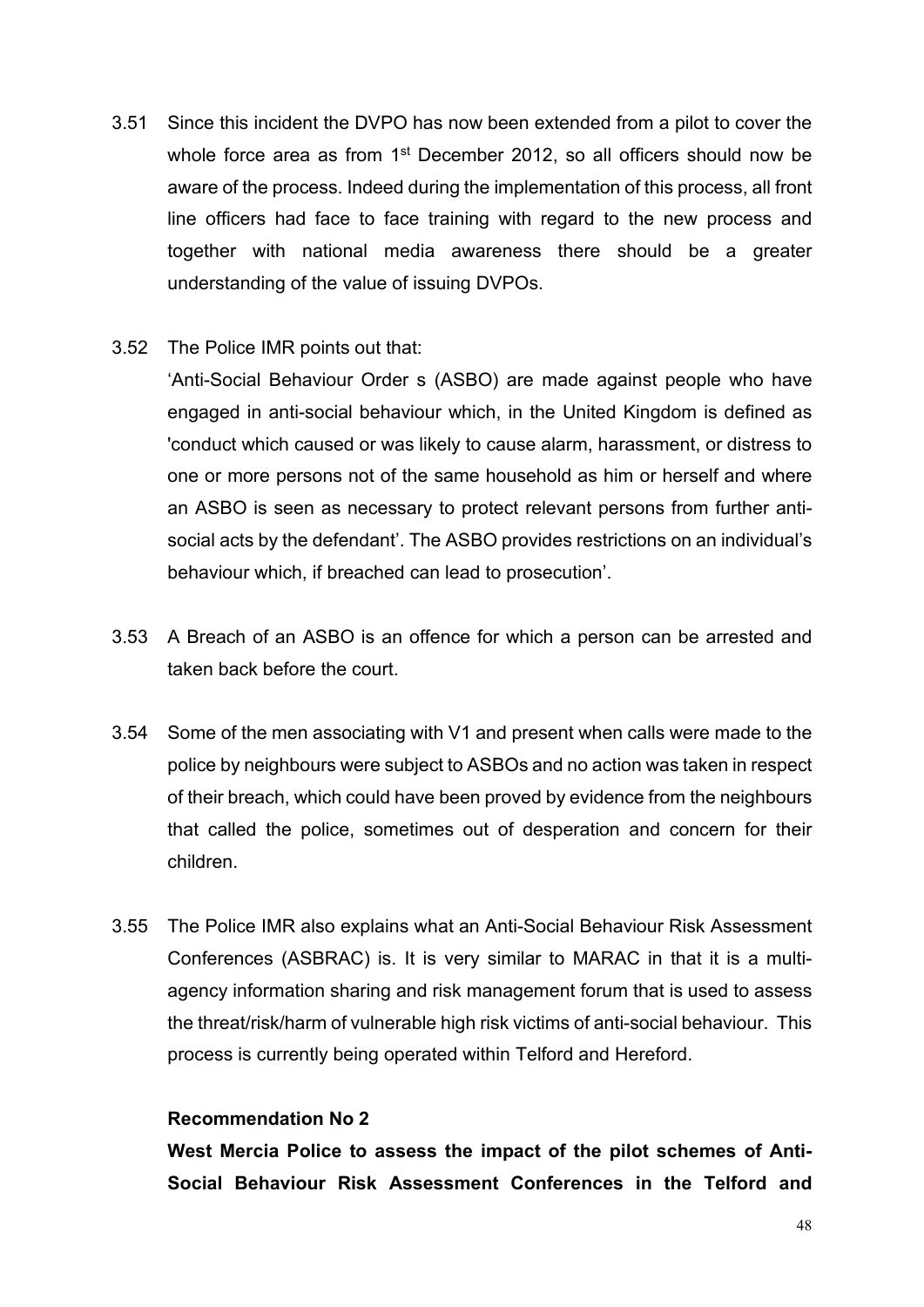**Hereford Divisions and consider implementing the concept force wide as soon as possible.**

## **Reminders of Best Practice No 1**

**West Mercia Police to remind officers that a breach of an ABSO is an arrestable offence and positive action should be taken against those where evidence exists proving a breach.**

# **3.56 Attendances of V1 at her GP and Hospital**

V1 was registered at a GP surgery but often attended at a Walk in Centre for medical advice. Here she could engage with GP and receive prescription and some treatment.

- 3.57 The sequence of events indicates V1 was required to undergo periodic health checks, asthma checks and flu vaccinations, and communication between the surgery and V1 was usually by letter. However, it can be seen that the surgery wrote 8 times to V1 urging her to attend for a new patient health check to which there was no reply until after the last letter. Whilst it is appreciated that the letter may well be produced by computer, it must have been noted in the surgery by someone that V1 had ignored the previous batch of letters.
- 3.58 The surgery was aware that V1 had problems with alcohol misuse and that she was engaging with a Day Centre. The surgery also knew that she was taking prescribed anti-depressants. When V1 eventually attended at the surgery there was no discussion about why she had failed to attend on so many times. The GP IMR states:

'If this had been explored V1 may (or may not) have disclosed any issue of domestic abuse'

3.59 There is nothing to indicate that these missed appointments were followed up by the surgery. However, GPs at the surgery informed the IMR author that they have some 2,000 non-attendees per year and it would be difficult to follow up in all cases.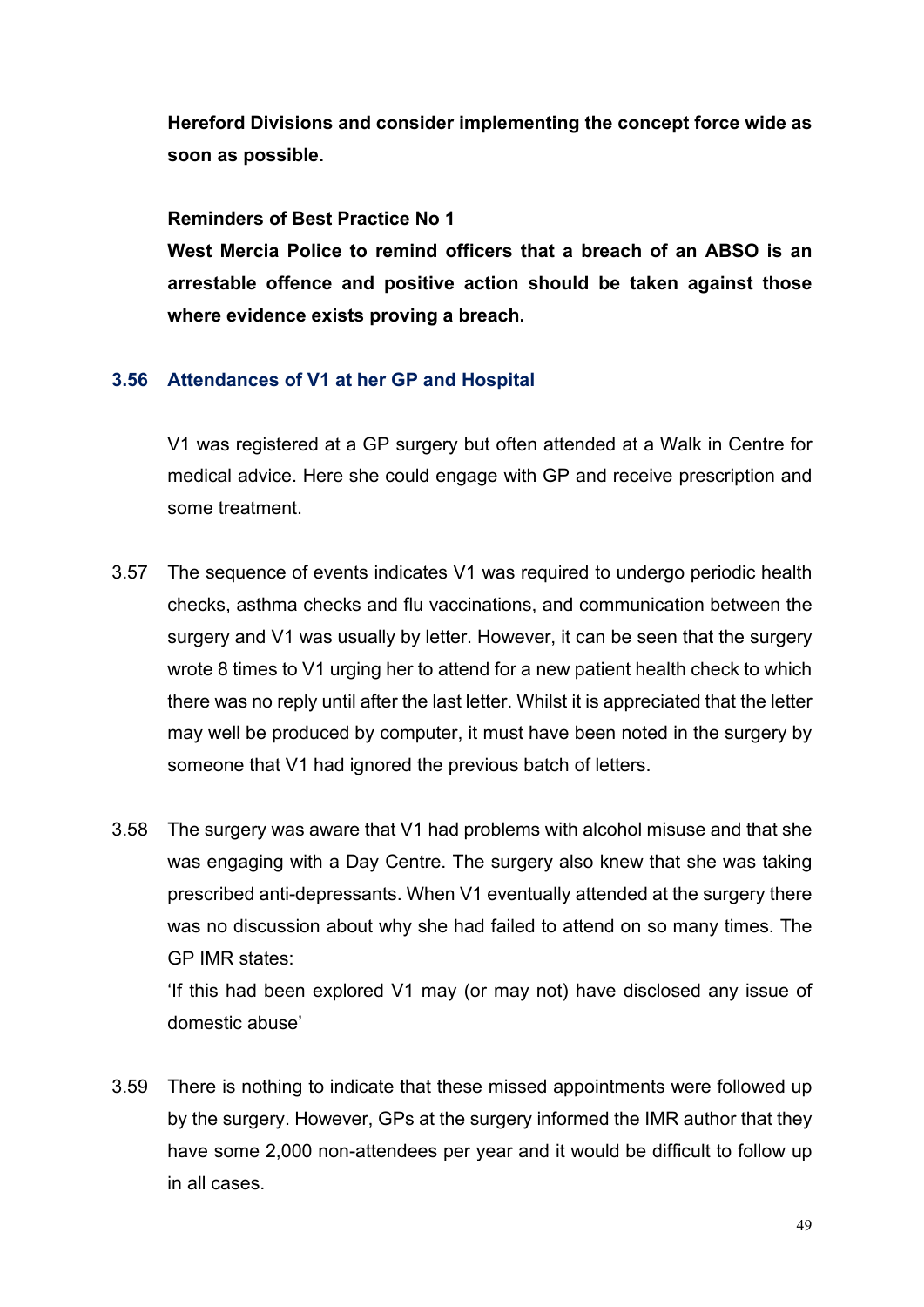- 3.60 The surgery was also aware of V1 attending Accident and Emergency Department at Hospital, on one occasion as a result of an injury and another regarding ingestion of food problems. There is nothing to indicate that the reason for these attendances, especially the injury were followed up by the GP.
- 3.61 In February 2012, V1 reported to her GP that she had been raped during the previous month. (This was the occasion that V1 stated P4 had raped her). She told the GP that the police were involved and she was engaging with a counselor at Women's Aid. V1 was careful not to let anyone know that she was being supported by Women's Aid.
- 3.62 There is nothing to indicate that the GP explored the circumstances of the rape any further with V1. There was no confirmation of the fact that she was receiving support from Women's Aid or an assessment made as to how the event had affected V1 physically or emotionally. There was no opportunity given to V1 to discuss the matter further and perhaps giving her a chance to disclose more about the rape in general and her lifestyle in particular. She also expressed the fact that she had felt suicidal the previous week but not at the time of attending at her GP.
- 3.63 The GP IMR states:

'She does not appear to have been considered by the GPs as a safeguarding or Adult Protection concern. GP4 told the IMR author on 11.9.12 that she did not consider V1 to be vulnerable at the time'

- 3.64 Had information that she was being supported by Women's Aid been shared with the GP, it would have given the GP another contact point for V1.
- 3.65 The surgery was well aware that V1 led a chaotic lifestyle, had problems with alcohol, had been prescribed anti-depressants and she was reporting that she had been raped. It was also clear that she was reluctant to attend at the surgery for regular appointments.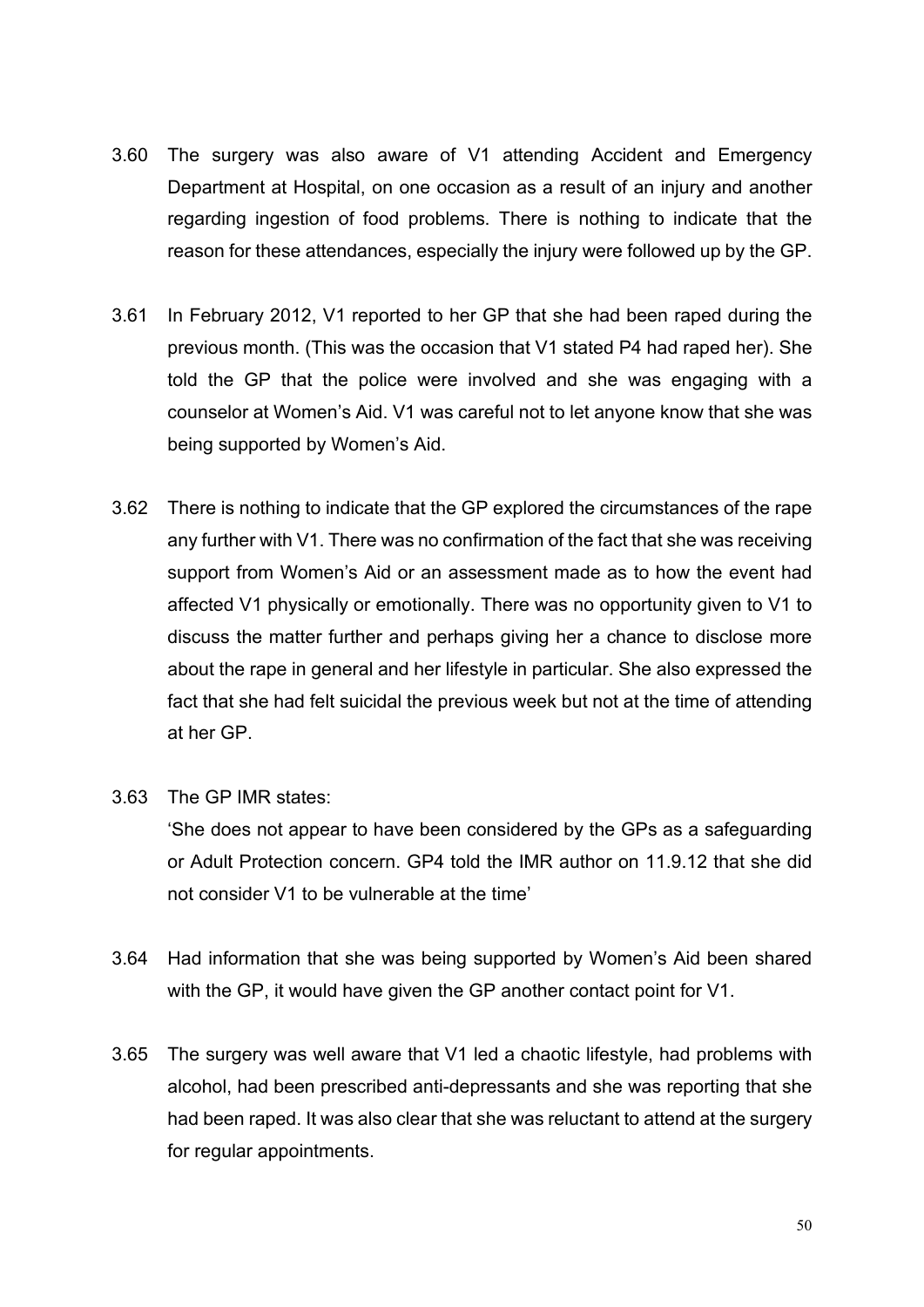3.66 The IMR author spoke with GP4 from Walk in Centre, who, during the review process who stated:

> 'due to the 'walk in' nature of the GP Practice, [Walk in Centre] they have a higher than average number of vulnerable adults and therefore, it may not be apparent when someone is vulnerable (as V1 was). GP 4 states that when she worked at a previous GP Practice she was more aware of patients who were potentially vulnerable as there were fewer vulnerable patients in the Practice'.

- 3.67 Do these comments indicate that there is a degree of complacency at this particular Walk in Centre or with this particular GP, who fails to recognise the vulnerable because there are so many of them? V1 was undoubtedly vulnerable and efforts should have been made to ensure her safety. There was a reliance by the GPs that she was being cared for by other agencies, Women's Aid, the Day Centre and in the case of the allegation of rape, the police, but there were no indications that the GP checked to see if what V1 was saying was correct and that she did actually have the support she claimed she was getting. Neither the GPs nor the hospital asked a direct question to V1 about domestic abuse and consequently there were no referrals made to Adult Social Care or partner agencies for support or assessment of risk.
- 3.68 Checks were made by the IMR author regarding the GPs Practice policies on Domestic Violence and it was found that there was not such a policy in existence. There is a natural assumption made here that any patient reporting being subjected to domestic violence will not receive the appropriate advice and guidance towards supporting agencies.
- 3.69 As far as training is concerned, Acute Trust staff have mandatory training regarding Safeguarding Adults and for clinical staff internal training on domestic abuse. GPs have training on Adult Safeguarding and Child Safeguarding but no specific specialist training on domestic abuse.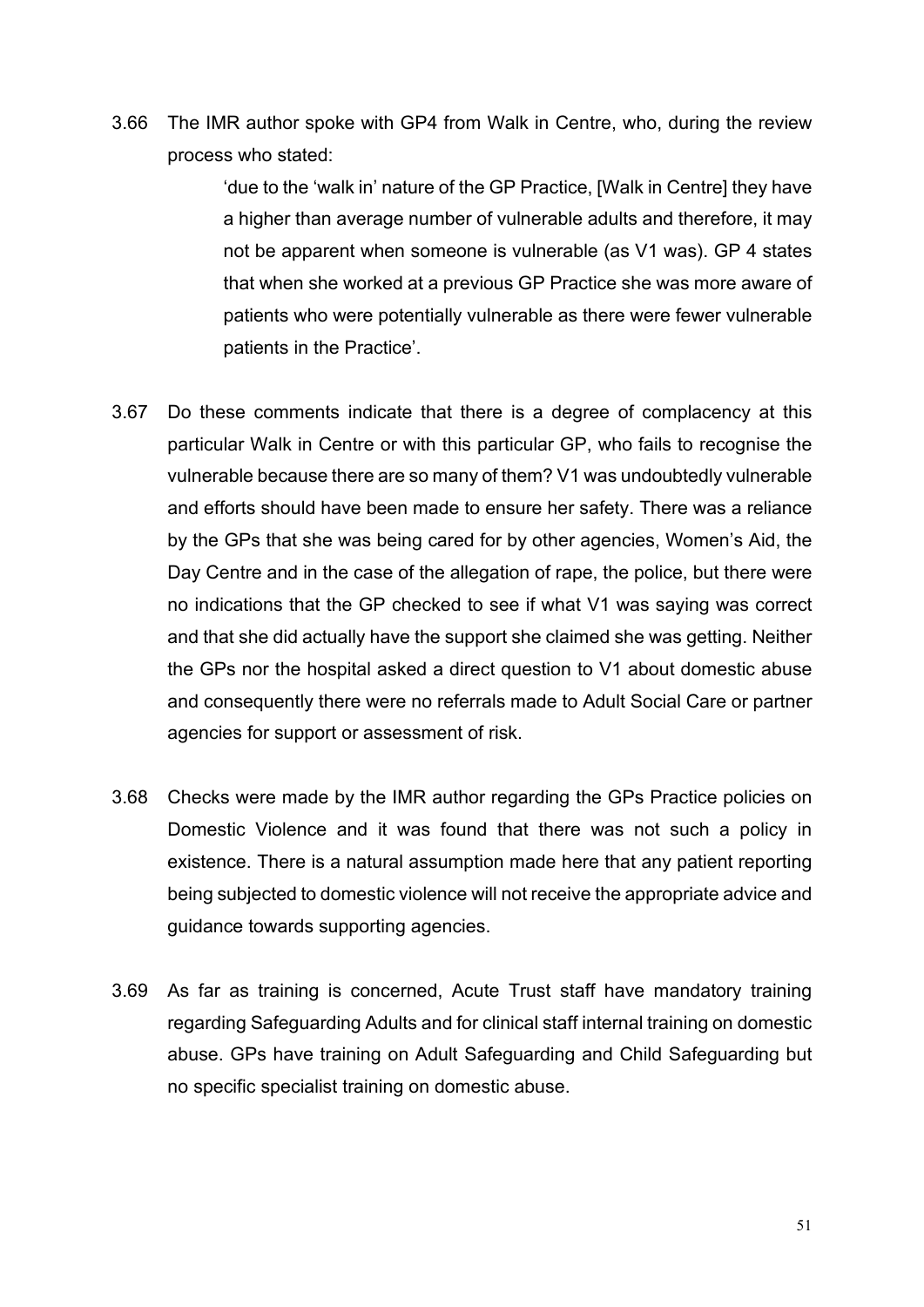- 3.70 In June 2012 the RCGP issued guidance<sup>[11](#page-51-0)</sup> for GPs in relation to domestic abuse to the effect that each surgery should have a designated person responsible for coordinating domestic abuse support services and referrals, establishing a more assertive approach and positive actions regarding domestic abuse, a clear care pathway including sharing information with other agencies, identifying the signs and symptoms of such abuse and requiring training for both health and non-health staff including GPs.
- 3.71 Research<sup>[12](#page-51-1)</sup> has shown that GPs and nurses who have received specialist training to ask their patients about domestic violence as well as an easy way to refer them to advocacy organisations are 22 times more likely to document referral of women suffering domestic abuse compared to those without training.
- 3.72 The researchers explain:

"The substantial difference in referrals is strong evidence that the intervention improves the response of clinicians to women experiencing domestic violence and enables access to domestic violence advocacy that can reduce revictimization and improve quality of life and possibly mental health outcomes".

- 3.73 Throughout the GP IMR reference is made to the fact that V1 did not present or was not considered as a vulnerable adult.
- 3.74 Vulnerable Adult is defined by 'No Secrets[13'](#page-51-2) as a person:

"who is or may be in need of community care services by reason of mental or other disability, age or illness; and who is or may be unable to take care of him or herself, or unable to protect him or herself against significant harm or exploitation".

<span id="page-51-0"></span><sup>&</sup>lt;sup>11</sup> Responding to domestic abuse: Guidance for General Practices. Royal College of General Practitioners, CAADA et al. June 2012

<span id="page-51-1"></span><sup>12</sup>. "Training Primary Care Center On Domestic Violence Raises Referrals To Advocacy Groups." Grace Rattue *Medical News Today*. MediLexicon, Intl., 17 Oct. 2011. Web.

<sup>31</sup> Dec. 2012. <http://www.medicalnewstoday.com/articles/236084.php>

<span id="page-51-2"></span><sup>13</sup> *No secrets:* Guidance on developing and implementing multi-agency policies and procedures to protect vulnerable adults from abuse. Department of Health Home Office March 2002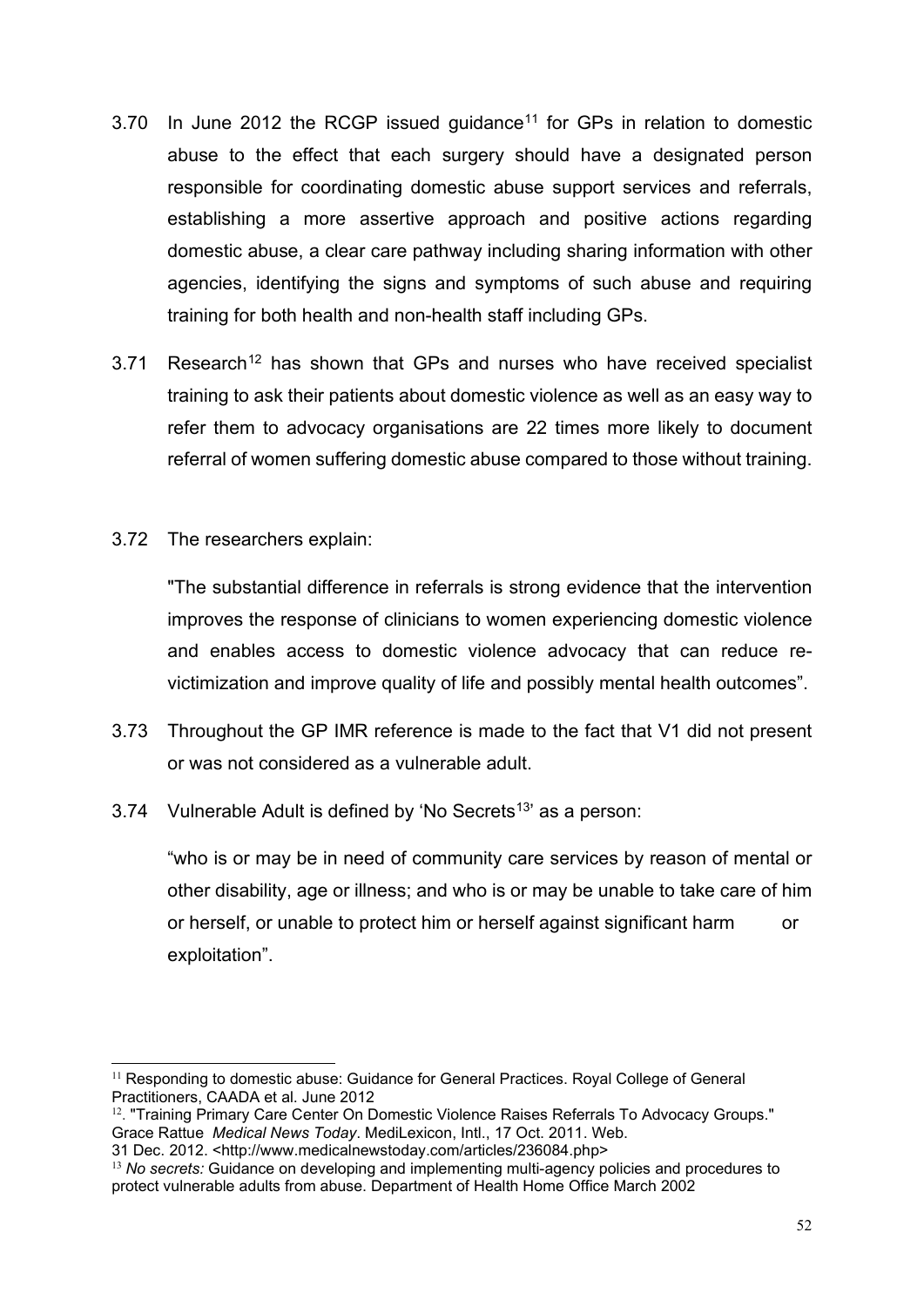- 3.75 It may have been considered that V1 did not fall into the definition of a Vulnerable Adult as per 'No secrets' but she was certainly in need of community care, (Day Centre, Women's Aid) through mental or other disability, (alcohol abuse) and was certainly unable to protect herself against significant harm or exploitation. Because a person does not fit a precise definition of vulnerable person, it does not prevent that person being considered to have a degree of vulnerability and due consideration being made to offer that person the support that Adult Safeguarding can.
- 3.76 V1's GPs failed to consider the risk she was constantly subjected to by her associates, her alcohol abuse and her general lifestyle. There is ample evidence to suggest that drinking increases ones risk of abuse. Nicolson<sup>[14](#page-52-0)</sup> points out that drinking and other substance abuse by either or both parties is a common pattern in long- to medium- term abusive relationships.

# 3.77 The GP IMR points out:

'There is **no** evidence to suggest that health professionals at GP practices (during the defined period) had considered that V1 was a victim of domestic abuse. There is one reference on 2.2.12 to V1 being raped but no further discussion seems to have taken place and it is documented that this was being dealt with by the police.'

## And the IMR further states:

'No GP discussion appears to have taken place with V1 regarding her disclosure about being raped (on 2.2.12). If GP 3 and/or GP 4 had explored the rape in more detail, V1 may or may not have disclosed more information to them. However, she appears not to have been given this opportunity.'

## **Recommendation No 3**

**South Worcestershire Community Partnership to request assurance from Clinical Commissioning Groups in Worcestershire that the guidance** 

<span id="page-52-0"></span> $14$  Domestic Violence and Psychology – A Critical Perspective Paula Nicolson 2010 page 92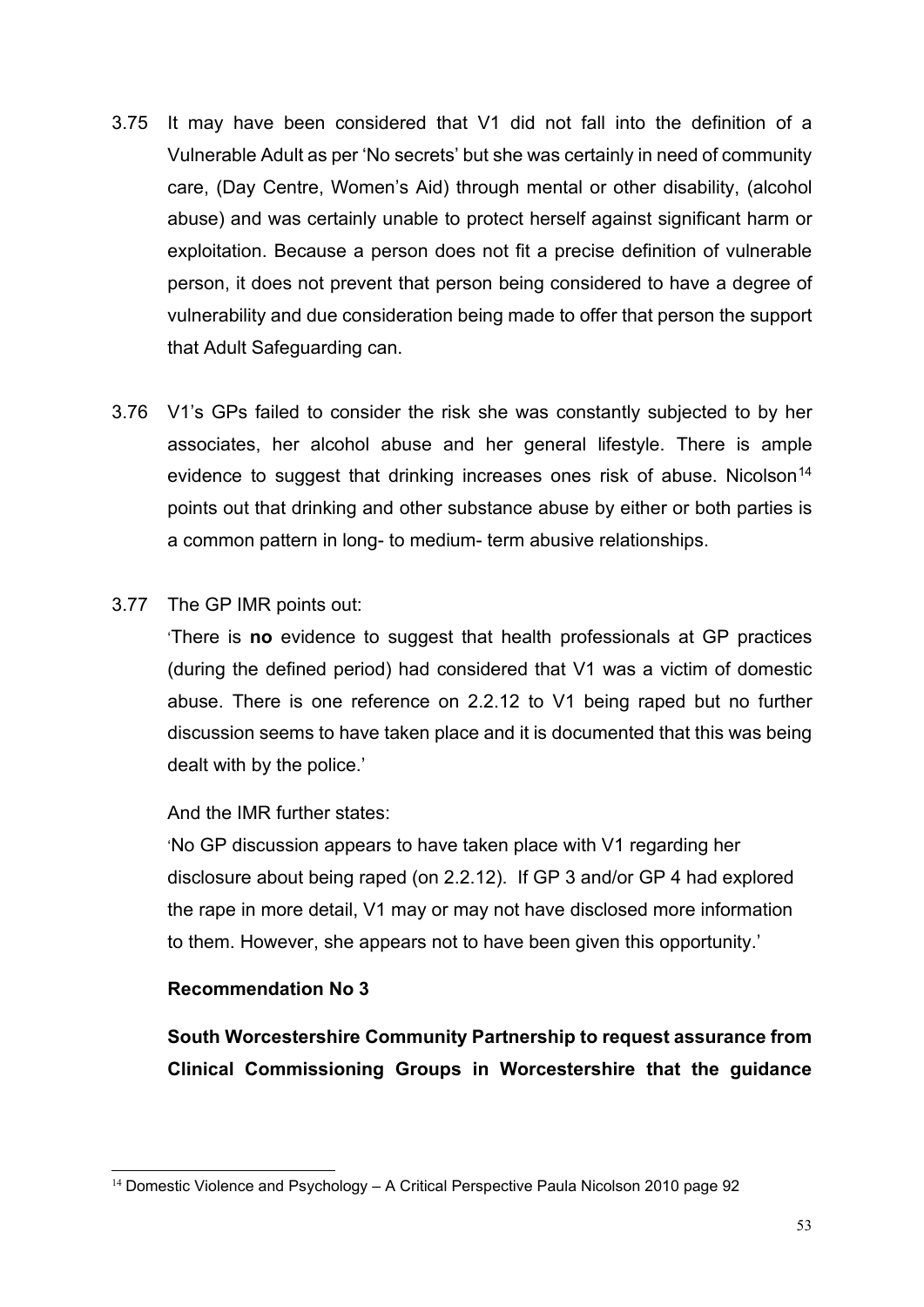# **'Responding to Domestic Abuse' (Royal College General Practitioners June 2012) has been implemented across all general practices.**

- 3.78 V1's mental capacity was only formally assessed once when a hospital doctor carried out an assessment but that was only in order to establish if she could take her own discharge from the Emergency Department of Hospital. At her surgery, GP3 did not suspect that V1 was being subjected to domestic violence and GP4 said that V1 appeared to have the mental capacity to make decisions and GPs would have needed consent to discuss matters with other agencies. GPs did not think it was necessary to speak to other agencies at that time.
- 3.79 There is no evidence that any agency considered how years of alcohol abuse may have affected V1's mental condition and more importantly her capacity to arrive at reasonable, sound judgement and decisions.
- 3.80 V1 constantly made decisions not to follow through complaints of offences being committed against her, rape and assaults etc. She frequently expressed her intention to move away from the Worcester area to get away from her associates, but never did. She made decisions about her relationships with P1 and P2. She had ample opportunity to break off those relationships from both men, but despite calls to the police on a number of occasions asking for assistance to remove them from her flat, she persistently encouraged them to live and associate with her. A judgement had to be made by professionals about whether those decisions were correct and in her best interests. Her lifestyle was such, by associating with the same men who had offended against her, caused her serious injuries and constantly abused her, it was inevitable and predictable that the men would re-offend against her once they were at liberty to do so.
- 3.81 The IMR for NHS Worcestershire, covering both the Acute Hospitals Trust and West Midlands Ambulance Trust points out: 'There was little assessment of V1s level of vulnerability or mental capacity on presentation at the Emergency Department or any indication that she was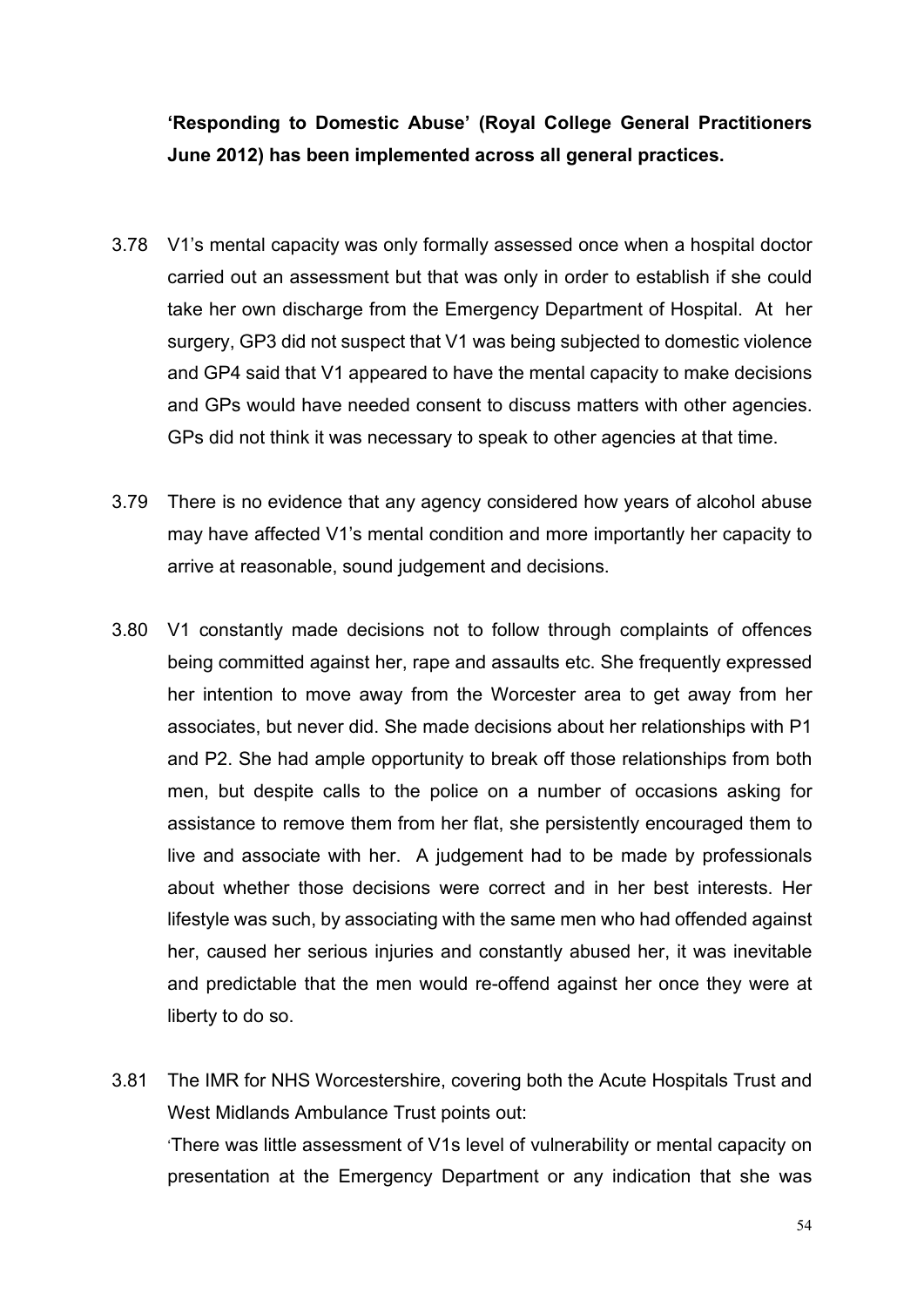considered as a victim of domestic abuse. A narrow focus was adopted which concentrated on providing immediate medical treatment without focusing on the wider issues in relation to her social history and support within the community'

- 3.82 The IMR goes on to say that Health Professionals did not identify V1's level of vulnerability and therefore missed the opportunity to share information with partner agencies and her key worker.
- 3.83 The Composite Health report states:

'In this case health professionals did not view JH as a vulnerable adult and therefore did not raise any concern with senior staff or the Safeguarding Vulnerable Adult Lead. The view adopted seemed to be that as an adult JH was able to make her own choices even if her lifestyle and behaviour included a high level of risk and further injury.'

- 3.84 Having not been directly asked about domestic violence, opportunities were missed to make referrals to supporting agencies or adult social care.
- 3.85 An interesting comment was made in the Serious Case Review Report into the Death of Steven Hoskin<sup>[15](#page-54-0)</sup> which states:

'If clear thresholds are set out, such as for example: any more than three presentations to A&E/Minor Injury Unit (MIU) services by a vulnerable adult within a period of three months; or any vulnerable adult who presents to A&E/MIU service having been assaulted/having taken an excess of drugs and/or alcohol, then the vulnerable adult concerned should always be referred to Adult Protection Services and the department of Adult Social Care'.

3.86 The Health IMR points out that there was no indication that V1 was viewed by Health Professionals as meeting the criteria of a vulnerable adult, which meant that:

' her future safety and wellbeing were never fully risk assessed or discussed

<span id="page-54-0"></span><sup>&</sup>lt;sup>15</sup> Serious Case Review into the Death of Steven Hoskin Flynn M (2007) Cornwall Adult Protection **Committee**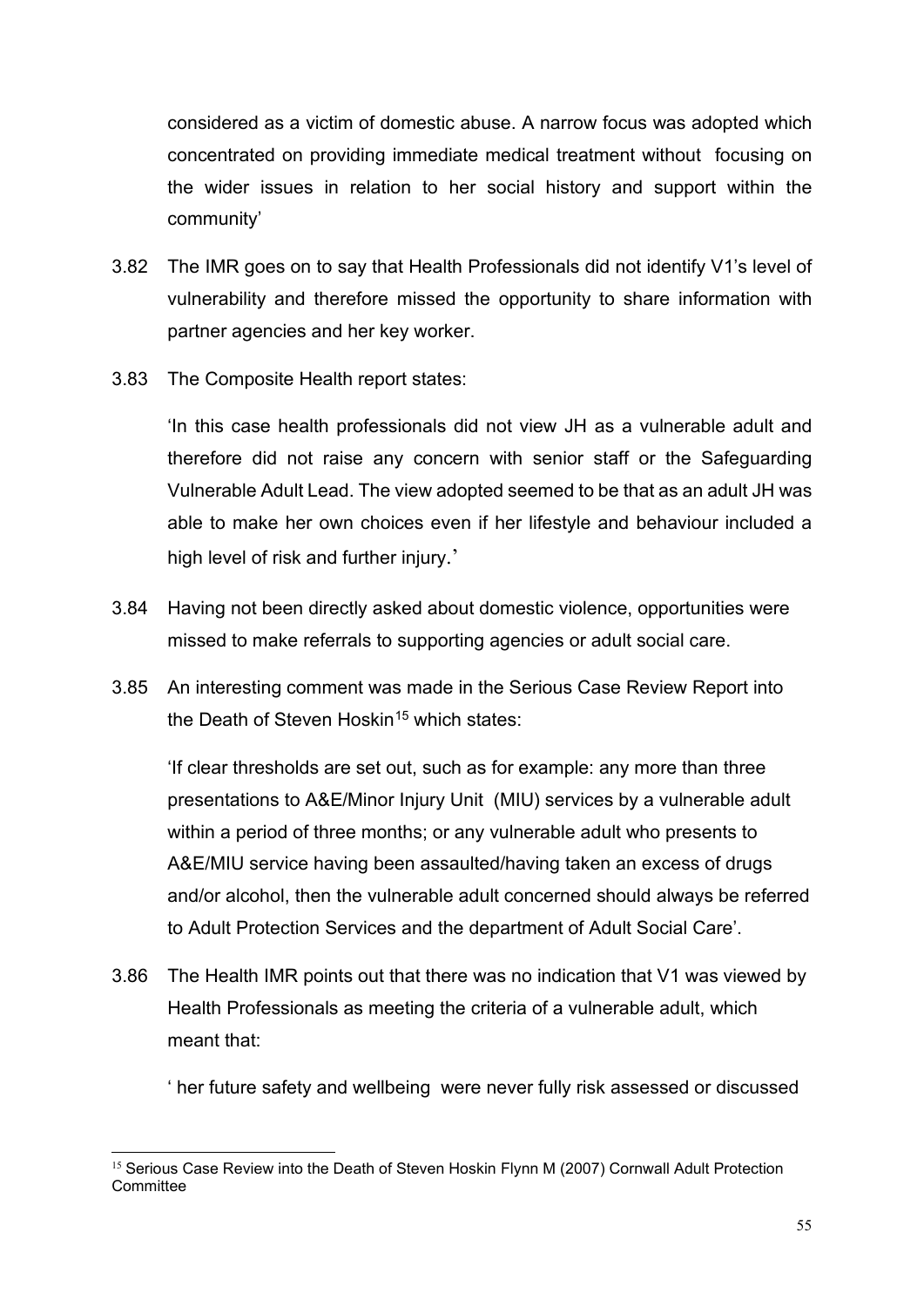with adult social care or the police'.

- 3.87 With regard to follow up appointments for V1 there was nothing to suggest that enquiries were made with her to ascertain if she was able to attend appointments and had the 'where with all' to do so in terms of funding transport etc.
- 3.88 Most assessments carried out by Health Professionals concentrated on her immediate medical needs in isolation together with attention being paid to her alcohol dependence and what the Health IMR called 'risk behaviour' rather than exploring the possibility of her being the victim of domestic abuse. This meant that there was no meaningful communication between the hospital and primary care or community services aimed at providing a co-ordinated response to her needs.
- 3.89 The Health IMR makes an interesting point when it states:

'There was no contact between Health Professionals and any extended family. On all attendances at the Emergency Department V1 attended alone or accompanied by police or her support worker'.

- 3.90 V1's history of injuries and assaults caused by her various partners should have raised concerns with Health Professionals who should have shared their concerns with other agencies, police, Adult Social Care and domestic violence support agencies. V1 was viewed as an adult who was able to make decisions on her own even if that meant living the kind of lifestyle that would make her vulnerable to abuse through either her alcohol abuse, or her associates, or both.
- 3.91 The Health IMR comments:

'Health Professionals shared minimal information between acute and community services and primary care in relation to the management of V1 as a head to reach patient. In view of her alcohol dependence and frequent injuries she had significant health needs which were difficult to review or monitor'.

3.92 The Health IMR suggests recommendations that adequately cover the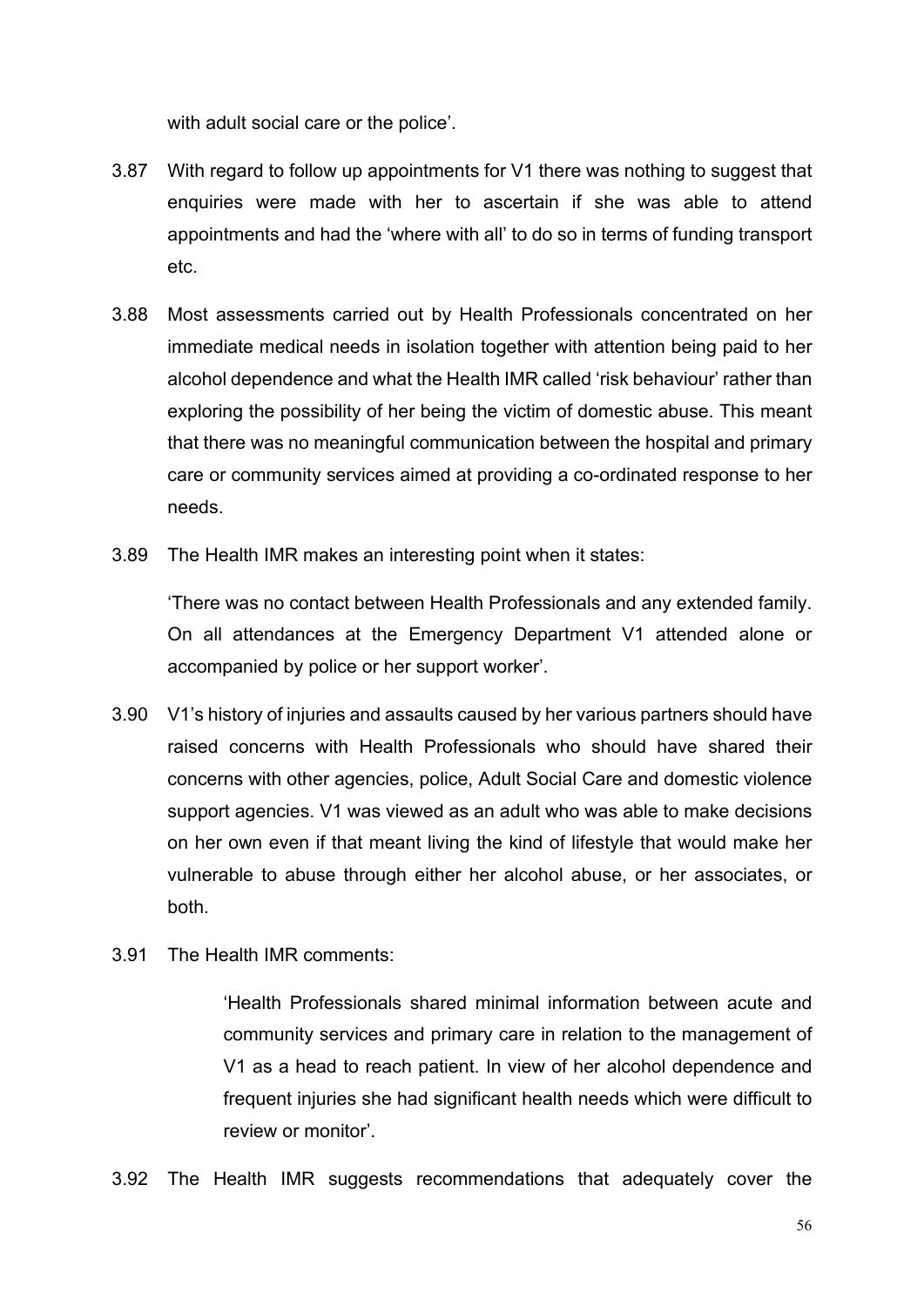comments made in this review and other than the recommendation below, no further recommendations regarding Health are deemed necessary.

## **Recommendation No 4**

**Worcestershire Acute Hospital Trust to ensure that all Emergency Department staff obtain full details and antecedent information of patients who frequently present with alcohol and/or drug related injuries and share this information with other agencies such as the police and Adult Social Care.**

# **3.93 Adult Safeguarding**

Mention has already been made about the fact that V1 did not actually meet the criteria to be classed as a 'vulnerable adult' as per 'No Secrets'. There is a new bill before Parliament suggesting amendments to the Adult Safeguarding legislation which may make it easier to accommodate people in such circumstances as V1. A summary of the suggest legislation was set out in the Queens Speech in June 2012 and is aimed to modernise adult care and support in England, setting out what support people could expect from government and what action the government would take to help people plan, prepare and make informed choices about their care.

## 3.94 The main elements of the draft Bill will be:

- modernising the legal framework for care and support, to support the vision of the forthcoming White Paper on care and support
- **EXECTE FEET** responding to the [recommendations of the Law Commission,](http://lawcommission.justice.gov.uk/publications/1460.htm) which conducted a three-year review into social care law
- establishing Health Education England as a non-departmental public body
- establishing the Health Research Authority as a non-departmental public body
- carrying out engagement and pre-legislative scrutiny on the draft Bill, as many in the social care sector have called for, to enable government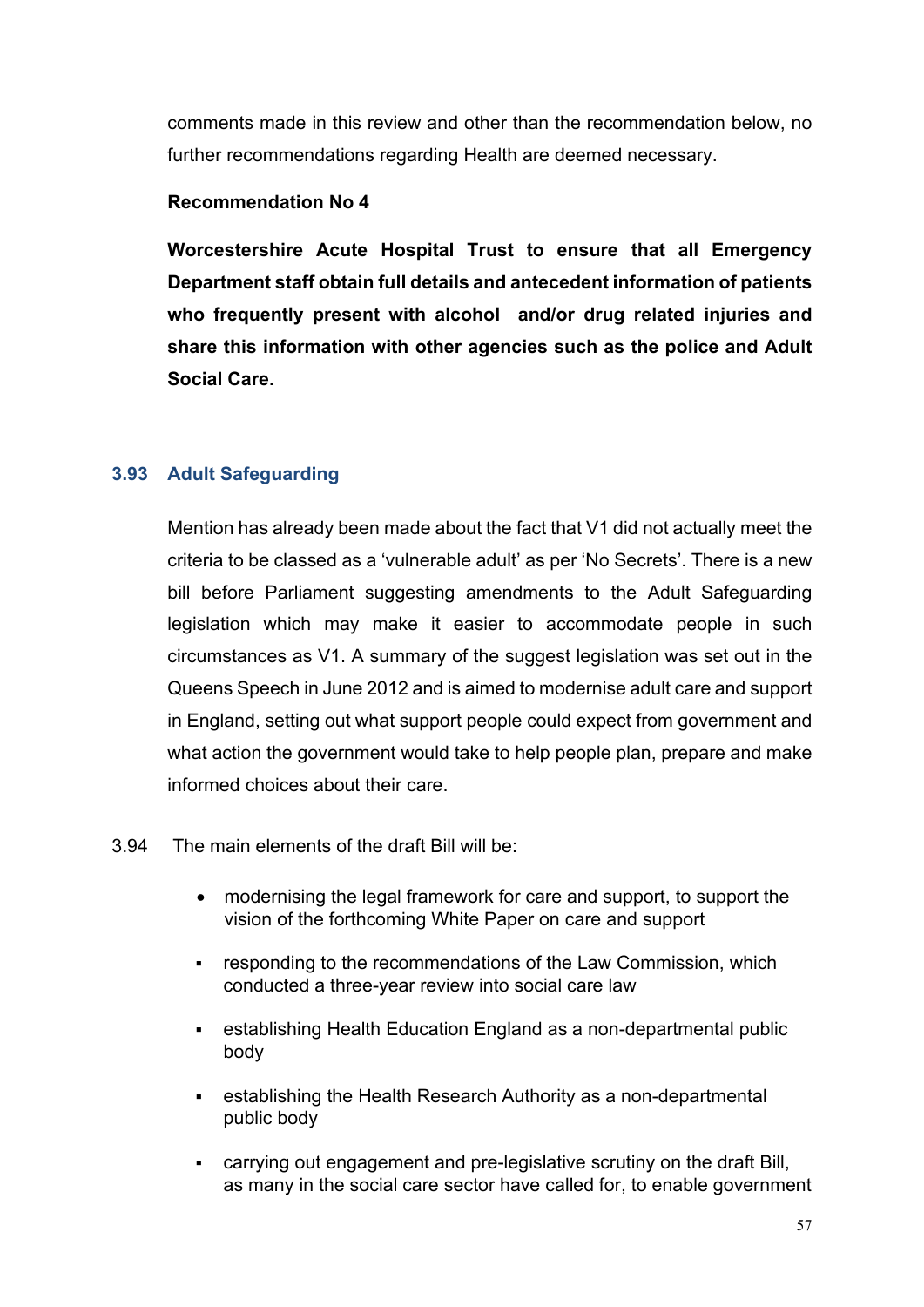to listen to people with experience and expertise, to make the most of this unique opportunity to reform the law

- 3.95 The main benefits of the draft Bill would be:
	- modernising care and support law to ensure local authorities fit their service around the needs, outcomes and experience of people, rather than expecting them to adapt to what is available locally
	- putting people in control of their care and giving them greater choice, building on progress with personal budgets
	- consolidating the existing law by replacing provisions in at least a dozen Acts with a single statute, supported by new regulations and statutory guidance
	- simplifying the system and processes, to provide the freedom and flexibility needed by local authorities and social workers to allow them to innovate and achieve better results for people
	- giving people a better understanding of what is on offer, to help them plan for the future and ensure they know where to go for help when they need it
- 3.96 Hopefully the new legislation will provide the flexibility as outlined in the paragraph above in italics for professionals and local authorities to consider people like V1 as vulnerable all be it not meeting the criteria as set out in 'No Secrets' and thereby enabling her case to be referred to Adult Safeguarding and qualifying for all the support mechanisms that the Adult Safeguarding Board and procedures could provide for her.
- 3.97 However, in June 2012 Worcestershire County Council recognised this 'gap' in services to people who do not meet the criteria and introduced a draft 'Protocol for Referral to the Community Intervention Team<sup>16</sup>'. This document sets out the purpose of the protocol as:

'…. to establish a team of Social Care Workers who would focus on achieving a positive change for service users that do not meet the criteria for assessment for any service area. This team has now been

<span id="page-57-0"></span><sup>&</sup>lt;sup>16</sup> Protocol for Referral to the Community Intervention Team Draft – Worcestershire County Council June 2012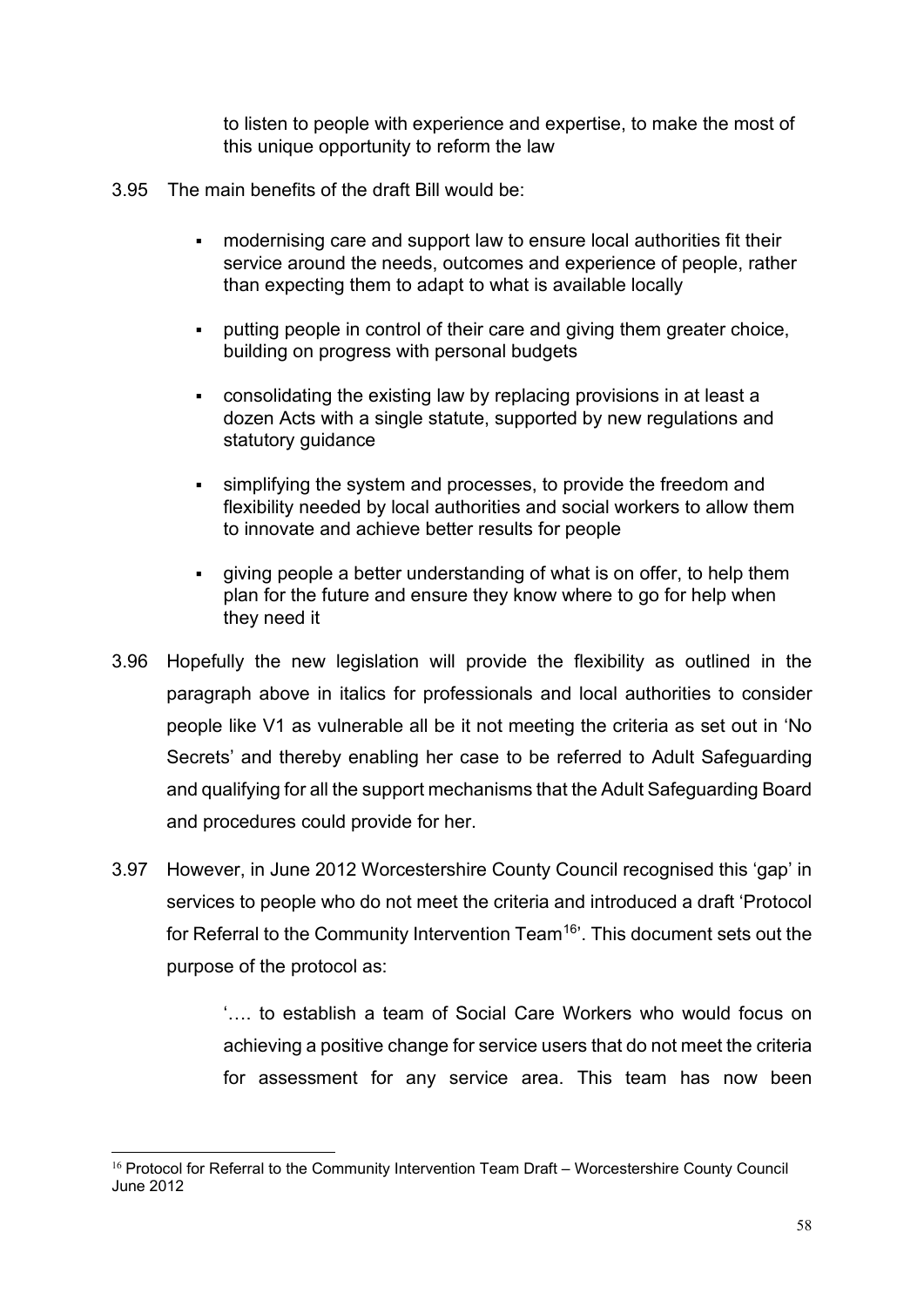established and is known as the Community Intervention Team.'

- 3.98 The protocol is aiming to achieve the following to:
	- Maximise the independence of vulnerable adults
	- Ensure people are signposted to low level services/activities that meet their needs in their own communities if appropriate
	- Provide support to adults to access the most appropriate assessment
	- Ensure all vulnerable adults receive a timely assessment that supports them to identify their health and social care needs and the outcomes they wish to achieve
	- Ensure that support plans are implemented
	- Ensure carers of vulnerable adults receive timely information, support and carers assessments

and the conditions of the draft protocol are to include:

- 1) Where a professional or a member of the public identify that someone is in need of health and social care or are in need of support to live independently or because they are at risk then the Access Centre should be the first point of contact to discuss the referral.
- 3.99 Once a referral has been made the Access Team will apply the following principles:
	- People with presenting drug/alcohol conditions aged 65 and under will normally be referred to mental health services. If they have high-level physical care needs due to their substance dependency, and their physical health is the primary reason for referral, then this will go to the Area Community Social Work Teams.
	- People who have received specialist education or appear to have severe or significant developmental delays will be referred to the Learning Disability Teams
	- People who are under the age of 65 and have intermediate care needs will be referred to Promoting Independence or the Rapid Response Social Work Team.

This draft protocol would now be suitable to cater for V1.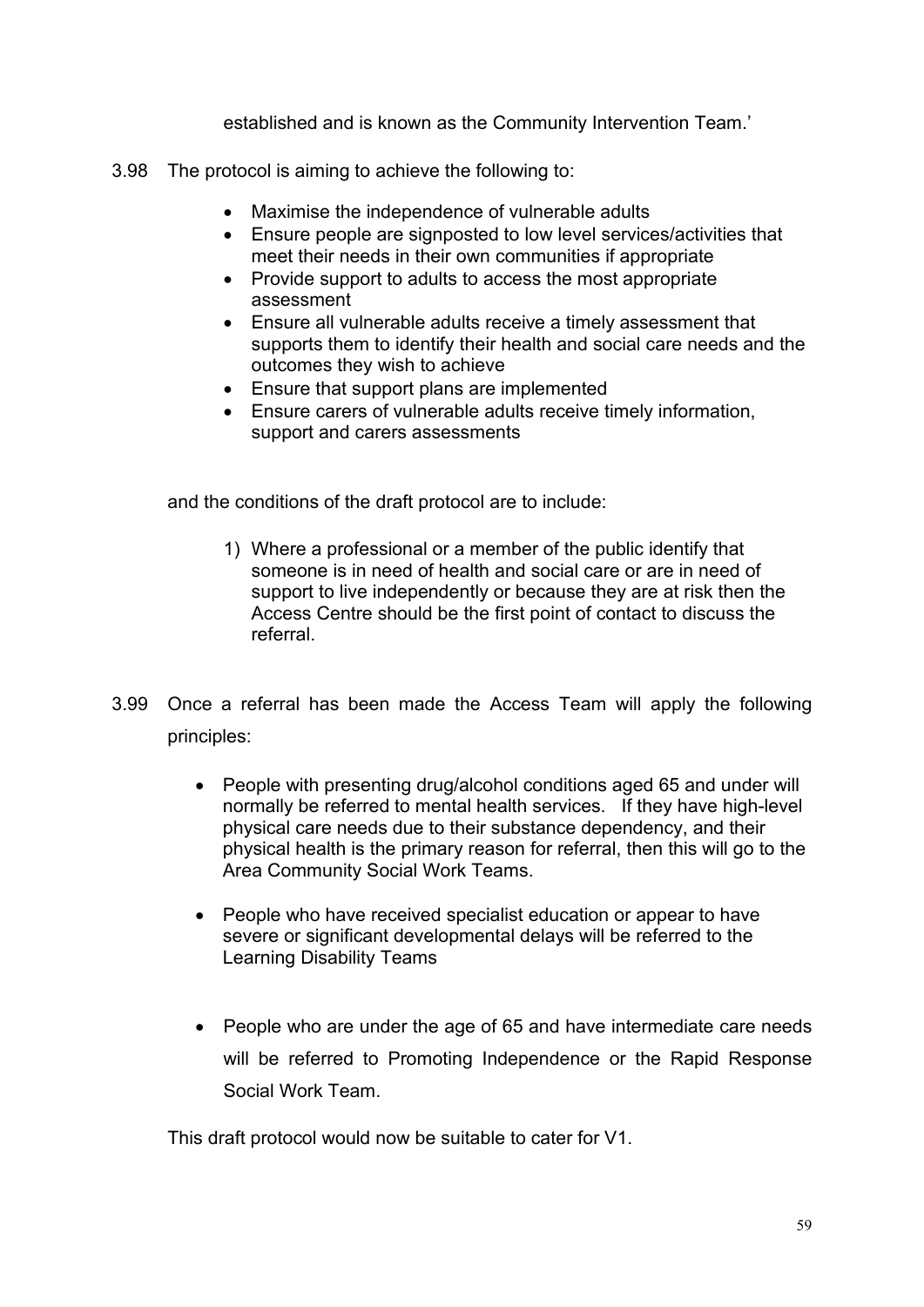#### **Recommendation No 5**

**South Worcestershire Community Safety Partnership endorses the draft Protocol for Referral to the Community Intervention Team and seeks its implementation as soon as possible, as is the Adult Social Care Community Intervention Team contained within the Adult Social Care Bill.**

#### **3.100 Pathways to Recovery**

Mention has been made of the amount of times V1 was referred to Pathways to Recovery for treatment and support regarding her alcohol dependency. Her attendance at Pathways was spasmodic, so much so that there were very little details taken from her regarding her personal circumstances on the occasions that she did attend. On her first assessment appointment she attended under the influence of alcohol and this limited the amount of information that could be obtained and also the amount of work with her that was possible.

3.101 That had a knock on effect, in that there was so little information gathered her position as a vulnerable adult was never considered, neither was her mental capacity assessed. The Pathways to Recovery IMR sets out recommendations aimed at the organisation improving contact with external agencies and adopting a more robust information gathering process on clients especially those that are referred from MARAC, as was the case with V1. It is considered that these IMR recommendations adequately cover the issues raised with Pathways to Recovery.

## **3.102 West Mercia Probation Trust decision making**

V1 had considerable dealing with the Probation Service throughout the time parameters of this review.

3.103 The Probation IMR sets out the criteria for the contact that pertains to V1:

'[V1] was current to the Probation Service as a victim, receiving service from Probation Victims Liaison Officer (VLO) at Worcester. This was as a result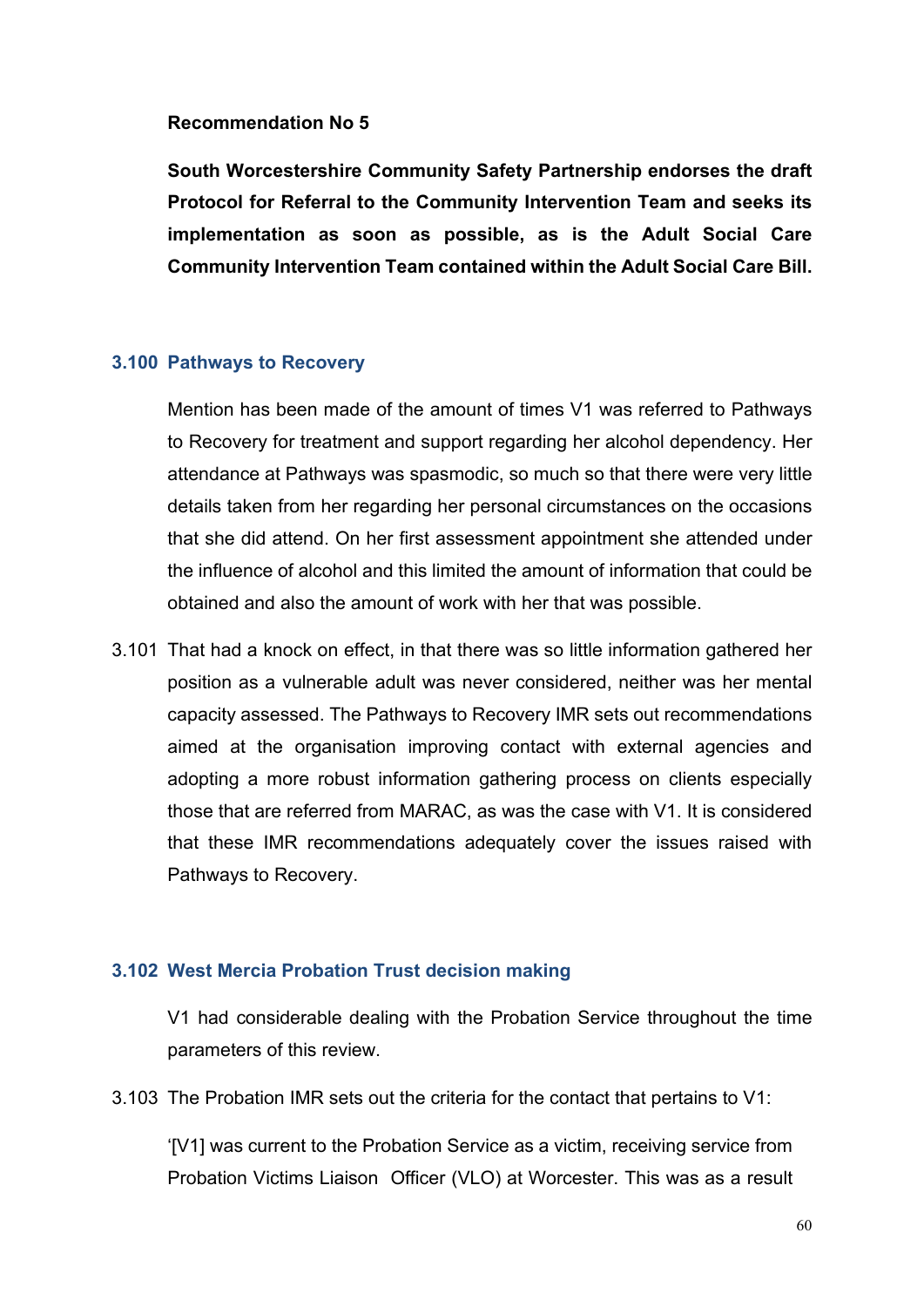of a serious assault committed on her by her partner P2 who was in custody at DOD (Date of Death) and is still detained in prison. Following conviction of an offender to 12 months custody or longer for a violent or sexual offence probation have responsibility to offer the victim, Victim Contact Services via a victim liaison officer (VLO) whose responsibility it is to keep them informed about the progress of the offender at each stage through the custody and post release stages including licence conditions etc. This right is conferred by way of the Victims Charter and Criminal Justice and Court Services Act 2000. National Probation Circular 11/2008 refers'.

'The standard laid down is that following sentence the Victims Liaison Unit will write to victim within 8 x weeks. If no contact following 2 x letters then the case will be closed assuming the victim does not want probation victim's contact. If contact is accepted then the victim will be kept updated at significant stages throughout sentence and post sentence and the VLO will maintain a point of contact, maintain liaison with other agencies and support the victim as required. During this case of V1 whilst contact was not initially made following sentence due to a miscommunication, VLO contact was made prior to initial release of P2 and extensively sustained throughout the remaining period until death of V1'.

- 3.104 It is noteworthy that V1was also known to the Probation Service in her own right as being a previous offender, but she had not been known in that capacity for many years. The more recent contact had been voluntary as a victim. During this period Probation had no statutory contact with V1 what so ever.
- 3.105 P2 was subject of the MAPPA process and as such V1 was subject of the MARAC process. Both processes demand the sharing of information amongst agencies in order to appropriately manage the offender on one hand and the victim on the other. In both of these processes Probation have an important role to play. In discussing the vulnerability of V1 with regard to P2 it became apparent as information was exchanged and shared, that she was also vulnerable with respect to P1.
- 3.106 The Probation Service has helpfully included details of a Pre-Sentence report regarding V1 from 2008 and whilst this is outside the time parameters of this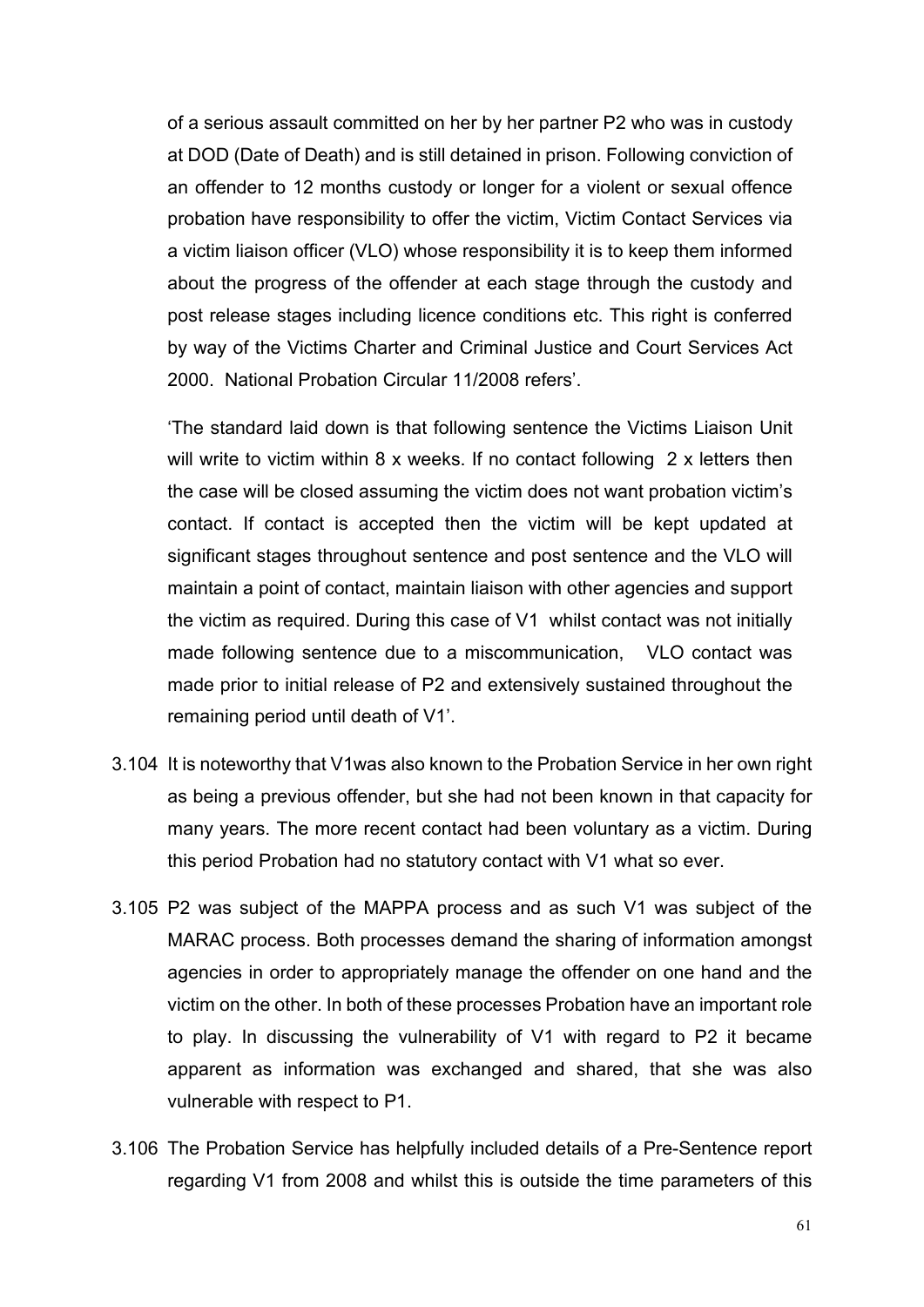review, there is an interesting comment made whilst considering if V1 should receive a non-custodial sentence for an offence in 2008. The comment is:

'To release V1 into the community at this point presents serious concerns in terms of risk of harm to herself with regard to the status of P2 and while he himself does not present risk to the defendant (V1), such is his influence with his likeminded associates that the high risk of harm to V1 remains high'.

- 3.107 The Pre-Sentence report goes on to acknowledge that V1 had a history of depression, mental breakdown, self-harm, although, when sober, she was able to appreciate the risks she was susceptible to but was unable to supply solutions.
- 3.108 So in 2008 it was recognised that her lifestyle posed a risk of serious harm to herself exacerbated by her association with P2.
- 3.109 The Probation IMR takes account of a MARAC meeting held in September 2010, where a discussion took place regarding the forthcoming release of P2 from prison and the risk he posed to V1. P2 had been categorised as a Level 3 MAPPA, meaning the highest level of risk that required the least intrusive supervision. He had been imprisoned for pouring boiling water over V1. The MARAC meeting came to the decision that:

'It was in the best interest of V1 to allow P2 to have contact and reside with V1 following his release. This was on the basis that V1 and P2 wanted contact, and professional opinions that whatever efforts were made to keep them apart they would meet and in the event that P2 would not have been allowed contact, it was likely that they could disappear together where there would be no support mechanisms or monitoring in place for V1 who would be at high risk of harm. On balance at that time it was felt by all agencies consulted that it was advisable to keep V1 and P2 monitored in Worcester where close supervision could be afforded by agencies who were aware of them.'

3.110 It was considered that this judgement was balanced but may have been regarded differently in light of the assault that followed on 16<sup>th</sup> October 2010.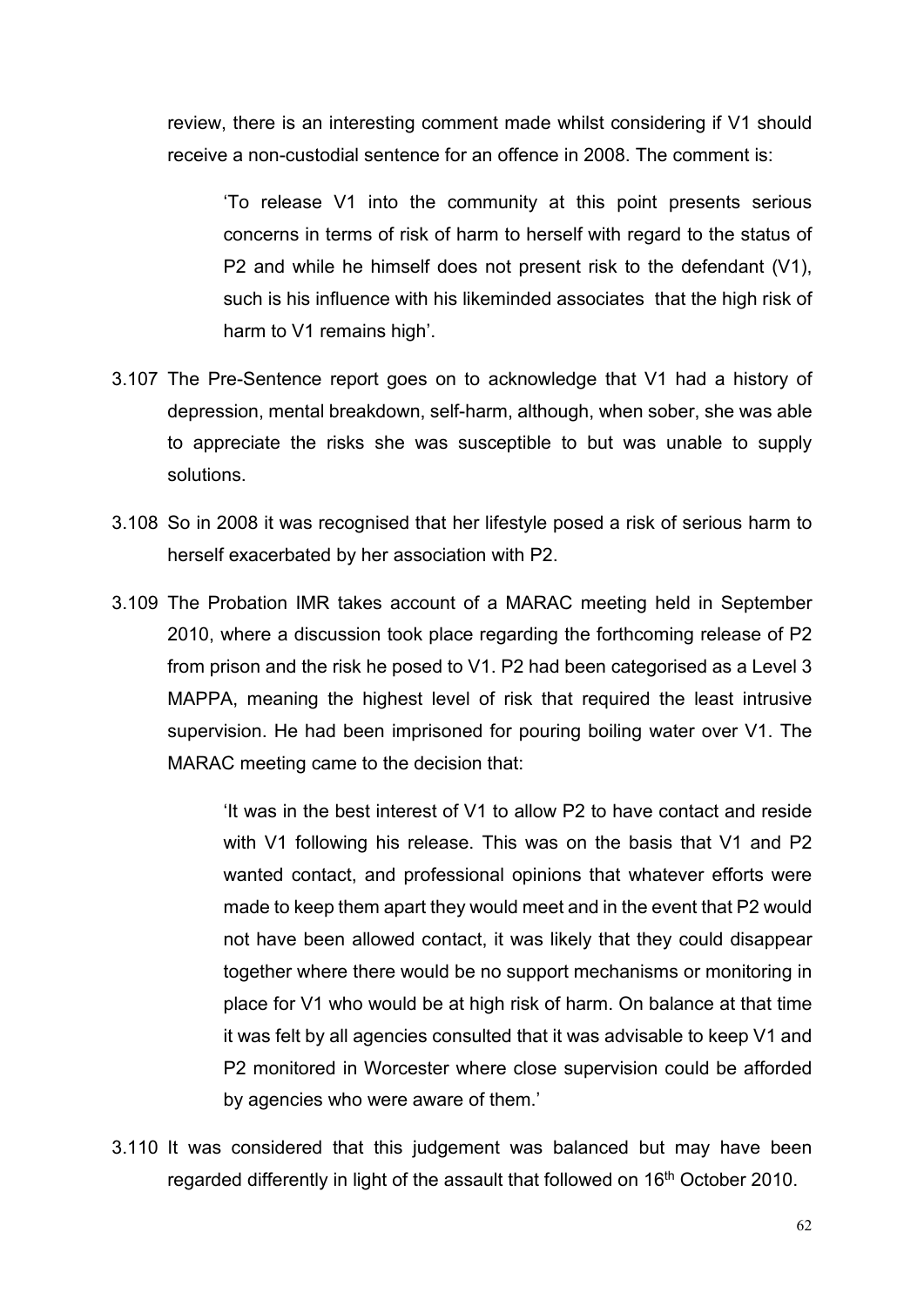- 3.111 It is the view of the Author that there was sufficient information at hand (from 2008) at the time of making the decision that V1 and P2 could associate and live together, that there was a risk to V1. Whilst it is appreciated that the decision was made difficult due to V1's insistence that she was going to have contact with P2, licence conditions for P2 not to have contact with V1 may have prevented the further assault he inflicted upon V1 in October. Negotiations were already underway with V1 about moving to Hereford but again due to her reluctance to make the decision. Such a move was never followed through.'
- 3.112 Mention is made in the IMR of this decision that V1 was at the time, receiving support from the Day Centre as well as Women's Aid and that appeared to have some influence on the decision making. It is stated that the wishes of V1 were taken into account and care not to disempower her was taken. The question that had to be asked is, 'Was she capable of making such a decision and was it reasonable?' It is known that during his time in prison, P2 constantly called the Day Centre to speak to V1, who, on occasions declined to speak to him and even told the Day Centre staff to tell P2 that she had not been to the Centre. She also made a remark to the effect that his (P2's) associates were constantly with her and knew what she was doing. It appears that although P2 was in prison, he had a hold over V1, which may have affected the way she thought and the way she came to make decisions that on first view appear unrealistic.
- 3.113 The Probation IMR makes the important comment that whilst Probation was aware that V1 was associating with various men during the time P2 was in prison and most if not all of the men had previous convictions, none of them were under the supervision of the Probation Service during that time and therefore no restrictions could be placed on them with regard to their association with V1. The Probation IMR also makes recommendations which adequately address the issues raised within this part of the report.
- 3.114 V1 had considerable support from the Probation Victim Liaison Officer (VLO) who despite V1's initial reluctance to engage persevered and eventually V1 recognised the risk posed to her from her associates. The VLO was also responsible for arranging meeting between V1 and the IDVA.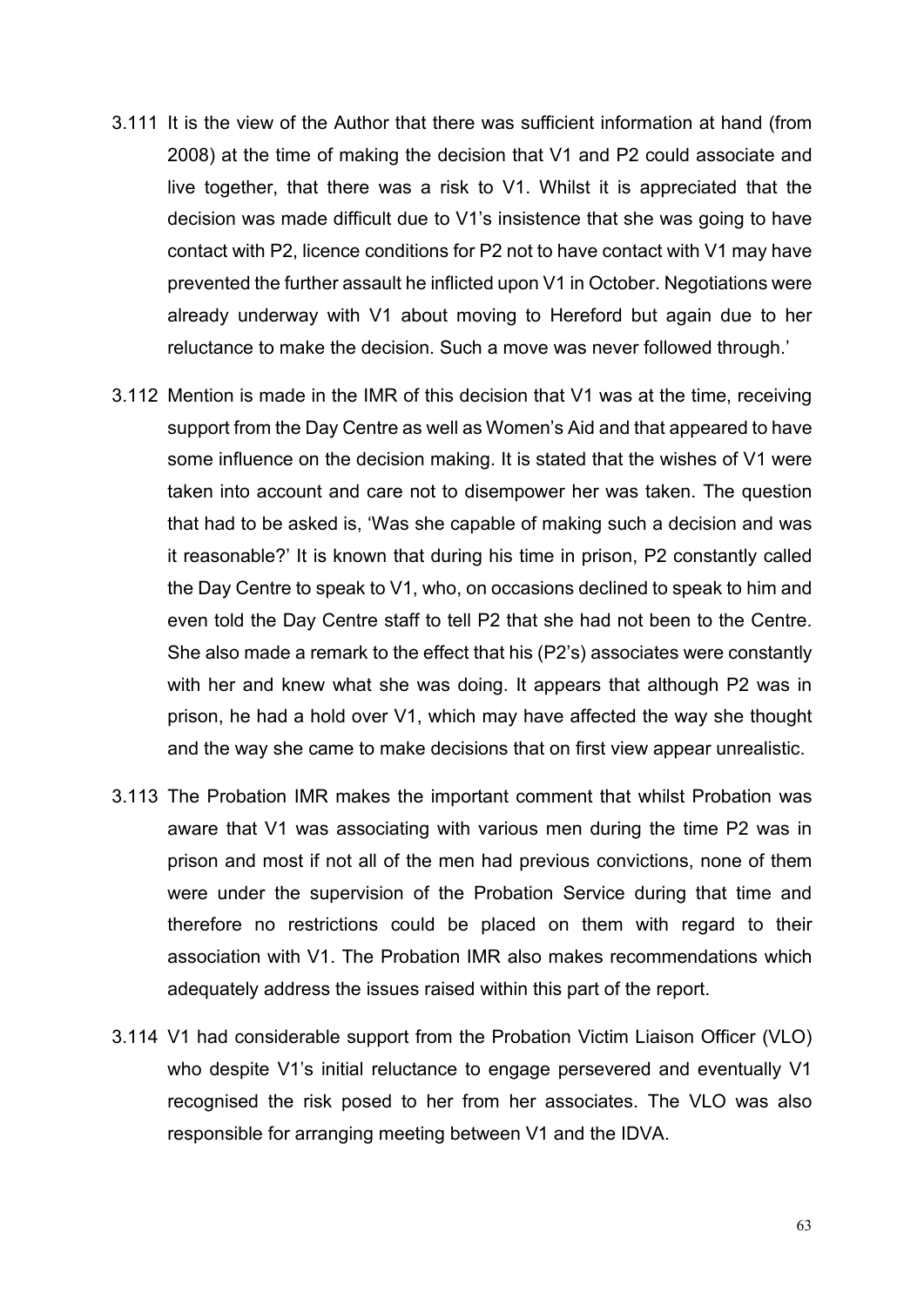## **3.115 MAPPA and MARAC Meetings**

MAPPA Guidance<sup>[17](#page-63-0)</sup> sets out the purpose of MAPPA meetings:

'The purpose of the meeting is for agencies to share information which: Is pertinent to undertaking a multi-agency risk assessment. Identifies the likelihood of re-offending. Identifies serious risk of harm issues and their imminence. Is critical to delivering an effective MAPPA Risk Management Plan which addresses all the risks identified in the risk assessment.'

3.116 The previous MAPAA Guidance<sup>[18](#page-63-1)</sup> states:

'The importance of holding effective Multi-agency Public Protection (MAPP) meetings at level 2 and 3 to share information on MAPPA offenders to support multi-agency risk assessments and formulate MAPPA Risk Management Plan (MAPPA RMPs), in order to protect victims and communities, cannot be over emphasised'.

3.117 The quidance<sup>[19](#page-63-2)</sup> also includes the purpose of the MARAC meetings as:

- Share information to increase the safety, health and well-being of victims/survivors - adults and their children;
- Determine whether the alleged perpetrator poses a significant risk to any particular individual or to the general community;
- Construct jointly and implement a risk management plan that provides professional support to all those at risk and that reduces the risk of harm;

```
National Offender Management Service Public Protection Unit page 97
```
<span id="page-63-0"></span><sup>&</sup>lt;sup>17</sup> MAPPA Guidance 2012 version 4 Produced by the National MAPPA Team National Offender Management Service, Offender Management and Public Protection Group page 71  $18$  MAPPA Guidance 2009 version 3.0 Produced by the National MAPPA Team

<span id="page-63-2"></span><sup>&</sup>lt;sup>1919</sup> MAPPA Guidance 2012 version 4.0 Produced by the National MAPPA Team National Offender Management Service Public Protection Unit page 44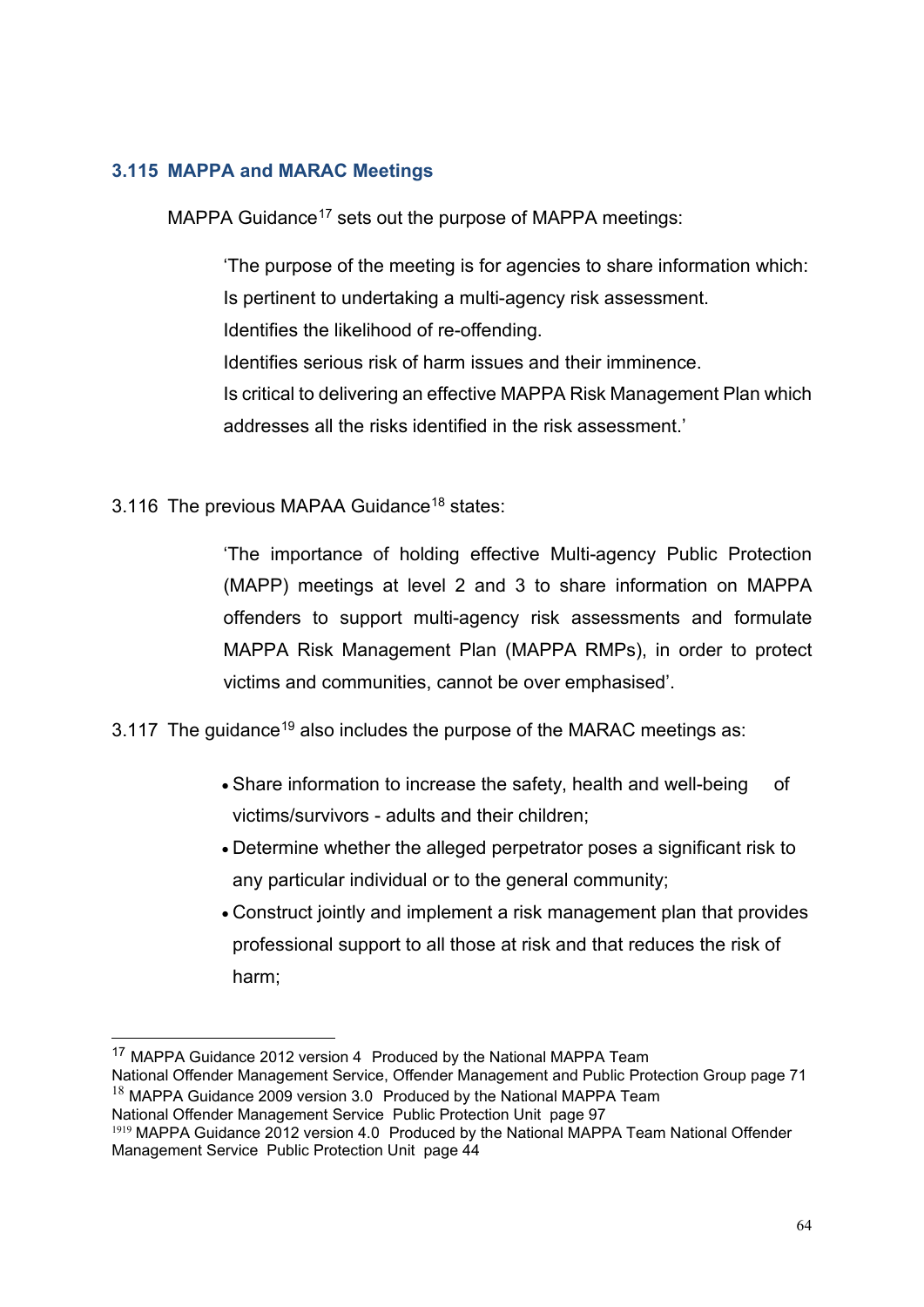- Reduce repeat victimisation;
- Improve agency accountability; and
- Improve support for staff involved in high-risk domestic abuse cases.
- 3.118 The Probation IMR illustrates that RMPs were in place with MAPPA in respect of P2 and liaison had taken place between MARAC and housing, Pathways to Recovery, the Day Centre, IDVA and the local police with regard to V1. Arrangements were in the early stages to get V1 moved to a refuge in Hereford. However, the IMR points out, these efforts to support and assist V1 were frustrated by V1's insistence that she was to associate with P2 on his release from prison.
- 3.119 It is also noted that whilst MAPPA and MARAC worked together assessing the risk P2 posed to V1, the risk other men in V1's life (including P1) posed to her went un-noticed.
- 3.120 The Probation IMR points out:

'There was no reference in the case papers reviewed of any consideration of mental capacity in relation to V1 or referring to Adult Safeguarding measures other than in the context of MAPPA or MARAC where multi-agency support was being provided/considered. Any references to V1 appear to consider that despite alcohol problems she appeared capable of making her own decisions and acting on her own behalf.'

and;

'However, assessment and support of V1 may have been better informed if a request or consideration of mental assessment had of been considered by MARAC on the basis that her chronic alcohol abuse may over the years have affected her cognitive ability.'

3.121 In his conclusion the Probation IMR author states:

'The issue of Adult Safeguarding and mental capacity assessments for MARAC is one that perhaps should be more readily considered and high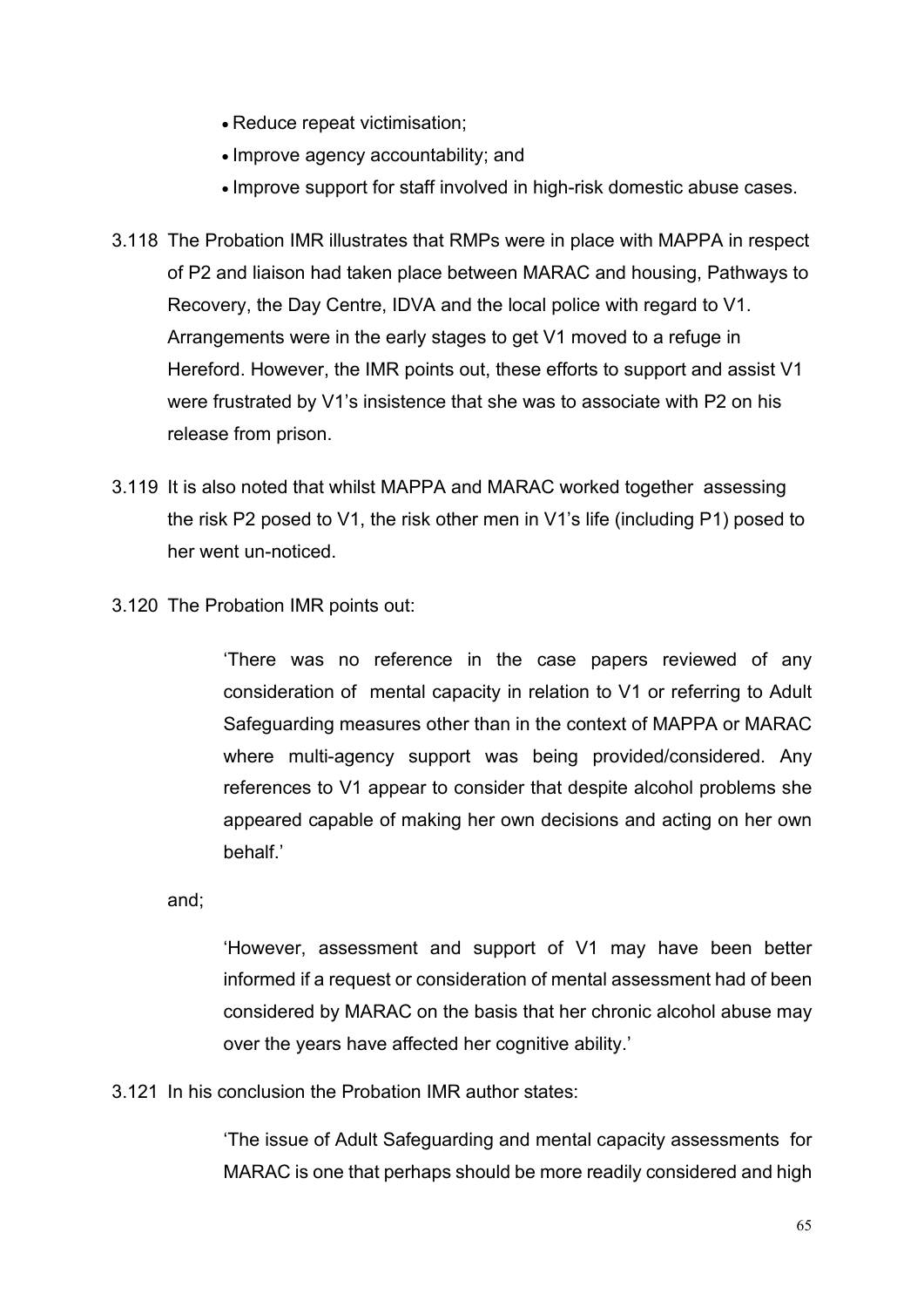profile in instances where someone like V1 is failing to respond/engage with agencies and may be incapable of making rational decisions to protect themselves. I have discussed this aspect with the MARAC chair who feels it is a valuable point to consider in the future.'

#### **Recommendation No 6**

**The Responsible Authorities within the Community Safety Partnership to explore the possibility of the introduction of a contractual obligation on providers to ensure that client information is passed on to other relevant agencies at the end of the contract.**

- 3.122 Had the above recommendation been current it may have been the case that as V1 disengaged from the service, there would have been a more assertive follow up of her case as there would have been in high risk clients.
- 3.123 As far as the Acute Trust is concerned a flagging system linked to MARAC exists in the Accident and Emergency Department and is available to all staff thus enabling staff to assess any injury, examine the data base and consider whether there should be a further referral to the Police or Adult Social Care. There is also the facility to notify the GP electronically within 24 hours of the presentation at A&E, where domestic abuse should be flagged on both the victim's and any related child records**.**
- 3.124 Following the rape on V1 by P4 there was a referral by the MARAC Co-ordinator who arranged for a meeting on  $13<sup>th</sup>$  January 2012. Another meeting took place on 2nd April 2012 and it was decided that a further meeting should be held in June. Between January and June there were a number of appointments that V1 failed to attend with WMWA and concern was also raised by a worker from the Day Centre about the welfare of V1 as P1 was back in Worcester. Given the history of V1 a delay in a MARAC meeting over a period when P1 was out of prison and P2 was about to be released from prison seems to be unreasonable,
- 3.125 There were no more MARAC meetings held. Whilst it is appreciated that that MARAC process doesn't work if the victim fails to engage it is considered that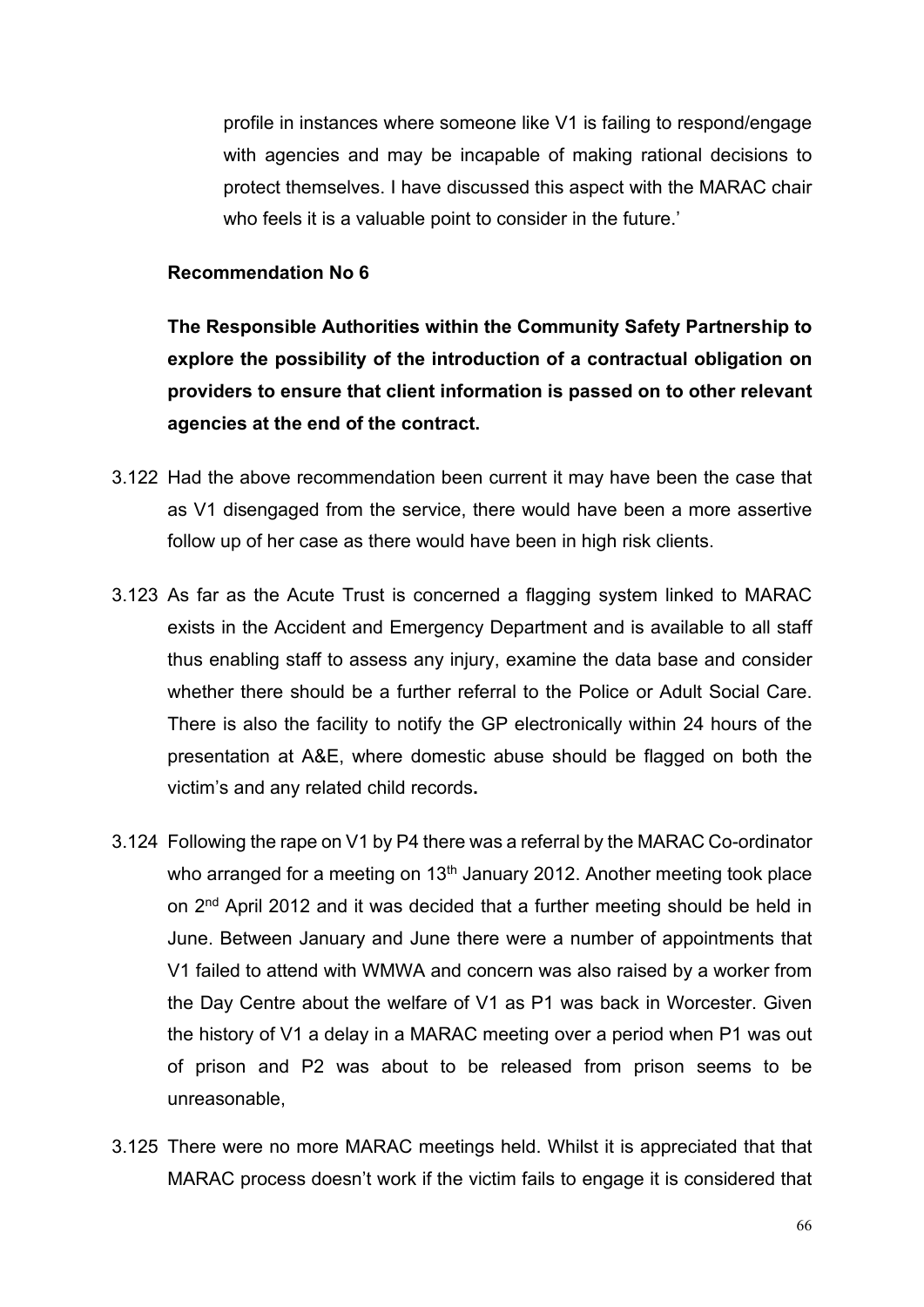MARAC should have a process which is designed to engage reluctant and hard to reach groups of society.

3.126 The risk assessment carried out on V1 indicated that she was vulnerable with regard to her safety from all of her associates, including and especially, P2. It was well known that despite all of the advice given that she would ignore the warnings and continued to associate with P2. There was only so much agencies could do to try to dissuade her from her unwise decisions and in such cases it is considered that 'an Osman<sup>[20](#page-66-0)</sup>' warning should have been given to her in writing from the MAPPA / MARAC process which would have had the effect of making it clear to her that she was in danger and that agencies had advised her against taking such action irrespective that she decided to ignore the warning. As it was, the MARAC process for V1 suddenly stopped without consideration of what structure would continue with regard to her risk assessments.

#### **3.127 West Mercia Women's Aid**

V1 had considerable contact with the IDVA from WMWA following referrals from Probation, initially in June 2010 and again in November 2010. However, the WMWA suffered from the same problem of V1's reluctance to engage. Between February 2011 and April 2012 there were sporadic engagement with V1 but as stated above most appointments were arranged at the Probation Office. The IDVA appropriately advised V1 about her personal safety and helped her seek opportunities for re-housing but this never materialised as V1 never pursued it. V1 mentioned in passing to WMWA and to Housing, that she was from a travelling community but that is the only mention of any cultural issues that she may have had. Nothing was done with this information and this review can not draw any inferences from the comment. She also mentioned that some of her associates were from a similar community and hence her reluctance to be seen to seek support as she was of the opinion this would increase her risk amongst those she associated with. The IMR points out:

'It would appear that most of the agencies involved concentrated

<span id="page-66-0"></span><sup>20</sup> Osman V UK (1998) 29 EHRR245,reports 1998 - VIII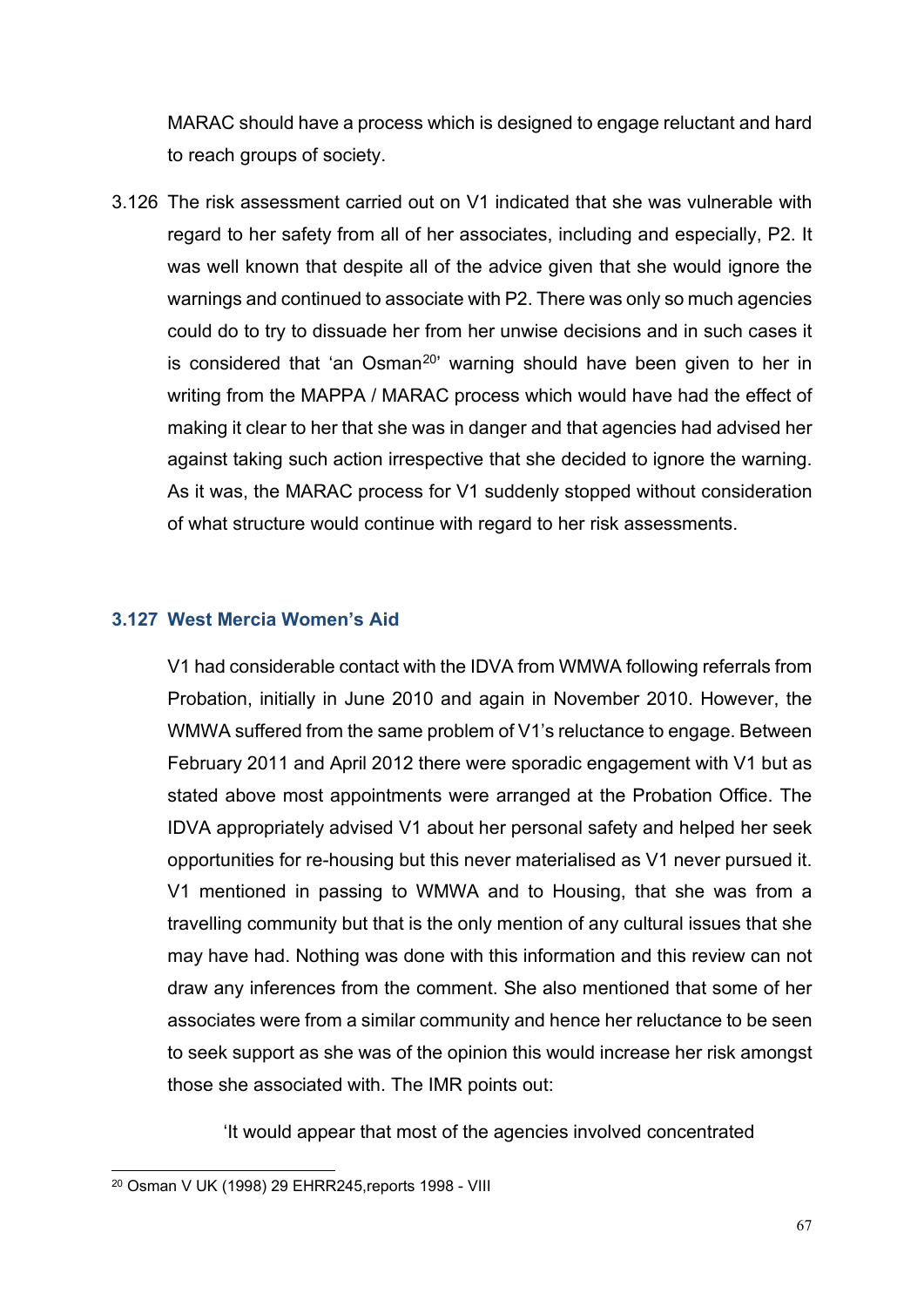primarily on the threat to V1 from her initial perpetrator (P2) and the immediate threat from her current associates seemed to be a secondary consideration.'

- 3.128 The WMWA's IMR mentions that the IDVA did not liaise fully with the Day Centre or a local hostel who knew of V1 but states she actually never stayed there. A possible solution to the problem of V1 not attending WMWA appointments could have been for the IDVA to have made arrangements to see V1 at the Day Centre where she was more likely to frequent .
- 3.129 It is clear that the MARAC process attempted to enhance V1's self-esteem and rightly concentrated on being victim focused and the increase of safety for her. However this process also suffered from her apparent reluctance to engage likewise, but it is interesting to note that sometimes the IDVA meetings were held at the Probation Offices as opposed to the IDVA offices, which may have had the effect that V1 as being seen by others that she was seeking support from Probation, rather than seeking support from a support agency.

#### **Recommendation No 7**

**When dealing with clients who are reluctant to engage at nominated agency premises, consideration should be given by West Mercia Women's Aid to seek alternative premises where the client is comfortable where formal meetings could take place.**

#### **Recommendation No 8**

**When dealing with clients who are reluctant to engage, West Mercia Women's Aid should ensure that there is a positive assumption that the risk is or remains high and the IDVA will refer on to the appropriate source such as the original referrer and MARAC as and when necessary, particularly where the history of abuse appears to be historic.**

3.130 Part of the input that WMWA had with V1 was to try and encourage her to curtail her drinking habits but this did not come to fruition. Although she occasionally liaised with Pathways to Recovery there is nothing to suggest that WMWA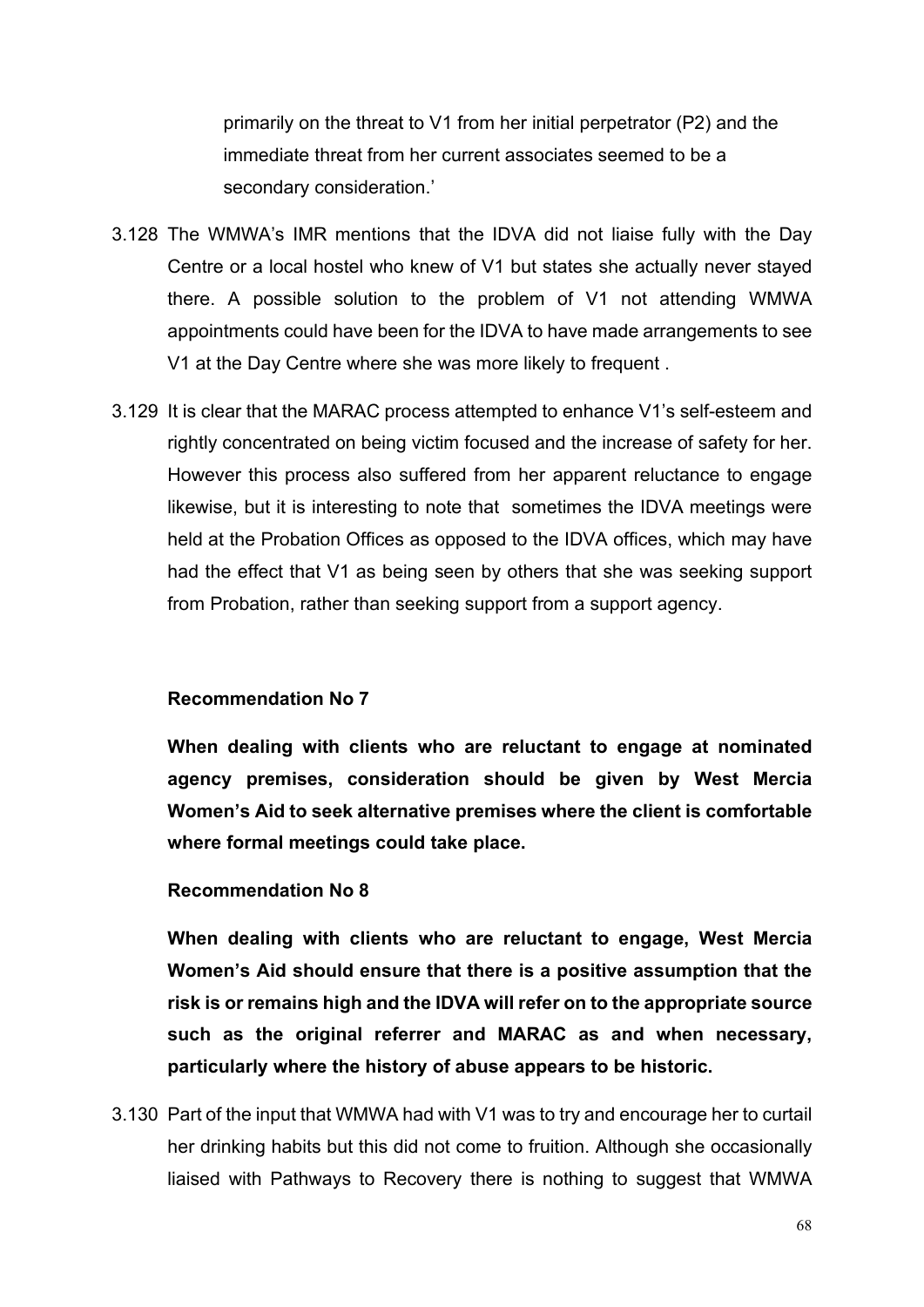referred her to any specialist medical treatment regarding her drinking habits. There was a suggestion made that V1 should go to a hostel which specialises in dealing with people with drink related problems but the only one available was in Birmingham, which V1 refused to consider.

3.131 The IMR points out that the WMWA Risk Review Procedure was not followed by the IDVA as the review should have been conducted every three to six weeks. It is appreciated that this calendar of reviews would have been frustrated by V1's chaotic and difficult to manage lifestyle. The WMWA's IMR make suitable recommendations in relation to that issue.

#### **3.132 The Day Centre**

As can be seen from the sequence of events V1 was a regular attender at the Day Centre in Worcester and it became a central point of refuge for her when she needed support and advice. There were times when she attended on a daily basis mainly to obtain a midday meal but there were other times when she failed to attend, sometimes for days at a time. On other occasions she attended in a drunken state she was rude to staff, causing damage and frequently had to be evicted with the aid of the police, but reading the Day Centre IMR, it is clear that the staff there were quite fond of V1 and indeed they raised the alarm when she hadn't been seen for some time and the police found her dead.

- 3.133 The Day Centre was the focal point of contact between P2 whilst he was in prison and V1 and it is clear in her more sober moments, she befriended and confided in female staff at the Centre. The Centre appeared to know all of the details of her associates, the abuse inflicted upon her and indeed when she disclosed she had been raped they were the first to try and get her to seek medical advice.
- 3.134 The Day Centre was in the communication chain between MAPPA and MARAC. However between July 2010 and August 2011 that communication chain broke down as a result of a SP Review (Supporting People Review) and serious default notices being served on the Centre which suspended the Centre and staff were transferred elsewhere. Post August 2011, the Centre reopened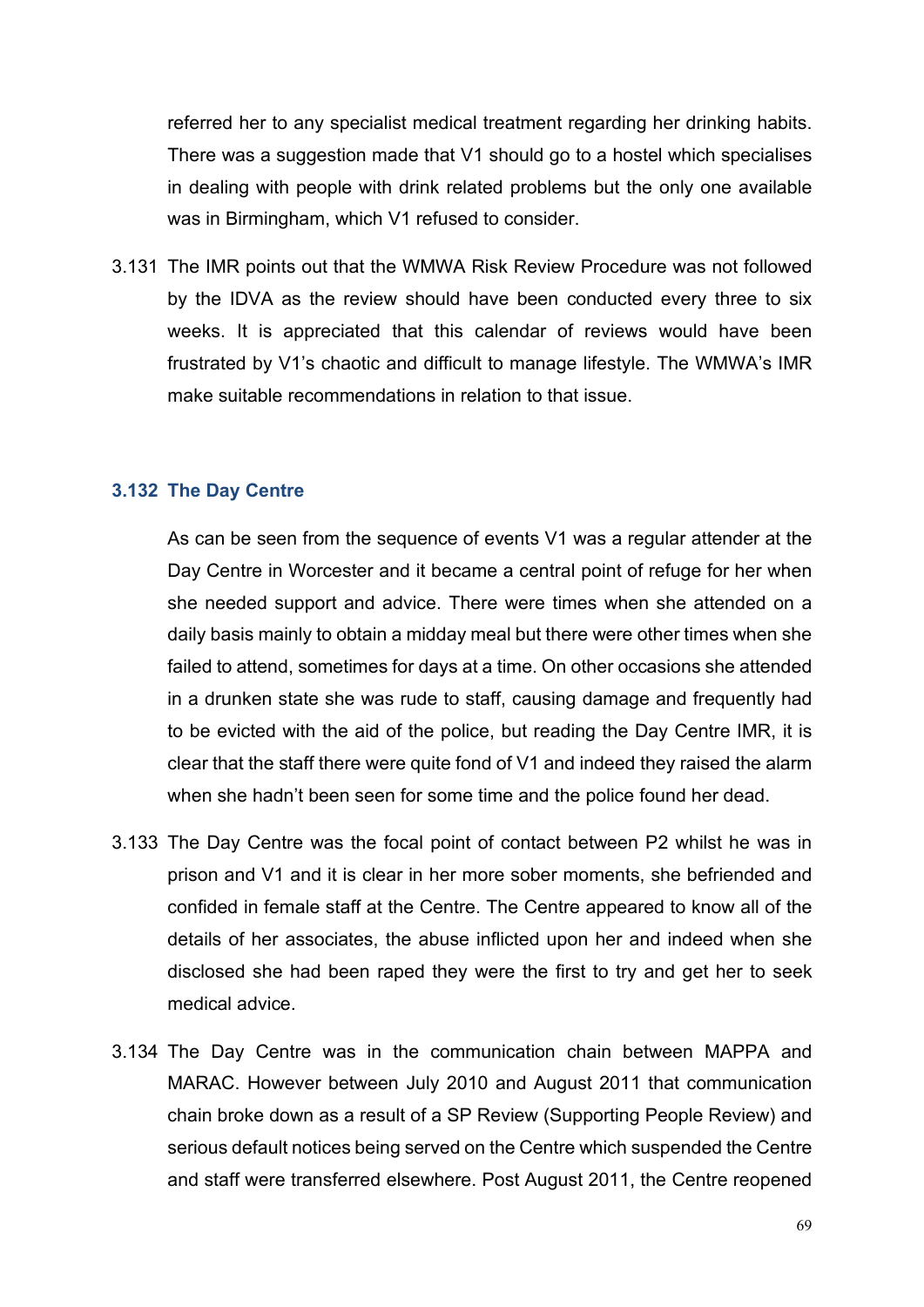and is now within the communication chain. However, during that time of suspension significant events occurred involving V1. P2 was released from prison, other associates were inflicting violence upon V1 and her neighbours were constantly calling the police to disturbances as outlined in the sequence of events. It was unfortunate that the Centre ceased operating in that period of time as that important support for V1 was lost.

#### **3.135 Worcester Community Housing**

The connection between Worcester Community Housing (WCH) and V1 dated far before the timescale set out in the terms of reference for this review and representatives of the WCH knew V1 and her associates and their lifestyle extremely well.

- 3.136 WCH were always made aware of issues arising in relation to the antisocial behaviour emanating from V1's flat and had significant dealings with the neighbours who complained on a regular basis. Promises were made to the neighbours to install noise monitoring equipment as a way of obtaining independent evidence of the antisocial behaviour in V1's flat. However despite the promise this did not happen which is most unfortunate as the police were constantly called to the premises by neighbours who, for all obvious and completely understandable reasons, were reluctant to give written evidence which would help in prosecutions. Noise monitoring equipment may very well have covertly provided the evidence required.
- 3.137 The antisocial behaviour became so serious that V1 was issued with a notice stating WCH's intention to evict V1 and only through negotiation with WCH and the IDVA was that notice rescinded on the basis that such action would have rendered her homeless and therefore increased her vulnerability.
- 3.138 WCH failed to act on promises made to the family and also failed to take any positive action regarding the child protection issues for the neighbours of V1, whose children were affected by the behaviour and constant disruption of V1 and her associates. WCH failed to consider any safeguarding needs of the children and their families. Section 11 Children Act 2004 places a responsibility on agencies to take action when safeguarding of children is an issue.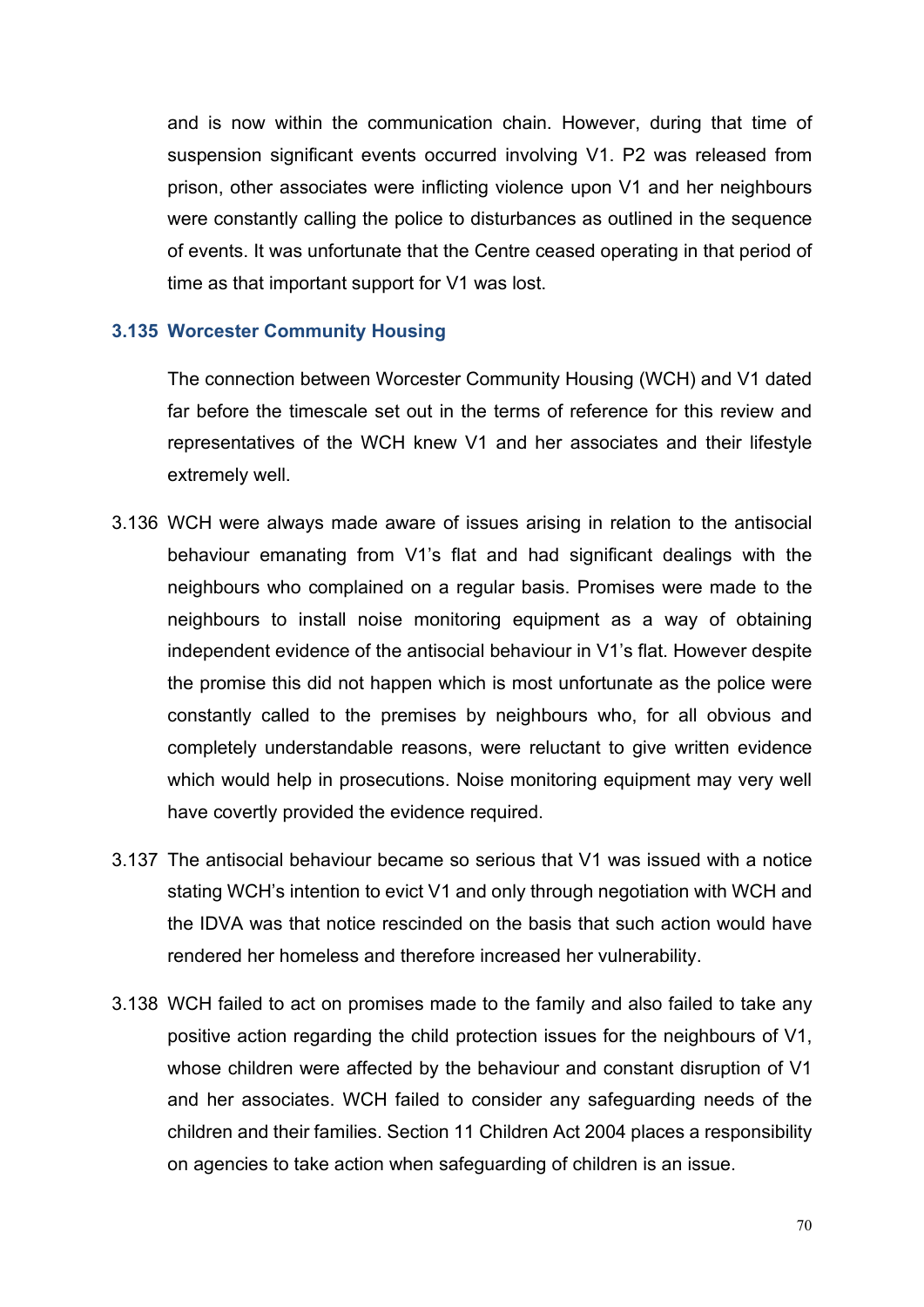#### **Recommendation No 9**

**Worcester Community Housing should review the processes for dealing with situations where tenants are living with frequent disruptions and threats from other residents and their visitors, and make sure that robust systems are in place to ensure effective and timely action in order to safeguard families and children.**

## **3.139 Working with reluctant clients**

It is clear that throughout their dealings with V1 and her associates, there must have been an element of concern amongst the professionals involved about the threat and risk of assault, intimidation and disorder that V1 and her male associates posed to them. Whilst there is no direct evidence that any of the professionals felt intimidated, in that there are no records of how individuals felt entering her home under the circumstances as outlined throughout this review, it cannot be over looked that such 'families' and individual's lifestyles and the way they behave towards authority when under the influence of alcohol and/or drugs, can be extremely daunting for even the most experienced of professional when working in close proximity and within their home.

3.140 In this regard Herefordshire Safeguarding Children Board issued guidance<sup>[21](#page-70-0)</sup> to staff in August 2011, that goes some way to identifying any escalation in animosity towards them and what steps can be taken to reduce tensions between professionals and such people. More importantly the guidance goes on to point out the expectations of management in these circumstances and recommends encouraging a culture among staff from all agencies of openness and support between workers, who should feel comfortable in admitting their concerns, and management who must ensure their staff feel safe in seeking support. Similar guidance is contained in Worcestershire Safeguarding Children Board Child Protection Procedures.

3.141 In addition to the Hereford Guidance, in December 2012 the Government

<span id="page-70-0"></span> $21$  Practice Guidance – Working with Resistant, Violent and Aggressive Families Herefordshire Safeguarding Children Board August 2011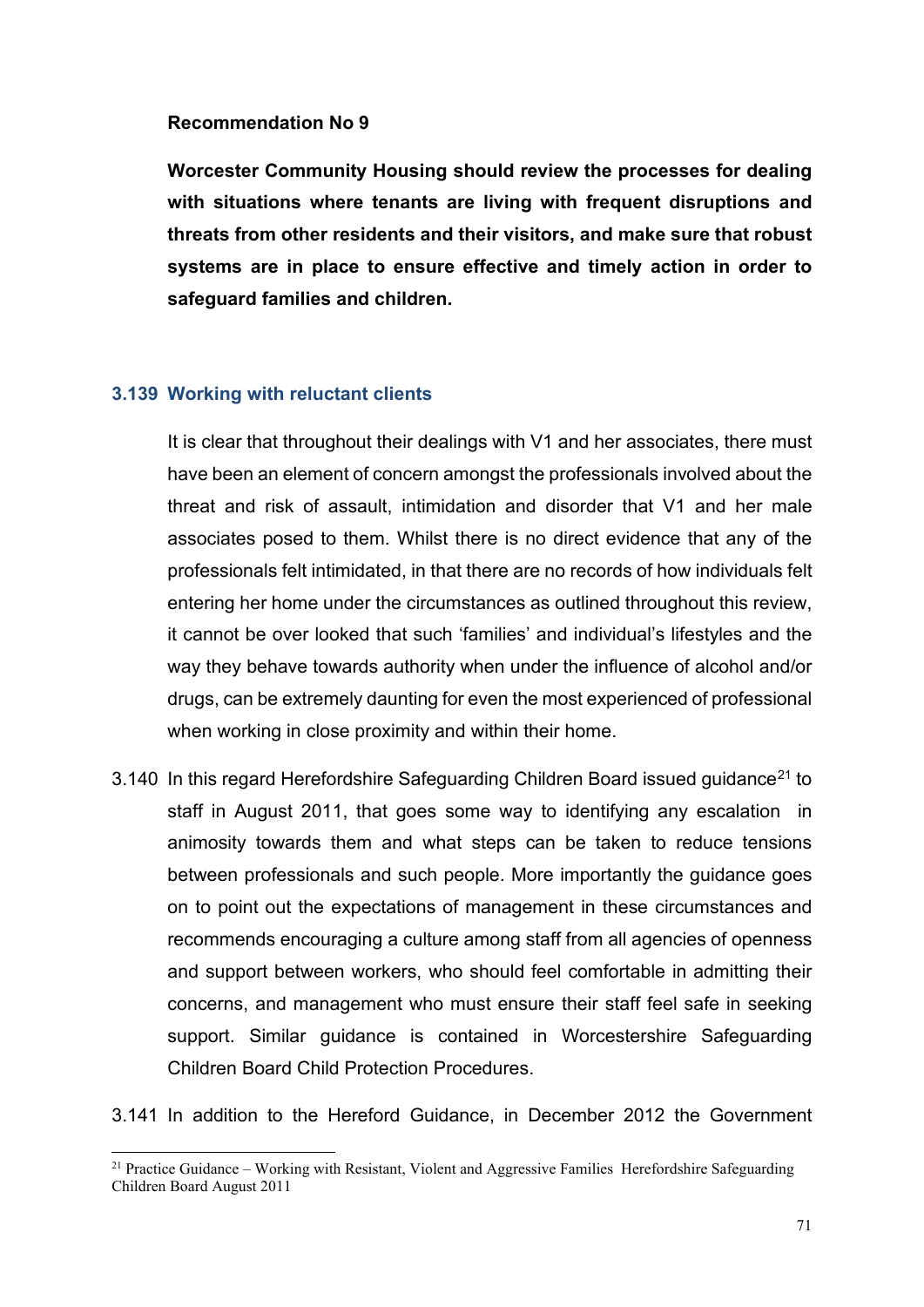Guidance<sup>[22](#page-71-0)</sup> was issued with regard to this issue but in relation to Child Protection cases in particular. However there are several points raised in that document that pertain to cases such as V1's, where the principles of dealing with troubles families in Child Protection cases are transferable to adults, such as the five key components:

- 1. A dedicated worker, dedicated to the family
- 2. Practical 'hands on' support
- 3. A persistent, assertive and challenging approach
- 4. Considering the family as a whole gathering the intelligence
- 5. Common purpose and agreed action
- 3.142 It may be prudent for the agencies involved in this case to study the new guidance and ensure that it is included in any future training.

# **Recommendation No 10**

**South Worcestershire Community Safety Partnership to ensure that all agencies attention is drawn to the guidance as issued by:**

- **Herefordshire Safeguarding Children Board regarding working with resistant, violent and aggressive families;**
- **Worcestershire Safeguarding Children Board regarding Resistant, Violent and Aggressive Families within Inter-Agency Child Protection Procedures, and**

• **guidance issues by the Government in December 2012. Agencies should ensure that this best practice is included in future training and policy documents.**

# **3.143 Identified Issues of Good Practice**

Mention has already been made about the strong bond that V1 had with workers at the Day Centre where she could seek support and advice and it

<span id="page-71-0"></span> $22$  Working with Troubled Families – Department for Communities and Local Government – December 2012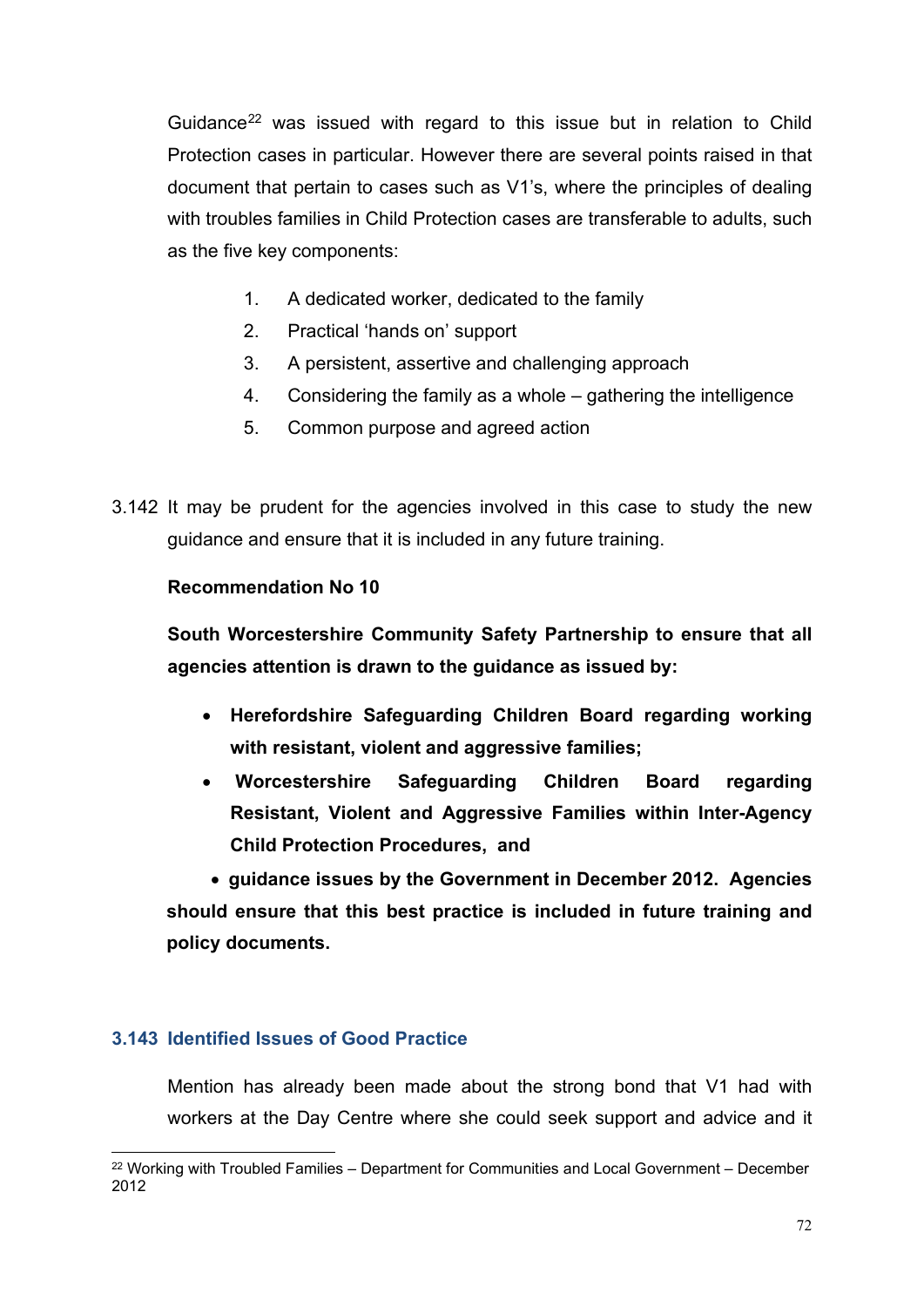appears that she listened to those workers more so than any other person she came into contact with.

- 3.144 In a similar way the Victim Liaison Officer for the Probation Service persisted in making contact with V1 even though V1 was reluctant to engage with her. Rather than writing letters arranging contact the VLO went out of her way to make face to face contact with V1. The Probation IMR describes the VLO's record keeping as exemplary and precise and the rationale behind her actions and decisions was quite clear. The IMR goes on to point out that the VLO's actions in referring Domestic Abuse Index offences-victims to MARAC several months before release from custody has been recognised as good practice.
- 3.145 WCH were quick to respond when the washing machine water supply was deliberately disconnected causing a flood.

### **3.146 Training**

Mention has been made throughout this review report about the Freedom Programme, a 12 week recovery programme for domestic violence victims. It is intended to hold Freedom Programme Training days for professionals from all agencies commencing in April 2013, which will be overseen by the Worcestershire Forum for Domestic Violence. Similar training is planned for the MARAC referral process. Both training courses are designed for members of all agencies and:

#### **Recommendation No 11**

**The Responsible Authorities within Community Safety Partnership to encourage all agencies to partake in Freedom Programme Training and MARAC referral training as from May 2013**

3.147 All agencies that have contributed to this Overview Report process have made recommendations within their own individual management reviews and it is incumbent upon South Worcestershire Safety Community Partnership to ensure that these recommendations are enforced in due form.

#### **Recommendation No 12**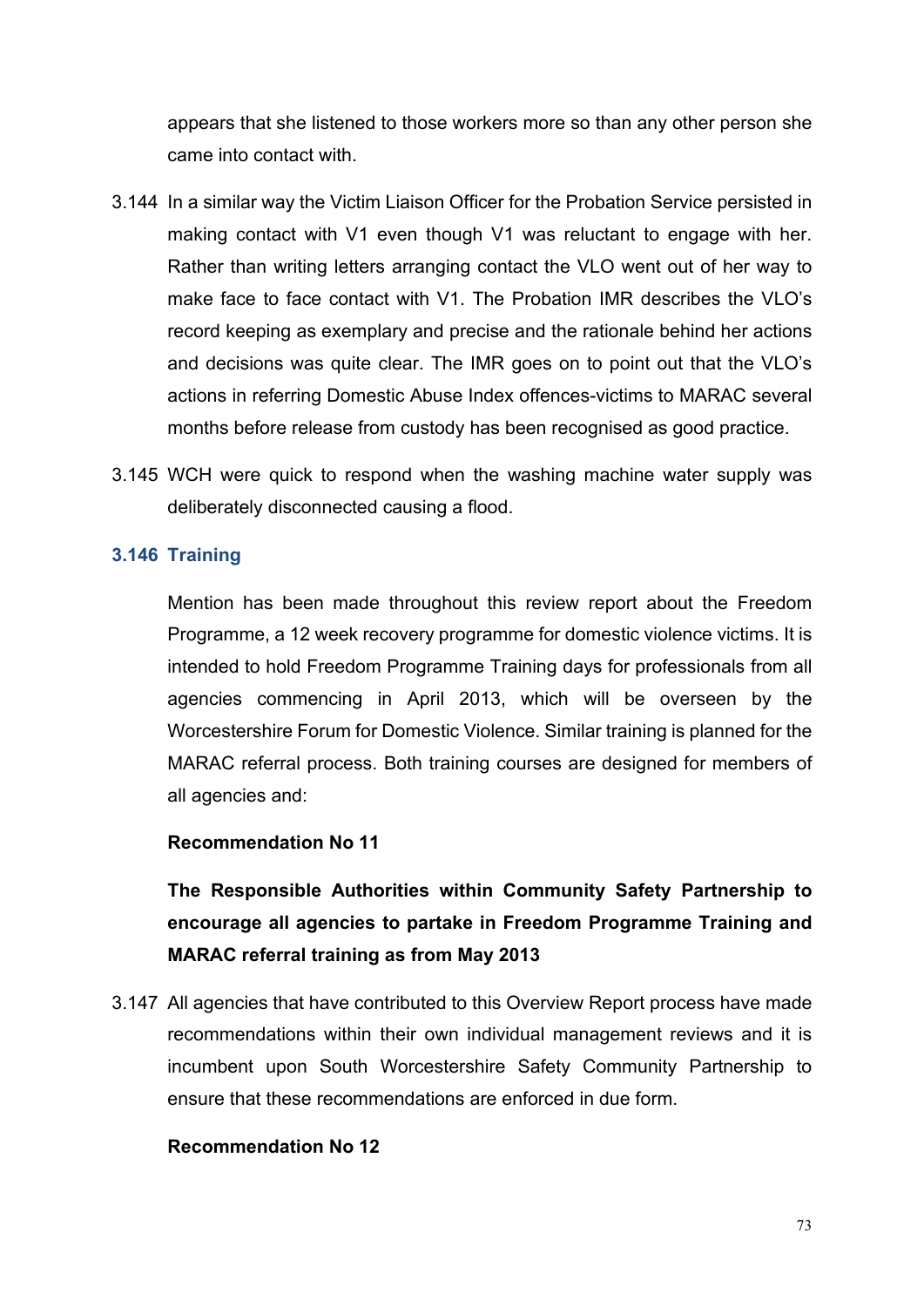**South Worcestershire Safety Community Partnership to ensure that Individual Management Report recommendations as set out in the in action plans contained within this report are completed within the timescales indicated and that agencies report to South Worcestershire Safety Community Partnership confirming this within 6 months of the date this report is accepted by the CSP Board.**

### **4 Conclusions**

- 4.1 Home Office Guidance<sup>[23](#page-73-0)</sup> indicates the purpose of a DHR is to
	- Establish what lessons are to be learnt from the domestic homicide regarding the way in which local professionals and organisations work individually and together to safeguard victims;
	- Identify clearly what those lessons are both within and between agencies, how and within what timescales they will be acted upon, and what is expected to change as a result;
	- Apply these lessons to service responses including changes to policies and procedures as appropriate; and
	- Prevent domestic violence homicide and improve service responses for all domestic violence victims and their children through improved intra and inter-agency working
- 4.2 The purpose of a domestic homicide review is to establish whether or not the death of the victim was predictable and / or preventable.
- 4.3 This is a tragic case of the victim V1, a 48 year old woman, dependent upon alcohol but also dependent upon the need to have associations with men in particular. Those men, by their very nature were of a similar disposition to V1, alcoholics that could be classed as street drinkers, men with previous convictions for alcohol related offences, and men who showed no compunction in causing distress and annoyance to neighbours and members of the public whilst under the influence of drink. It is clear that V1 and her associates made

<span id="page-73-0"></span> $23$  Multi Agency Statutory Guidance for the Conduct of Domestic Homicide Reviews – Home Office 2011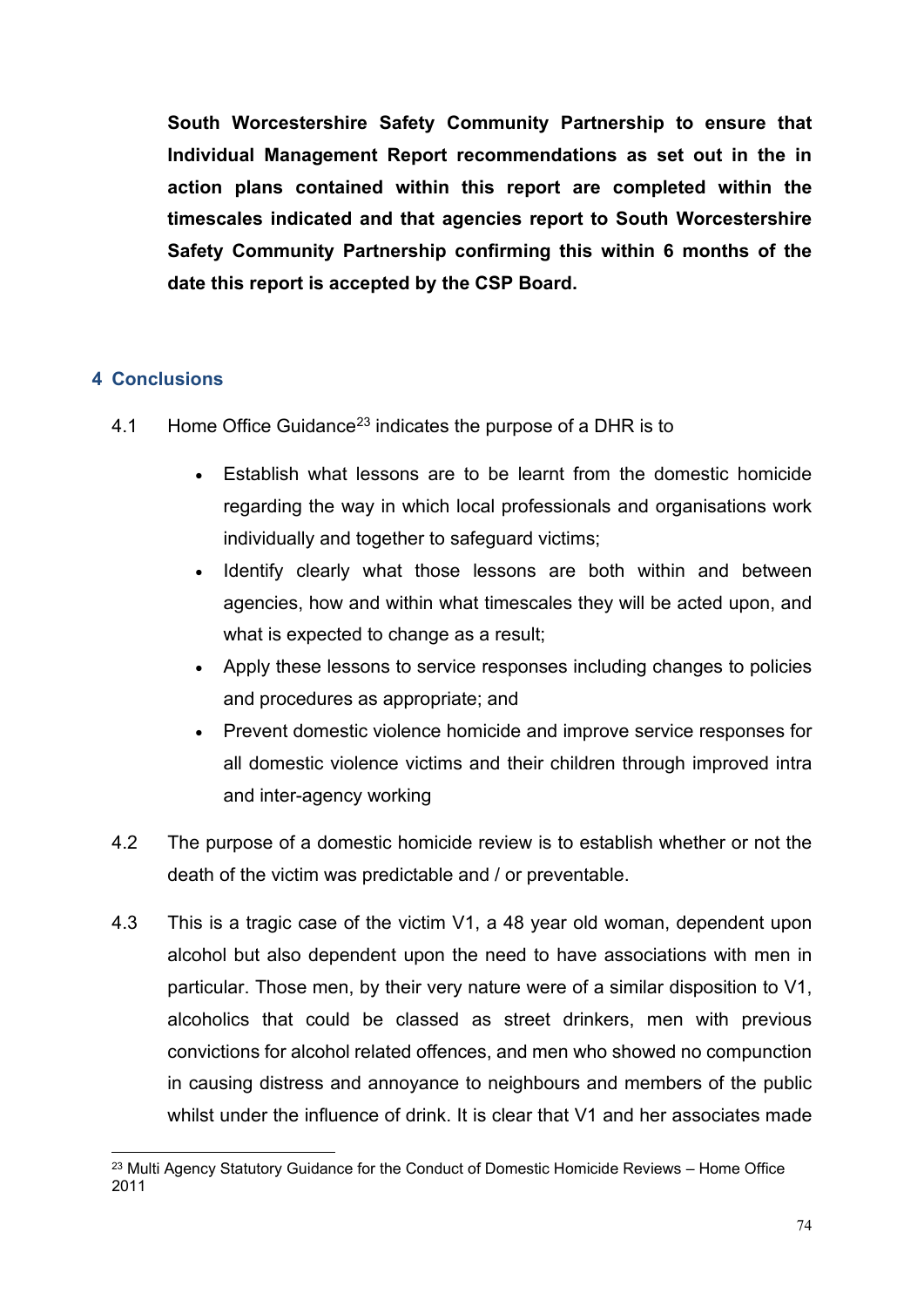the lives of her immediate neighbours unbearable and none of them showed any compassion or consideration to their neighbours and especially their neighbour's children.

- 4.4 There is no doubt that the whole block of flats where V1 lived were terrorised by the behaviour of V1 and her male associates. V1 persisted on having a relationship with the man who seriously injured her by scalding once he had been released from prison, despite extensive efforts by statutory and voluntary agencies to persuade her otherwise. She was given on-going support and advice which she was unable to use in a way to keep herself safe. Police were regular attenders at her flat to respond to the nuisance she caused. There were occasions when more assertive and robust action by the police should have been taken but in reality any such action would have been only a short term remedy because there is no doubt that her and her friends would have been together again once the police had dealt with them.
- 4.5 Given V1's difficulties in disassociating herself from these men and from evidence gained from the numerous attendances at the Emergency Department at the local hospital, it was inevitable that when V1 and the men were together, drunkenness and violence would ensue and on occasions serious sexual offenses committed on V1. Given these circumstances at least serious injury and possibly her death were predictable.
- 4.6 Throughout this review it is clear agencies were unable to provide appropriate services for V1 that would have assisted her and would have provided support to break the pattern of alcohol abuse, abusive relationships and association with undesirable men, all of which put her at significant risk.
- 4.7 Risk assessments were carried out in relation to P2, whilst P1 is the person charged and awaiting trial for her murder. She intended to marry P1 and albeit he was of the same drinking culture as the other men, it would be reasonable to assume that if P1 and V1 intended to marry that their relationship was perhaps somewhat different to the relationship she had had with other men. It transpires that that was not the case. The degree of violence shown towards V1 by P1 was minimal compared to the violence demonstrated by P2 and other men in her circle of 'friends'. It is considered therefore, that given all of the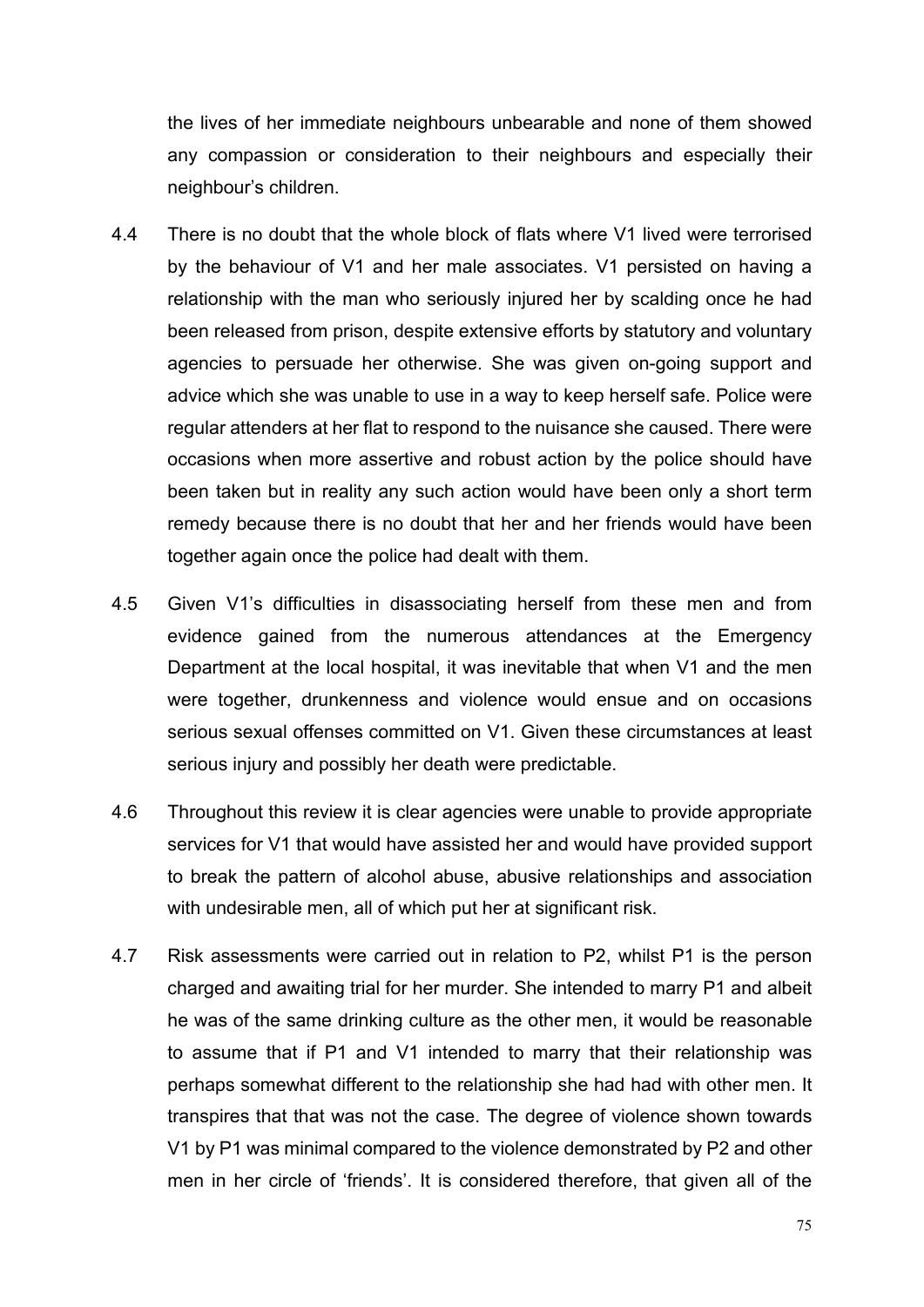circumstances her death was not preventable.

## **List of Recommendations**

#### Recommendation No 1 and 1 and 2 and 2 and 2 and 2 and 2 and 2 and 2 and 2 and 2 and 2 and 2 and 2 and 2 and 2 and 2 and 2 and 2 and 2 and 2 and 2 and 2 and 2 and 2 and 2 and 2 and 2 and 2 and 2 and 2 and 2 and 2 and 2 and

# West Mercia Police should ensure that all front line officers are aware of their responsibilities for positive robust action when attending incidents of domestic abuse irrespective that there may have been repeated calls to the same address or people con concerned, and compliance to NPIA guidance is ensured.

#### Recommendation No 2 and 2 Page 50

# West Mercia Police to assess the impact of the pilot schemes of Anti-Social Behaviour Risk Assessment Conferences in the Telford and Hereford Divisions and consider implementing the concept force wide as soon as possible.

#### Recommendation No 3 Page 55

South Worcestershire Community Partnership to request assurance from Clinical Commissioning Groups in Worcestershire that the guidance 'Responding to Domestic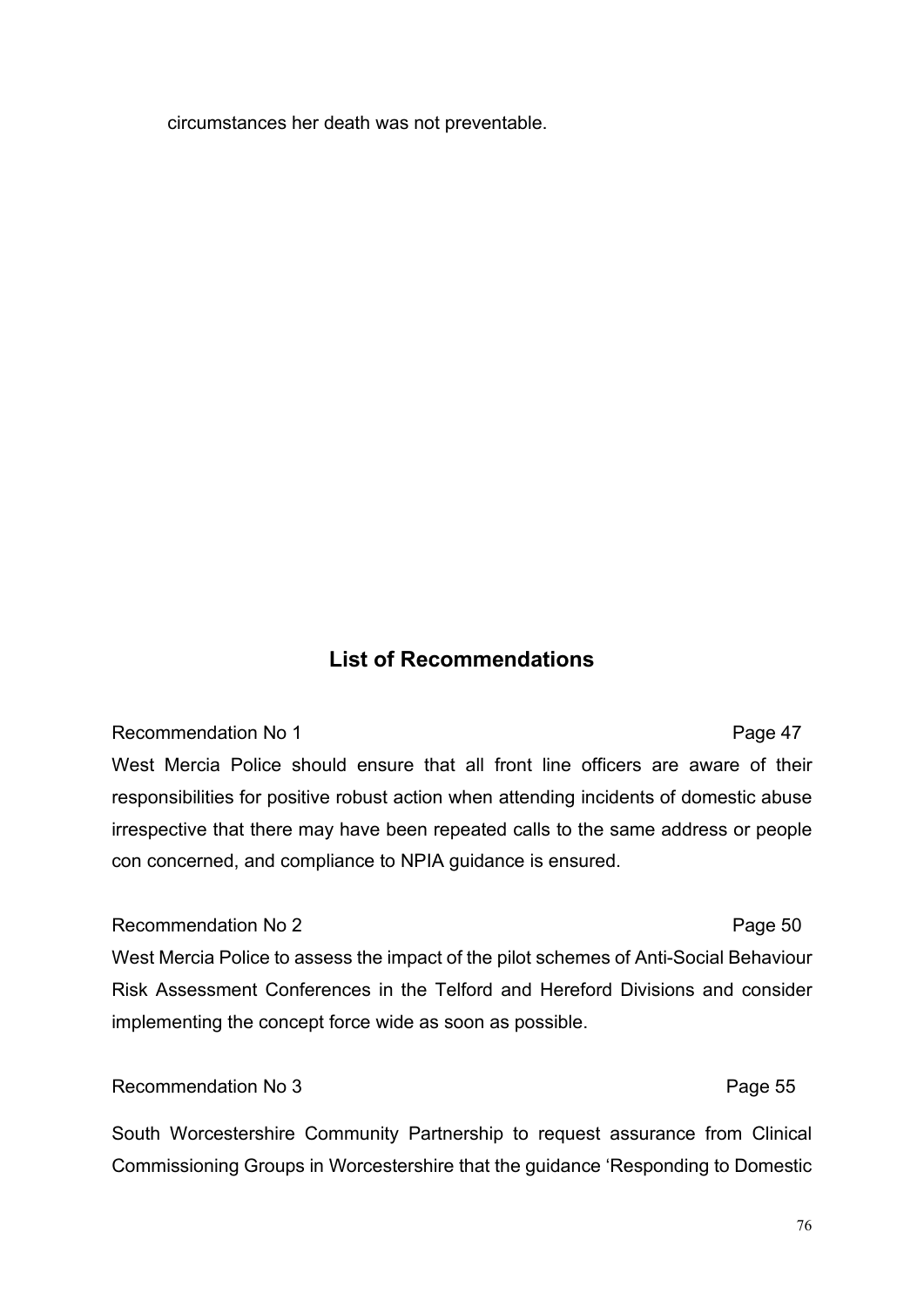Abuse (Royal College General Practitioners June 2012) has been implemented across all general practices.

### Recommendation No 4 Page 58

Worcestershire Acute Hospital Trust to ensure that all Emergency Department staff obtain full details and antecedent information of patients who frequently present with alcohol and/or drug related injuries and share this information with other agencies such as the police and Adult Social Care.

### Recommendation No 5 Page 61

South Worcestershire Community Safety Partnership endorses the draft Protocol for Referral to the Community Intervention Team and seeks its implementation as soon as possible, as is the Adult Social Care Community Intervention Team contained within the Adult Social Care Bill.

#### Recommendation No 6 **Page 10** Page 68

The Responsible Authorities within the Community Safety Partnership to explore the possibility of the introduction of a contractual obligation on providers to ensure that client information is passed on to other relevant agencies at the end of the contract.

#### Recommendation No 7 Page 70

When dealing with clients who are reluctant to engage at nominated agency premises, consideration should be given by West Mercia Women's Aid to seek alternative premises where the client is comfortable where formal meetings could take place.

#### Recommendation No 8 **Page 70 Page 70**

When dealing with clients who are reluctant to engage, West Mercia Women's Aid should ensure that there is a positive assumption that the risk is or remains high and the IDVA will refer on to the appropriate source such as the original referrer and MARAC as and when necessary, particularly where the history of abuse appears to be historic.

#### Recommendation No 9 Page 73

## 77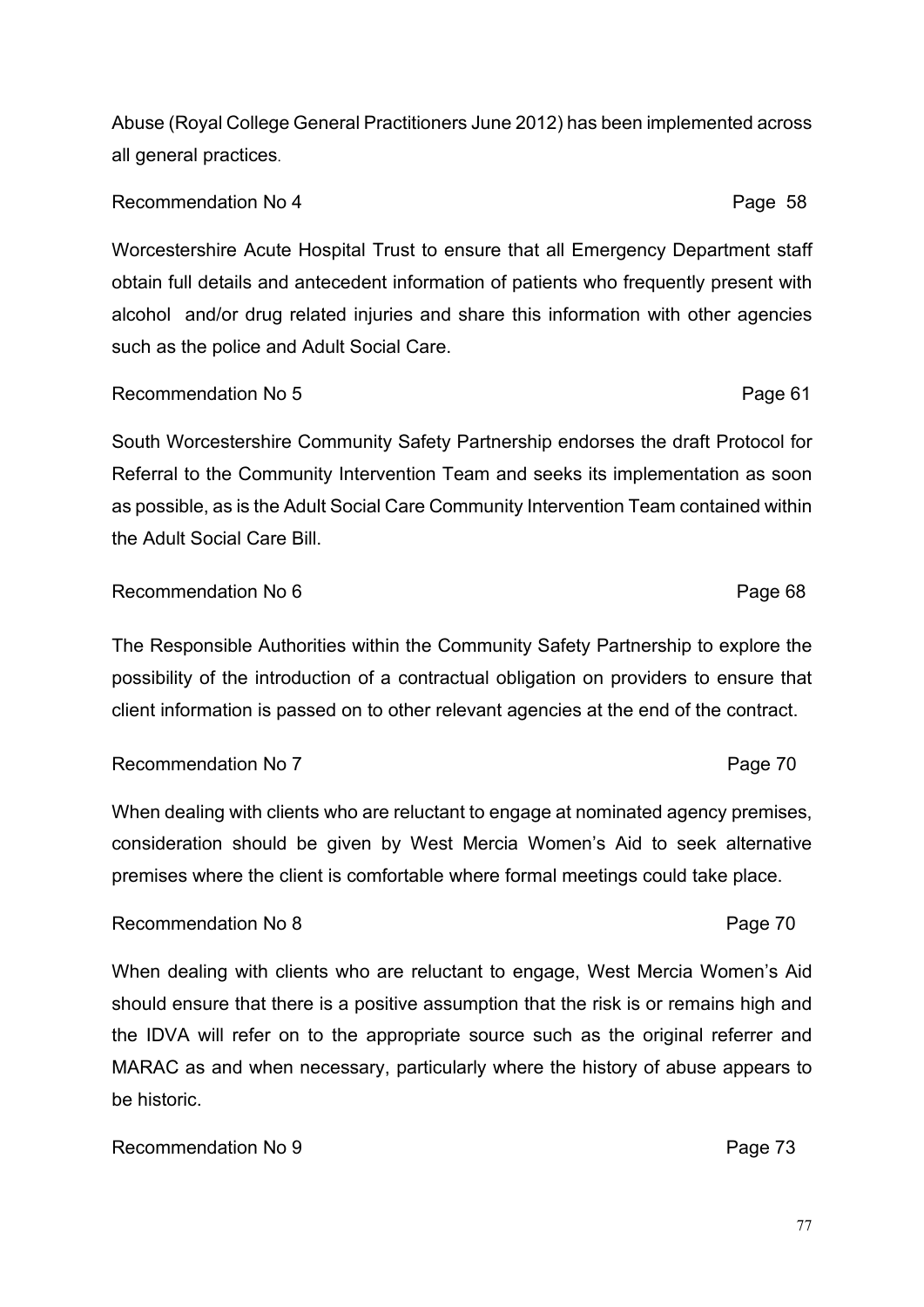Worcester Community Housing should review the processes for dealing with situations where tenants are living with frequent disruptions and threats from other residents and their visitors, and make sure that robust systems are in place to ensure effective and timely action in order to safeguard families and children**.**

Recommendation No 10 Page 74

South Worcestershire Community Safety Partnership to ensure that all agencies attention is drawn to the guidance as issued by:

- Herefordshire Safeguarding Children Board regarding working with resistant, violent and aggressive families;
- Worcestershire Safeguarding Children Board regarding Resistant, Violent and Aggressive Families within Inter-Agency Child Protection Procedures, and
- guidance issues by the Government in December 2012.

Agencies should ensure that this best practice is included in future training and policy documents.

### Recommendation No 11 **Page 76**

South Worcestershire Community Safety Partnership to encourage all agencies to partake in Freedom Programme Training and MARAC referral training as from May 2013

### Recommendation No 12 and 12 and 12 and 12 and 12 and 12 and 12 and 13 and 14 and 15 and 16 and 16 and 16 and 16 and 16 and 16 and 16 and 16 and 16 and 16 and 16 and 16 and 16 and 16 and 16 and 16 and 16 and 16 and 16 and 1

South Worcestershire Safety Community Partnership to ensure that Individual Management Report recommendations as set out in the in action plans contained within this report, are completed within the timescales indicated and that agencies report to South Worcestershire Safety Community Partnership confirming this within 6 months of the date this report is accepted by the CSP Board.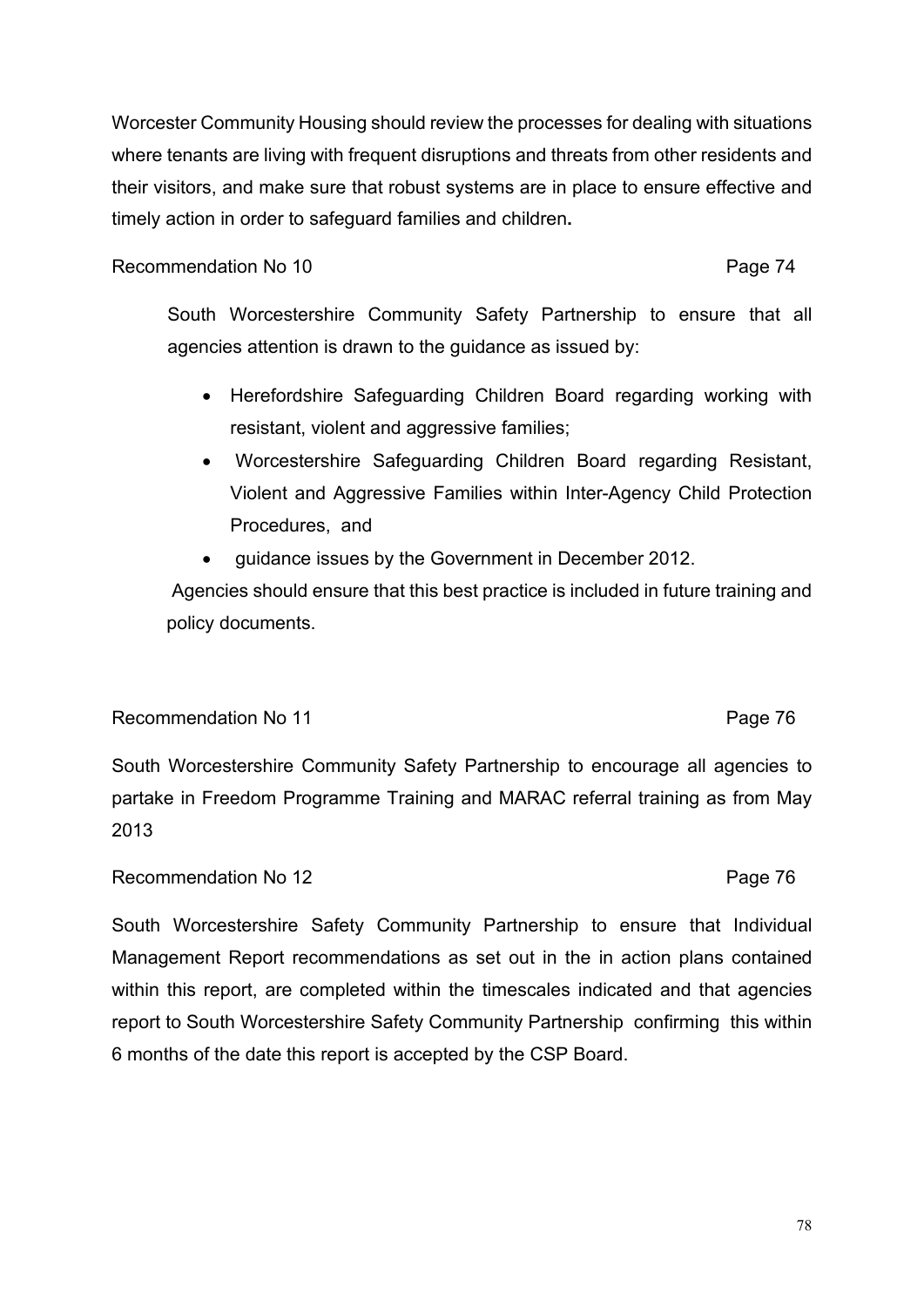## **Bibliography**

Multi-Agency Statutory Guidance For The Conduct of Domestic Homicide Reviews - Home Office 2011 [www.homeoffice.gov.uk/publications/crime/DHR-guidance](http://www.homeoffice.gov.uk/publications/crime/DHR-guidance)

Domestic Homicide Review Protocol - Worcestershire Safer Communities Board 2011

Counselling Survivors of Domestic Abuse - Christiane Sanderson JKP 2011

Guidance on Investigating Domestic Abuse - NPIA 2008

Guidance on Identifying , Assessing and Management Risk in the context of Policing Domestic Violence - ACPO 2005

Home Office Circular 60/90 and Home Office Circular 15/2000

Responding to domestic abuse: Guidance for General Practices - Royal College of General Practitioners, CAADA et al. June 2012

Training Primary Care Center On Domestic Violence Raises Referrals To Advocacy Groups. Grace Rattue *Medical News Today*. MediLexicon, Intl., 17 Oct. 2011. Web. 31 Dec. 2012. <http://www.medicalnewstoday.com/articles/236084.php>

No secrets: Guidance on developing and implementing multi-agency policies and procedures to protect vulnerable adults from abuse - Department of Health Home Office March 2002

Domestic Violence and Psychology – A Critical Perspective Paula Nicolson 2010

Serious Case Review into the Death of Steven Hoskin - Flynn M (2007) Cornwall Adult Protection Committee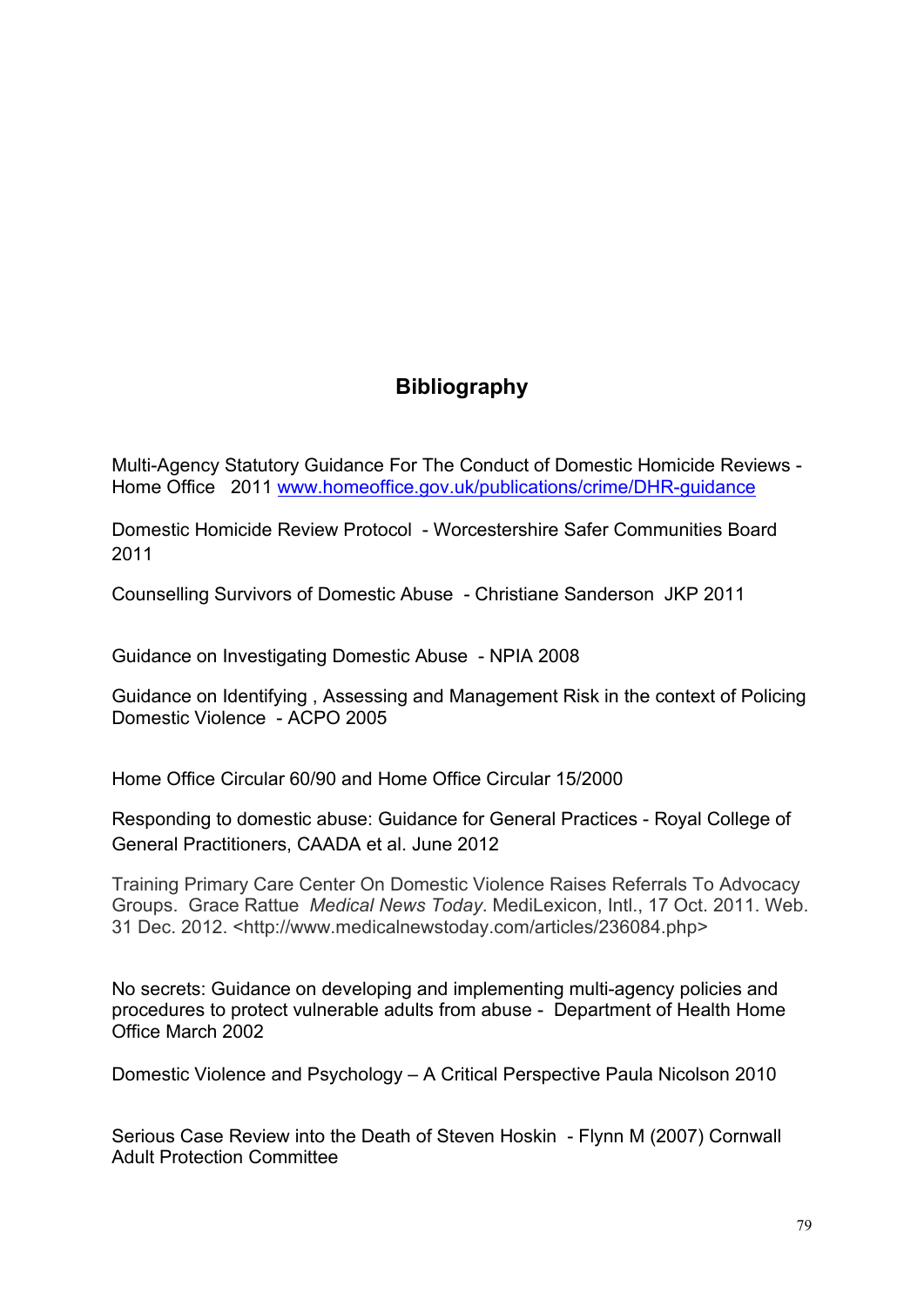Protocol for Referral to the Community Intervention Team Draft – Worcestershire County Council June 2012

MAPPA Guidance 2012 version 4.0 Produced by the National MAPPA Team

National Offender Management Service, Offender Management and Public Protection Group

MAPPA Guidance 2009 version 3.0 Produced by the National MAPPA Team National Offender Management Service Public Protection Unit

Osman V UK (1998) 29 EHRR245,reports 1998 - VIII

Practice Guidance – Working with Resistant, Violent and Aggressive Families Herefordshire Safeguarding Children Board - August 2011